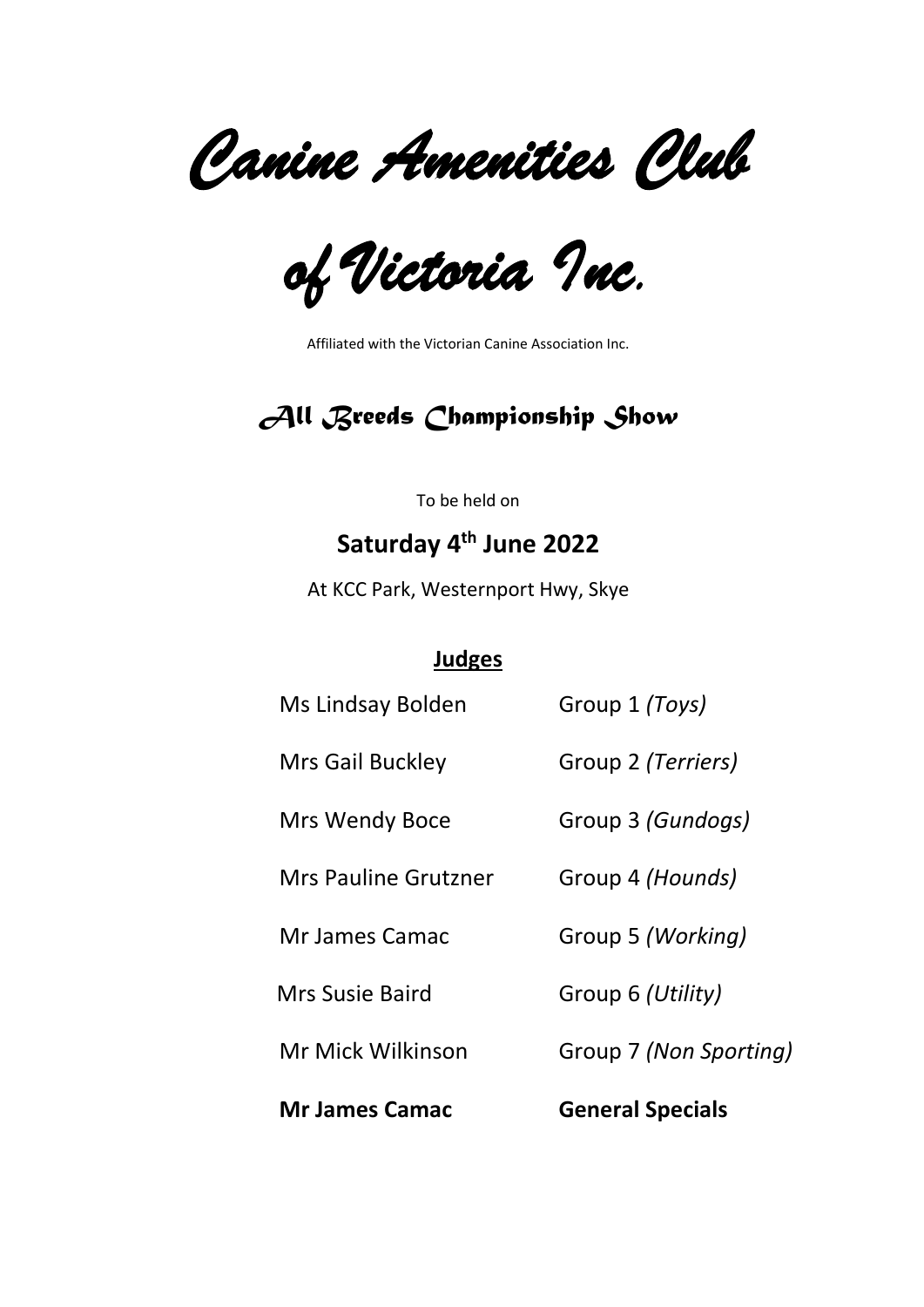*Canine Amenities Club* 

*of Victoria Inc.* 

Affiliated with the Victorian Canine Association Inc.

# *All Breeds Championship Show*

4 th June 2022

### **Committee**

| <b>President</b>          | <b>Eunice Warner</b>       |
|---------------------------|----------------------------|
| <b>Acting Secretary</b>   | Jan Cooke                  |
| <b>Treasurer</b>          | Jan Cooke                  |
| Committee                 | Gary Bester, Leanne Cassar |
| <b>Show Manager</b>       | Max Morris                 |
| <b>VCA Representative</b> | Anne Lenne                 |

**Special Prizes:** Cash and sash for all In Show and In Group awards

**Judging Times:** Judging to commence at 9 am Junior Handlers will be judged during the lunch break.

This catalogue produced by

**Victorian Dog Show Services**

**victoriandogshowservices@outlook.com**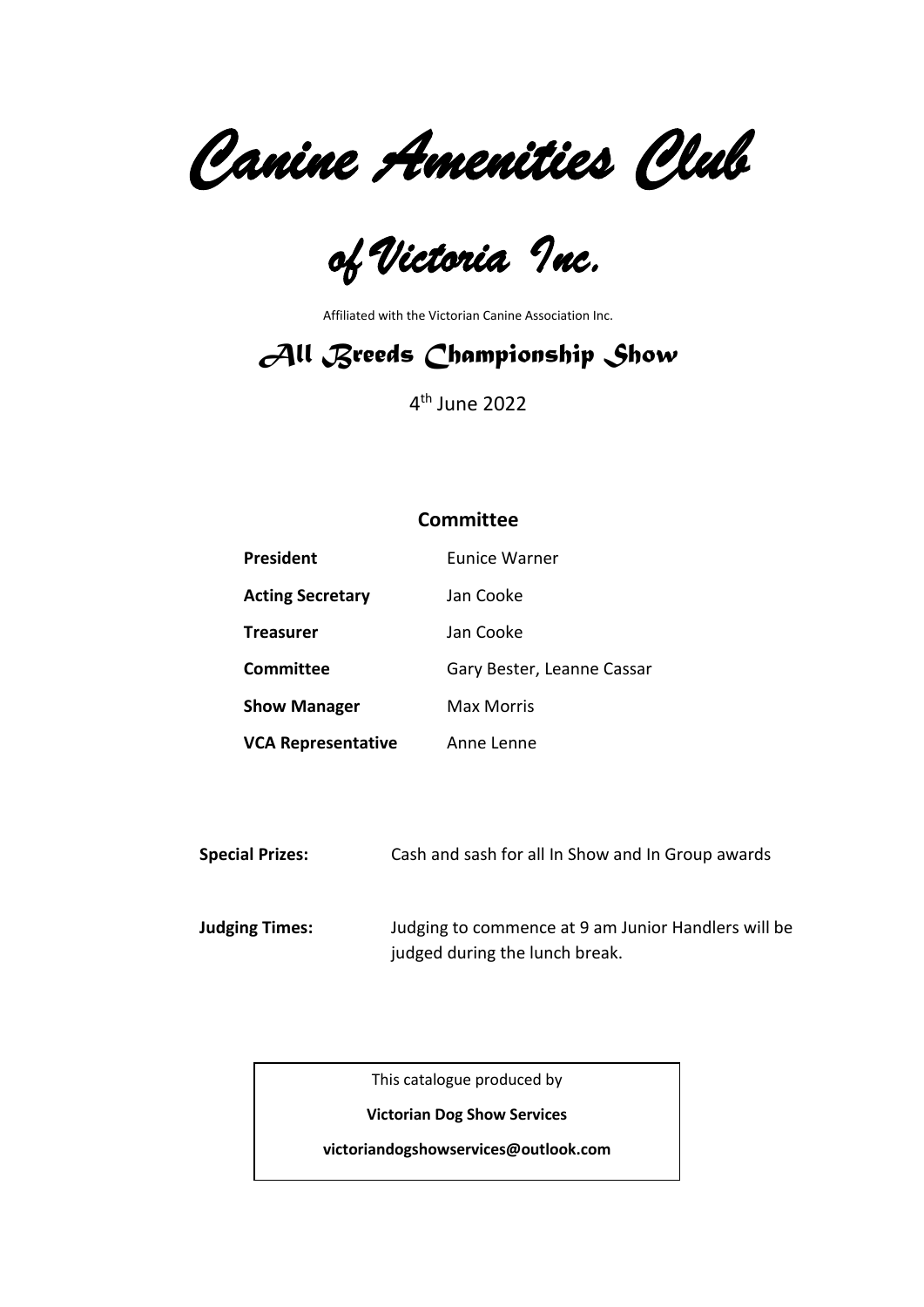| <b>Group 1 - Toy Group</b><br>Miss L J Bolden (VIC) |                                                                                                                                                                           |                 | Class 11 - Open Dog<br>Mr R M Mayor: CH.COLOORA LA CARRERA 05-11-2019                                                                                                       |
|-----------------------------------------------------|---------------------------------------------------------------------------------------------------------------------------------------------------------------------------|-----------------|-----------------------------------------------------------------------------------------------------------------------------------------------------------------------------|
|                                                     |                                                                                                                                                                           |                 | Bred By: L.Morris S: Kingdomravello Love From Spain (Imp<br>Esp) D: Aksmadas Calista (Imp Pol)                                                                              |
| Start Time:                                         |                                                                                                                                                                           | Сh              | 12<br>16<br>16<br>Pts<br>Res                                                                                                                                                |
|                                                     | <b>Bichon Frise</b>                                                                                                                                                       |                 | Class 1a - Baby Puppy Bitch                                                                                                                                                 |
| 1                                                   | Class 10 - Australian Bred Dog<br>J & W Hutchison & M Newman: CH MONJOIE CHASING THE                                                                                      | 17<br>$1st*$    | D Petersen: DAPSEN GUILTY PLEASURES 10-01-2022 Bred<br>By: Exh S: Dapsen High Flyer D: Dapsen Sorry Not Sorry                                                               |
| $1st*$<br>Ch                                        | SUN 01-10-2020 Bred By: Exh S: Monjoie Biscuit D: Ch<br>Monjoie Walking On Sunshine<br>1<br>6<br>Pts                                                                      | 18<br>2nd       | Mr E Howden & V McLaughlin & P Finnie: KQRAC THE RING<br>OF FLAMES 30-12-2021 Bred By: Ms V McLaughlin S: Am Gr<br>Ch Grand Ch Sup Ch Sheeba Althof Red Is Back D: Ch Kqrac |
|                                                     | Class 5a - Intermediate Bitch                                                                                                                                             |                 | Irresistable Risk (Ai)                                                                                                                                                      |
| $\overline{2}$                                      | J & W Hutchison & M Newman: CH & AM CH SOLSTICE                                                                                                                           |                 | Class 2a - Minor Puppy Bitch                                                                                                                                                |
| $1st*$                                              | CRYSTAL BY DASH AT MONJOIE (IMP USA) 10-07-2020<br>Bred By: L Dicken & E Phelps & A Burks S: Ch Monjoie Dash<br>Of Summer D: Gchb Ch Solstice Frostfire Ca Bcat           | 19<br>$1st*$    | Mrs A J Kleinitz: BLACKTREE QUEEN OF MYSTERY 30-11-<br>2021 Bred By: EXH S: Blacktree Whiskey Jack (Ai) D:<br><b>Blacktree The Queen Bee</b>                                |
| Ch                                                  | 6<br>$\mathbf{z}$<br>Pts                                                                                                                                                  | 20              | Roxann Eddy: CAVSROC ICE CREAM SUNDAE 06 10 2021                                                                                                                            |
| <b>BOB</b>                                          | $\overline{7}$<br>2 Bitch Pts<br>1 Dog<br>R/Up                                                                                                                            | Absent          | Bred By: Exhibitor S: Matmor Pomp And Circumstance D:<br>Caysroc Lolli Gobble Blissbomb                                                                                     |
|                                                     | <b>Cavalier King Charles Spaniel</b>                                                                                                                                      |                 | Class 4a - Junior Bitch                                                                                                                                                     |
| 3                                                   | Class 1 - Baby Puppy Dog<br>Mrs A J Kleinitz: <b>BLACKTREE FULL OF THE DEVIL</b> 24-01-2022                                                                               | 21<br>Absent    | Bronwyn Schmidt: BRADES JAMAYA 13 05 2021 Bred By:<br>BRONWYN SCHMIDT S: Innesveil Northern Dream(Ai) D: Ch<br>Woodhay Jameka                                               |
| 1st                                                 | Bred By: EXH S: Blacktree Dance With The Devil D:<br>Blacktree Star All The Way                                                                                           | 22<br>1st       | Joy McInnes: INNESVEIL RIVERBOAT PRINCESS (AI) 30-05-<br>2021 Bred By: J McInnes S: Blg. Ch. C.I.B.Dutch.Jr.Ch.                                                             |
|                                                     | <b>Class 2 - Minor Puppy Dog</b>                                                                                                                                          |                 | Nld.Ch. Vdh.Ch.Riverdale Of An Excellent Choice (Imp Nld)<br>D: Woodhay Francesca                                                                                           |
| 4<br>1st                                            | Mrs A J Kleinitz: KRISTICHINO BLACK VELVET 29-11-2021<br>Bred By: Miss K Purnell S: Blacktree Blue By You D:<br>Kristichino Moonflower                                    | 23<br>2nd       | Ms M Creek: LAKEISHA COVER ME IN SUNSHINE 07-04-<br>2021 Bred By: Ms M Creek S: Lakeisha Blazing Inferno D:<br>Lakeisha Midnight Obsession                                  |
|                                                     | Class 3 - Puppy Dog                                                                                                                                                       | 24              | Sue Smith: JESSICAV WHO'S SECRET CHARM 20-01-2021                                                                                                                           |
| 5<br>2nd                                            | Caribelle Knls: CARIBELLE SKATING ON ICE (AI) 31-07-2021<br>Bred By: Caribelle Knls S: Ch Caribelle Love Em Forget Em<br>D: Ch Caribelle Baileys On Ice                   | Absent          | Bred By: Sue Smith S: Dapsone Who'S Foolin Who D:<br><b>Jessicay Secret Potion</b>                                                                                          |
| 6                                                   | Mrs. Claire Rogers: LACELEE DREAM LOVER 28-08-2021                                                                                                                        |                 | Class 5a - Intermediate Bitch                                                                                                                                               |
| $1st*$                                              | Bred By: Mrs. M.L. Gray S: Innesveil Northern Dream (Ai) D:<br>Lacelee True Love                                                                                          | 25<br>1st       | Mr S & Mrs J Wynn: CH JENAWYN FIREWORKS(AI) 26-02-<br>2020 Bred By: Mr S & Mrs J Wynn S: Beth. Ch.Nld.Jr Ch<br>Womaniser Of An Excellent Choice(Imp Nld) D: Ch Jenawyn      |
| 7                                                   | Class 4 - Junior Dog<br>Joy McInnes: INNESVEIL RIVERBOAT DREAMS (AI) 30-05-                                                                                               |                 | Firecracker                                                                                                                                                                 |
| 2nd                                                 | 2021 Bred By: J McInnes S: Blg. Ch. C.I.B.Dutch.Jr.Ch.<br>Nld.Ch. Vdh.Ch.Riverdale Of An Excellent Choice (Imp Nld)<br>D: Woodhay Francesca                               | 26<br>Absent    | Class 10a - Australian Bred Bitch<br>Ms. V R McLaughlin: KQRAC TO MOCK A KILLING BYRD 29-<br>07-2017 Bred By: Ms V. R. McLaughlin S: Aust. Supreme Ch.                      |
| 8<br>$1st*$                                         | Sue Smith: JESSICAV SECRET SPECIAL AGENT 20-01-2021<br>Bred By: Sue Smith S: Dapsen Who'S Foolin Who D: Jessicav                                                          |                 | Matmor Rhythm Is My Bussiness D: Aust. Ch. Kgrac The<br><b>Winning Spirit</b>                                                                                               |
|                                                     | Secret Potion                                                                                                                                                             | 27              | Class 11a - Open Bitch<br>R McCullough: CH CARIBELLE FANTASY ON ICE 28-05-2018                                                                                              |
| 9<br>Absent                                         | <b>Class 5 - Intermediate Dog</b><br>M Silvester: MARCAVAN HIGH SEAS 16-08-2019 Bred By:<br>M. Silvester S: Ch. Dapsen Destruction Man D: Marcavan                        | 1st             | Bred By: Caribelle Knls S: Sup Ch Caribelle Icy Cold But Cool<br>(Ai) D: Caribelle Uptown Girl                                                                              |
|                                                     | Secret Keepsake (Ai)                                                                                                                                                      | Ch              | 27<br>10<br>19<br>Pts<br><b>Res</b>                                                                                                                                         |
| 10<br>2nd                                           | Mrs A J Kleinitz: BLACKTREE TOUCHED BY BLUE 18-10-2020<br>Bred By: Mrs A J Kleinitz S: Blacktree Tangled Up In Blue D:<br>Blacktree Touched By An Angel                   | <b>BOB</b>      | 21<br>27 Bitch<br>16 Dog<br>Pts<br>R/Up                                                                                                                                     |
| 11                                                  | Ms M Creek: LAKEISHA ASCENSION 11 04 2020 Bred By:                                                                                                                        |                 | <b>Chihuahua (Long Coat)</b>                                                                                                                                                |
| Absent                                              | Ms M Creek S: Lakeisha Blazing Inferno D: Lakeisha                                                                                                                        |                 | Class 1 - Baby Puppy Dog                                                                                                                                                    |
| 12                                                  | <b>Midnight Obsession</b><br>Ms. V R McLaughlin: KQRAC THE RING OF STEEL 18-10-                                                                                           | 28<br>Absent    | Mrs K M Dearness: DEARCHI MR MISCHIEF 26 01 2022<br>Bred By: Mrs K M Dearness S: Dearchi Apache Sunset D:                                                                   |
| $1st*$                                              | 2020 Bred By: V R McLaughlin S: Am Grand Ch & Aust<br>Supreme Ch Sheeba Althof Red Is Back (Imp Usa) D: Aust.                                                             |                 | Dearchi Armarni Washington<br>Class 1a - Baby Puppy Bitch                                                                                                                   |
|                                                     | Ch Kgrac Irresistable Risk (Ai)                                                                                                                                           | 29              | Mrs L Edwards & Mrs J Watt: WACHOWA TIME FOR A                                                                                                                              |
| 13                                                  | Class 10 - Australian Bred Dog<br>Caribelle Knls: CARIBELLE RIDING SHOTGUN (AI) 16-01-<br>2021 Bred By: Caribelle Knls S: Kinvaar Son Of A Gun (Uk)                       | $1st^*$         | PARTI 09-01-2022 Bred By: Mrs J Watt S: Aust Ch Wachowa<br>00 Seven D: Wachowa Penelope Brown<br>Class 4a - Junior Bitch                                                    |
| $1st^*$                                             | D: Caribelle Play It Cool                                                                                                                                                 | 30 <sub>o</sub> | julie campbell: PELISCHA LUCKY PENNY 08 12 2020 Bred                                                                                                                        |
| 14<br>2nd                                           | Joy McInnes: INNESVEIL NORTHERN DREAM (AI) 10-02-<br>2020 Bred By: Joy McInnes S: Blg. Ch.Nld. Jr.Ch. Nld. Ch.<br>Womanizer Of An Excellent Choice (Imp Nld) D: Innesveil | Absent          | By: Mr and Mrs Chandler S: Ch El-Toro Lucky Chip D:<br>Pelischa Miss Bobbie Bobbie                                                                                          |
|                                                     | Northern Lights                                                                                                                                                           |                 | Class 10a - Australian Bred Bitch                                                                                                                                           |
| 15<br>3rd                                           | Ms M Creek: CH LAKEISHA LORD SPENCER 05-03-2016 Bred<br>By: Ms M Creek S: Korgil Admiral Of The Fleet D: Lakeisha<br>Never A Doubt                                        | 34<br>Absent    | Mrs Allison Rhodes: CH REYNOSA DASH FOR GOLD 29 03<br>2021 Bred By: Mrs Allison Rhodes S: Ch Dearchi Dash Of<br>Class D: Reynosa Aim To Be Wicked                           |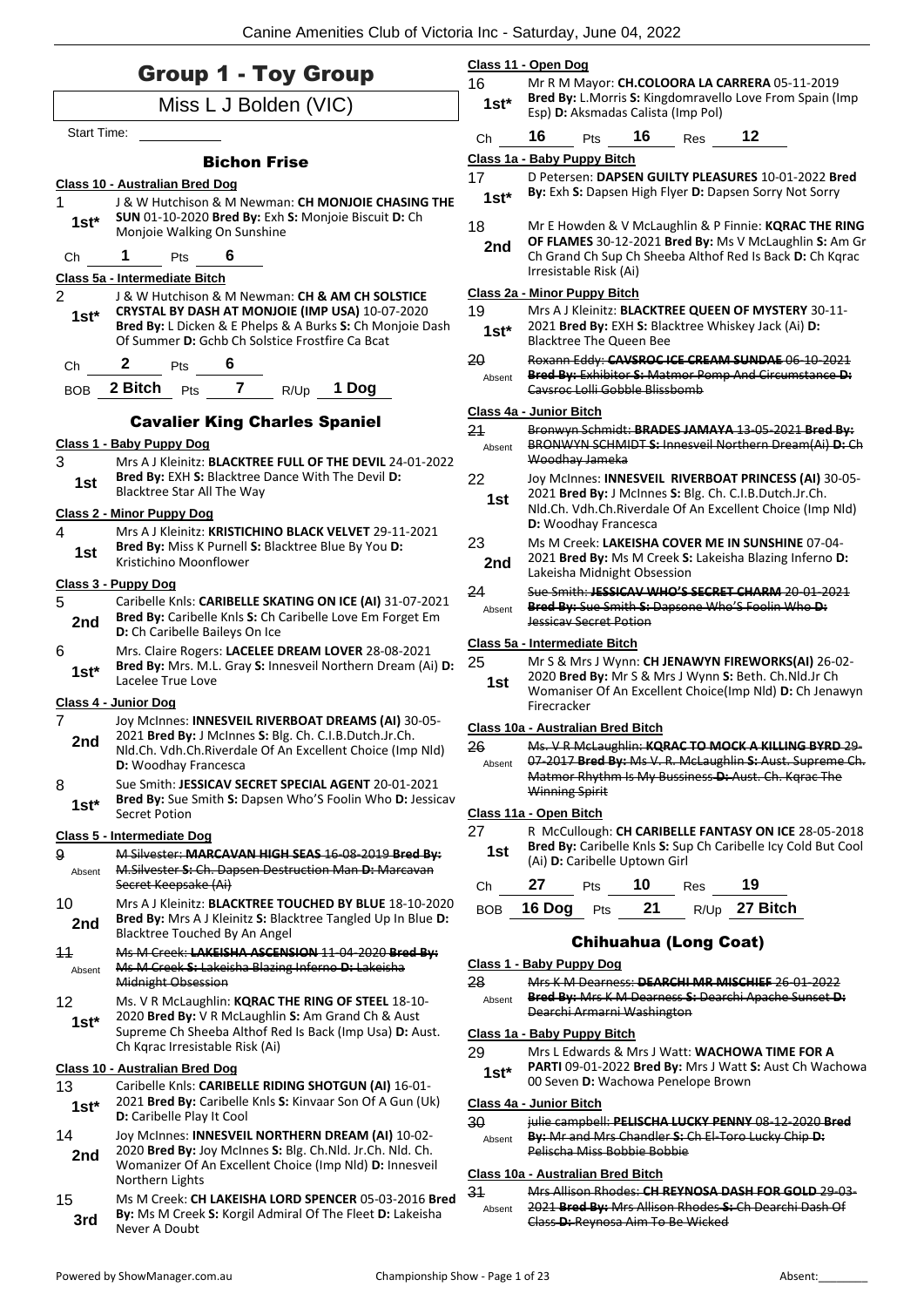| BOB-Ch       | Pts                                                                                                                                                                           | R/Up-Res                  |    |
|--------------|-------------------------------------------------------------------------------------------------------------------------------------------------------------------------------|---------------------------|----|
|              | <b>Chihuahua (Smooth Coat)</b>                                                                                                                                                |                           |    |
|              | Class 1a - Baby Puppy Bitch                                                                                                                                                   |                           |    |
| 32           | Mr P and E Chandler: PELISCHA SHE IS A SHOWGIRL 17-02-                                                                                                                        |                           |    |
| Absent       | 2022 Bred By: Mr P and E Chandler S: Ch El Toro Lucky Chip                                                                                                                    |                           |    |
|              | D: El-Toro Sunny Girl                                                                                                                                                         |                           |    |
|              | <u> Class 4a - Junior Bitch</u>                                                                                                                                               |                           |    |
| 33           | Mrs Allison Rhodes: REYNOSA BLOSSUM DEARIE 08-03-                                                                                                                             |                           |    |
| Absent       | 2021 Bred By: Mrs Allison Rhodes S: Gr Ch Reynosa Calling                                                                                                                     |                           |    |
|              | Home D: Ch Reynosa Cherry Blossom                                                                                                                                             |                           |    |
|              | Class 11a - Open Bitch                                                                                                                                                        |                           |    |
| 34           | Mrs Allison Rhodes: CH REYNOSA SECRET KISSES 16-05-                                                                                                                           |                           |    |
| Absent       | 2017 Bred By: Allison Rhodes S: Irl. Ch. Sup. Ch. Rydellans                                                                                                                   |                           |    |
|              | Kiss The Girls (Imp Irl) D: Reynosa Triffic Trudi                                                                                                                             |                           |    |
|              |                                                                                                                                                                               |                           |    |
| BOB-Ch       | Pts                                                                                                                                                                           | R/Up-Res                  |    |
|              |                                                                                                                                                                               | <b>Coton De Tulear</b>    |    |
|              | Class 3 - Puppy Dog                                                                                                                                                           |                           |    |
| 35           | Robyn verhaaf: GUYNDOLLS THE JAZZ SINGER 19-07-2021                                                                                                                           |                           |    |
| Absent       | Bred By: Mrs D Le strange S: Raymond Of Glory Fox (Imp                                                                                                                        |                           |    |
|              | Kor ) D: Broadway Baby Of Gorly Fox (Imp Kor)                                                                                                                                 |                           |    |
| Сh           | Pts                                                                                                                                                                           |                           |    |
|              | Class 2a - Minor Puppy Bitch                                                                                                                                                  |                           |    |
| 36           | Kerry Webb: COTONRUN MISS DIOR 23-09-2021 Bred By:                                                                                                                            |                           |    |
| Absent       | M & S Sleight S: Carbonebianco Honey (Imp Hun) D: Rom Jr                                                                                                                      |                           |    |
|              | Ch, Svk Ch, Hrv Jr Ch Carbonebianco Quantana (Imp Hun)                                                                                                                        |                           |    |
|              |                                                                                                                                                                               |                           |    |
| Сh           | Pts                                                                                                                                                                           |                           |    |
| BOB          | Pts                                                                                                                                                                           | R/Up                      |    |
| 37<br>$1st*$ | Class 1 - Baby Puppy Dog<br>Yurrugar Kennels: YURRUGAR CATCH ME IF YOU CAN 25-<br>02-2022 Bred By: Ms P Saunders S: Aust Ch Yurrugar<br>Indiana Jones D: Yurrugar Hello Kitty |                           |    |
|              | Class 2 - Minor Puppy Dog                                                                                                                                                     |                           |    |
| 38           | Ms P Saunders: YURRUGAR LONE STAR INVINCIBLE 25-09-                                                                                                                           |                           |    |
| $1st^*$      | 2021 Bred By: Ms P Saunders S: Ch Yurrugar Indiana Jones                                                                                                                      |                           |    |
|              | D: Yurrugar Make Mine Magic                                                                                                                                                   |                           |    |
| Ch           | 38<br>6<br>Pts                                                                                                                                                                |                           |    |
|              | Class 5a - Intermediate Bitch                                                                                                                                                 |                           |    |
| 39           | Ms P Saunders: CH YURRUGAR BROWN EYED GIRL 01 11                                                                                                                              |                           |    |
| Absent       | 2020 Bred By: Ms P Saunders S: Ch Yurrugar Lone Star                                                                                                                          |                           |    |
|              | Conquest D: Yurrugar So Swish                                                                                                                                                 |                           |    |
| Ch           | Pts                                                                                                                                                                           |                           |    |
|              |                                                                                                                                                                               |                           |    |
|              | BOB 38 Dog Pts 6 R/Up                                                                                                                                                         |                           |    |
|              |                                                                                                                                                                               | <b>Griffon Bruxellois</b> |    |
|              | <b>Class 2 - Minor Puppy Dog</b>                                                                                                                                              |                           |    |
| 40           | Gail Wilde: ELWICK TOO DARN HANDSOME 05-11-2021                                                                                                                               |                           |    |
|              | Bred By: Gail Wilde S: Ch. Griffonsburg Fields Of Shilo D:                                                                                                                    |                           |    |
| 1st          | Elwick Its Me Lulu                                                                                                                                                            |                           |    |
|              | Class 4 - Junior Dog                                                                                                                                                          |                           |    |
| 41           | Kathy Grass: CH. WOODOVER BATTRIES NOT INCLUDED                                                                                                                               |                           |    |
| 1st*         | 18-12-2020 Bred By: Mrs R Simpson S: Pendlview                                                                                                                                |                           |    |
|              | Smugglers Top D: Woodover One Outta Th Box                                                                                                                                    |                           |    |
| Ch           | 41<br>Pts 7 Res                                                                                                                                                               |                           | 40 |
|              | Class 2a - Minor Puppy Bitch                                                                                                                                                  |                           |    |
| 42           | Gail Wilde: ELWICK TOO DARN HOT 05-11-2021 Bred By:                                                                                                                           |                           |    |
| $1st^*$      | Gail Wilde S: Ch. Griffonsburg Fields Of Shilo D: Elwick Its                                                                                                                  |                           |    |
|              | Me Lulu                                                                                                                                                                       |                           |    |

43 Dr I T Mitchell: **CH GRIFFONSBURG SCARLETT VIVIEN** 04- 09-2020 **Bred By:** Dr I T Mitchell **S:** Gr Ch Tzani Neddie **1st**\* U9-2020 **Bred By:** Dr I | Mitchell **S:** Gr Ch Izar<br>Seagoon **D:** Ch Griffonsburg Venus Victorious

**Class 5a - Intermediate Bitch**

| Cristine Henderson: AUSKREST COMBINE EMOTION 11-12-  |
|------------------------------------------------------|
| 2021 Bred By: C Henderson S: Hashki Levi Luscious D: |
| Beliala Better Believe It                            |

#### 46 Rhumderry Kennels: **RHUMDERRY SECRET AGENT** 16-01- 2022 **Bred By:** Rhumderry Kennels **S:** Rhumderry Keep The Secret **D:** Ngalla Mathilda Battle Maiden Absent

44 Dr I T Mitchell: **CH GRIFFONSBURG VENUS VICTORIOUS** 19-

Havanese

**1st**\* **Designal Deviced By:** Drill Mitchell **3.**<br>**1st**\* **D:** Ch Griffonsburg Vespers Victory

Ch **43** Pts **8** Res **44** BOB **41 Dog** Pts **10** R/Up **43 Bitch**

09-2018 **Bred By:** Dr I T Mitchell **S:** Ch Witchgriff Bear Grylls

### **Class 5 - Intermediate Dog**

**Class 1 - Baby Puppy Dog 45** Cristine Henderson

Absent

**Class 11a - Open Bitch**

47 Kerry Webb: **NGALLA LAW AND ORDER** 25-03-2020 **Bred**  Absent **By:** Exh **S:** Ch Dekara Blutos Roar **D:** Ngalla Turning Tide

#### **Class 10 - Australian Bred Dog**

48 Anne Lay: **ANANDA STARY KNIGHT** 18-03-2019 **Bred By:**

MRS A L LAY **S:** Grand Ch Ananda Night Ov The Realm **D:** Ch Ananda Seventh Heaven Absent

### **Class 11 - Open Dog**

| 49     | Anne Lay: CH ANANDA STOPDRAGN MYHEARTAROUND             |
|--------|---------------------------------------------------------|
| $1st*$ | 02-12-2018 Bred By: Anne Lay S: Ch Rhumderry Diamond In |
|        | The Deck <b>D:</b> Ch Ananda Straight From The Heart    |

Ch **49** Pts **6** Res

#### **Class 4a - Junior Bitch**

| 50     | Anne Lay: HAVAHART PARISIAN FLIRT 23-03-2021 Bred By:  |
|--------|--------------------------------------------------------|
| $1st*$ | Ms Lorree Cox S: Grand Ch Ananda Night Ov The Realm D: |
|        | Ch Emparle Paris Whenit Sizzles                        |

#### **Class 5a - Intermediate Bitch**

| 51     | Anne Lay: ANANDA WALKED ME HOME 11-06-2020 Bred    |
|--------|----------------------------------------------------|
| $1st*$ | By: Mrs A Lay S: Shellbears Does Ur Mother Know D: |
|        | Ananda Goodnight And Go                            |

#### **Class 11a - Open Bitch**

| 52  | Mrs C M Peters: SHARTOOZ MAHJONG 19-08-2020 Bred                          |
|-----|---------------------------------------------------------------------------|
| 1st | By: Mrs S Baillie S: Ch. Havanova Man Of Action D: Ch.<br>Shartooz Wicked |

| Ch | 52               | <b>Pts</b> | 8 | Res |                 |
|----|------------------|------------|---|-----|-----------------|
|    | BOB 49 Dog Pts 9 |            |   |     | $R/Up$ 52 Bitch |

#### Italian Greyhound

#### **Class 4 - Junior Dog**

53 leisl wood: **AUST CH BINDAHLENA WISH UPON A STAR** 05- 03-2021 **Bred By:** leisl wood **S:** Ch Lamarque Celestial Voice **1st**\* U3-2021 **Bred By:** leist wood **S:** Ch Lamarque **D:** Ch Berizza A Star Is Born At Bindahlena

#### **Class 5 - Intermediate Dog**

- 54 Dr Stella Heley: **MONTIVERDI GALILEO** 17-07-2020 **Bred By:** Dr Stella Heley **S:** Victor Dei Raggi Di Luna Imp Ita **D:** Eltazzi **1st Dr** Stella He<br>Zabaglione
- Ch **53** Pts **7** Res **54**

#### **Class 1a - Baby Puppy Bitch**

- 55 Leisl wood: **BINDAHLENA A GOLDEN GEM** 24-01-2022 **Bred By:** Leisl Wood **S:** Sup Ch Berizza Like A Sunrise **D:** Ch
	- **1st\*** By: Leisl Wood S: Sup Ch Beri<br>Bindahlena Black Eyed Susan

### **Class 3a - Puppy Bitch**

- 56 Dr Stella Heley: **MONTIVERDI SEA OF SERENITY** 16-08-2021
	- **Bred By:** Dr Stella Heley **S:** Belloiggy Luna Aranione **D: 1st\* Bred By:** Dr Stella<br>**Eltazzi Zabaglione**

### **Class 4a - Junior Bitch**

- 57 Miss F Gilbert: **BELLOIGGY SECRET DANCER** 27-03-2021
	- **Bred By:** Exh **S:** Ch Xarnego Storm Dancer **D:** Ch Belloiggy **1st** Brea By: EXN S: CN J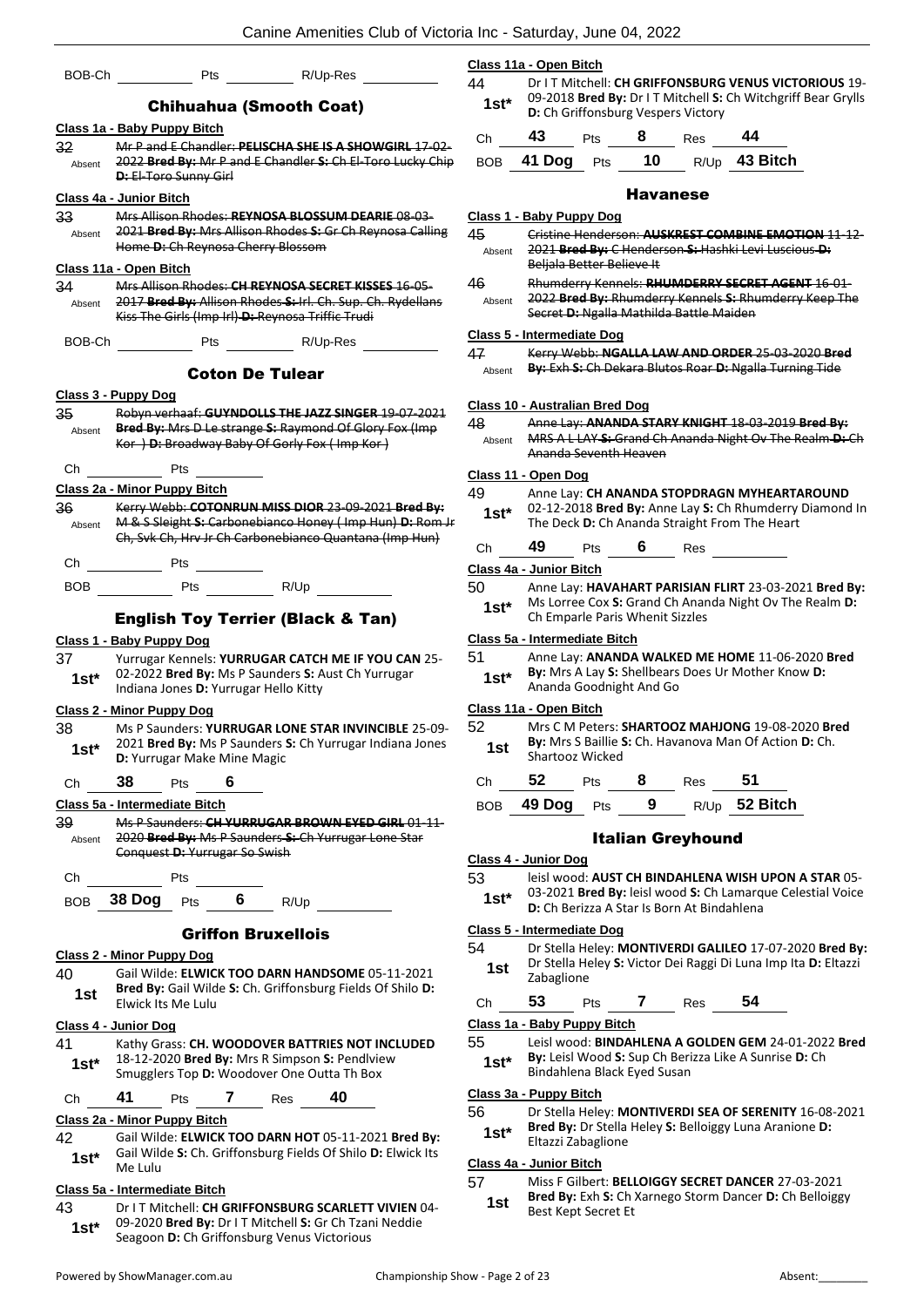#### **Class 5a - Intermediate Bitch**

- 58 Miss F Gilbert: **CH BELLOIGGY BALLERINA DI LUNA** 28-09- 2019 **Bred By:** Exhibitor **S:** Victor Dei Raggi Di Luna(Imp Ita)
- **1st**\* **D:** Ch Belloiggy Rosabella Et **1st**

#### **Class 10a - Australian Bred Bitch**

| 59     | Leisl wood: CH BERIZZA A STAR IS BORN AT BINDAHLENA     |
|--------|---------------------------------------------------------|
| $1st*$ | 17-12-2018 Bred By: Ms Anu Lummevaata S: Ch Berizza The |
|        | Golden Ratio D: Ch Berizza All Day Venus                |

#### 60 Ms R Eddy & Miss F Gilbert: **BELLOIGGY BACI DI CIOCCOLATO** 04-04-2018 **Bred By:** Miss F Gilbert **S:**  Belloiggy Callisto Uno Et **D:** Ch. Vickma Surprise Surprise Absent

| ۰. |  |  |  |
|----|--|--|--|
|    |  |  |  |

BOB **59 Bitch** Pts **11** R/Up **53 Dog**

#### Lowchen

### **Class 5 - Intermediate Dog**

61 DAVID POLLARD: **SHIZIGOU I AN THE ICE BREAKER** 30-08- 2020 **Bred By:** DAVID POLLARD **S:** Biggesmere's Renaissance **1st**\* <sup>2020</sup> **Brea By:** DAV<br>**D:** Tilch I Am Sasha

Ch **61** Pts **6**

#### **Class 2a - Minor Puppy Bitch**

62 pia kirke: **TILCHA NO TIME TO DIE** 24-11-2021 **Bred By:** pia kirke **S:** A Ch Tilcha Just Keep Ya Distance Aiistance **D:** A Ch **1st 1st 1st 1st 1st 1st 1st 1st 1st 1st 1st 1st 1st 1st 1st 1st 1st 1st 1st 1st 1st 1st 1st 1st 1st 1st 1st 1st 1st 1st 1st 1st 1st 1st 1st 1st 1st**

#### **Class 3a - Puppy Bitch**

63 N Millward & Miss K & Mrs C Harding: **KRISTARZ SPARKLE N SPRITZ AT SPARCHENS** 16-10-2021 **Bred By:** Kari Harding **S:** Ch. Goldbourne Jimmy Choo (Imp Uk) **D:** Ch. Kristarz No **1st\***

| r. |  | ۱. б |  |
|----|--|------|--|
|    |  |      |  |



#### Maltese

**Class 4 - Junior Dog**

64 S Scarcella: **LUSTAFAIR KEEP YOUR EYE ON ME** 23-12-2020 **Bred By:** S Scarcella **S:** Ch Pender Keep The Flag Flying **D:**  Arg.Ch.Chil.Ch.Chil.Jr.Ch. Chilestolz Victoria Secret (Imp Chl) Absent

BOB-Ch Pts

### Miniature Pinscher

#### **Class 1 - Baby Puppy Dog**

- 65 Diane Williams: **SUPACHARM TIME FUGITIVE** 10-01-2022 **Bred By:** Lisa Prior **S:** Ch. Leoricia You Never Say Never **D: 3rd Brea By:** Lisa Prior **S:** Cn. Leoricing Supacharm Days Of Future Past
- 66 Miss Jamie Pendle: **MINARLI BURLINGTON BERTIE** 14-02- 2022 **Bred By:** Miss Jamie Pendle **S:** Ch. Leoricia Quest For **1st COLL Brea By:** Miss Jame Pendi<br>Gold **D**: Ch. Minarli Fancy Pantz
- 67 Miss Jamie Pendle: **MINARLI REGGAE REGGIE** 14-02-2022 **Bred By:** Miss Jamie Pendle **S:** Ch. Leoricia Quest For Gold **2nd D:** Ch. Minarli Fancy Pantz

#### **Class 5 - Intermediate Dog**

68 Lesley Wilson: **LEORICIA YOU NEVERSAY NEVER** 10-02- 2020 **Bred By:** Lesley Wilson **S:** Ch. Leoricia Return The **1st**\* 2020 **Bred By:** Lesley Wilson<br>Favour **D:** Ch. Leoricia Vixen

Ch **68** Pts **6**

### **Class 1a - Baby Puppy Bitch**

69 Lisa Prior: **SUPACHARM DEAL WITH THE DEVIL** 10-01-2022 **Bred By:** Lisa Prior **S:** Ch. Leoricia You Never Say Never **D:**  1st\* Brea By: Lisa Prior S: Ch. Leoricia Yo<br>Ch. Supacharm Days Of Future Past

### **Class 10a - Australian Bred Bitch**

- 70 Lisa Prior: **CH. SUPACHARM HELLION** 10-09-2018 **Bred By:** Lisa Prior **S:** Ch. Leoricica Return The Favour **D:** Ch.
- **1st**\* Lisa Prior S: Cn. Leoricica Return<br>Supacharm Days Of Future Past

### **Class 11a - Open Bitch**

71 Lesley Wilson: **LEORICIA XPRESSION TELLS ALL** 03-04-2018 **Bred By:** Lesley Wilson **S:** Ch Batpin Antz Pants **D:** Ch **1st\*** Brea By: Lesley Wilson S: Ch Batp<br>Pinquest A Promise Kept (Imp Nz)

| Сh | - 70             | Pts | Res |               |  |
|----|------------------|-----|-----|---------------|--|
|    | BOB 70 Bitch Pts |     |     | $R/Up$ 68 Dog |  |

#### Papillon

- **Class 1 - Baby Puppy Dog**
- 72 Miss A Ramsauer: **BASILEUS BENNI AND THE JETS** 24-12- 2021 **Bred By:** Ms C John **S:** Jap Ch Grace Jp Wonderful
	- **1st** 2021 **Bred By:** MS C John **5:** Jap Ch Grace Jp<br>Bongo (Imp Jpn) **D:** Ch Basileus Pitch Perfect

#### **Class 3 - Puppy Dog**

73 Ms M Sarif: **PINKLEE WHERE'S WALLY** 20-07-2021 **Bred By:** Ms M Sarif **S:** Grand.Ch.Pinklee Benjamin Franklin **D: 1st**\* MIS M Sarif S: Grand.Ch.Pinkle<br>Ch.Pinklee Californian Dream

### **Class 4 - Junior Dog**

74 G D Whiley: **WYNGAY IMA TRAVELLING MAN** 12-06-2021 **Bred By:** G D Whiley **S:** Graegill French Connection **D:**  1st<sup>\*</sup> Bred By: G D Whiley S: G<br>Myngay Little Miss Forth

### **Class 5 - Intermediate Dog**

75 Mrs L & Miss C John: **BASILIKA NOW OR NEVER** 02-08-2019 **Bred By:** Mrs L & Miss C John **S:** Grand Ch Wongan Rocket **1st\*** Bred By: Mrs L & Miss C John S: Grad By: Aus Ch Basilika Miss Fisher

- 76 Ms M Sarif: **AUST CH. PINKLEE TIME FOR VICTORY** 08-02-
- 2020 **Bred By:** Ms M Sarif **S:** Ch.Sailoz Xclusively Made **D: 2nd 2020 Brea By:** WIS M Sarif S: Q. Ch.Pinklee Californian Dream

#### **Class 11 - Open Dog**

77 S.R.Goodchild: **AM CH AUST CH CAN CH NANRICH** 

- **TOPFLITE MYSTERY MAN** 07-06-2018 **Bred By:** Richard Lopaschuk, Nancy Lopaschuk & Sandra Schumacher **S:** Am Gch Can Gch Nanrich Valifyre Off The Radar **D:** Nanrich Absent
- Ch **75** Pts **9** Res **73**
- 78 Jeanette Walden: **KIENO COOKIES N CREAM** 09-02-2022 **Bred By:** Papillon **S:** Basilika Now Or Never **D:** Kieno Heaven Sent Absent
- 79 Ms C John: **BASILEUS WHEN TOMORROW COMES** 24-12- 2021 **Bred By:** Ms C John **S:** Jap Ch Grace Jp Wonderful **1st** 2021 **Bred By:** Ms C John **S:** Jap Ch Grace Jp<br>Bongo (Imp Jpn) **D:** Ch Basileus Pitch Perfect
- 80 Ms M Sarif: **PINKLEE SIMPLY CHARMED** 23-02-2022 **Bred By:** Ms M Sarif **S:** Ch.Pinklee Im A Gambling Man **D: 2nd By:** IVIS IVI SAFIT SI CH.PINKIEE<br>Ch.Pinklee Hypnotic Poison

### **Class 4a - Junior Bitch**

- 81 Miss K Ramsauer & Ms C John: **BASILIKA WHEN DREAMS**
- **COME TRUE** 06-03-2021 **Bred By:** L & c John **S:** Basilika Now **1st COME IRUE** 06-03-2021 **Bred By: 1st** Or Never **D:** Basilika Miss Miranda

#### **Class 5a - Intermediate Bitch**

- 82 Ms G Cherry: **PENBRYN PENELOPE PITSTOP** 30-09-2020
	- **Bred By:** Messrs D Quinlivan & M Tumpach **S:** Sup Ch Am Ch Salatino Un Voyeur En Salle De Bain (Imp Usa) **D:** Ch Am Ch Salatino Elle Portetoujours Cache-Sexe (Imp Brazil) **1st**

### **Class 11a - Open Bitch**

83 Jeanette Walden: **GENESIS GOLDMOON** 19-03-2017 **Bred By:** Miss K E Shaples **S:** Sup Ch Treschic Casino Royale **D:** Ch Genesis Felurians Shade Absent

| Ch | 81                | <b>Pts</b> | Res | -82         |
|----|-------------------|------------|-----|-------------|
|    | BOB 75 Dog Pts 11 |            |     | R/Up 73 Dog |

### Pekingese

### **Class 3 - Puppy Dog**

- 84 Mr F Menezes & Mr J Milford & Ms J Hellessey: **KHYLEINI** 
	- **TOP LOADER** 06-08-2021 **Bred By:** Mr F Menezes & Mr J Milford & Ms J Hellessey **S:** Ch. Frawai The Admiral At Khyleini **D:** Ch. Scottsdale Henrieta At Khyleini **1st\***
- 85 Mrj&mrsb&missz welsh: **SCOTTSDALE BOLT** 15-11-2021
	- **Bred By:** Mrj&mrsb&missz welsh **S:** Sup Ch Ormalu Dragons **2nd** Brea By: MrJ&mrsb&missz v<br>Breath D: Ch Woonan Rayni

Topflite Sky'S The Limit **Class 1a - Baby Puppy Bitch**

Fox Given At Chinaroad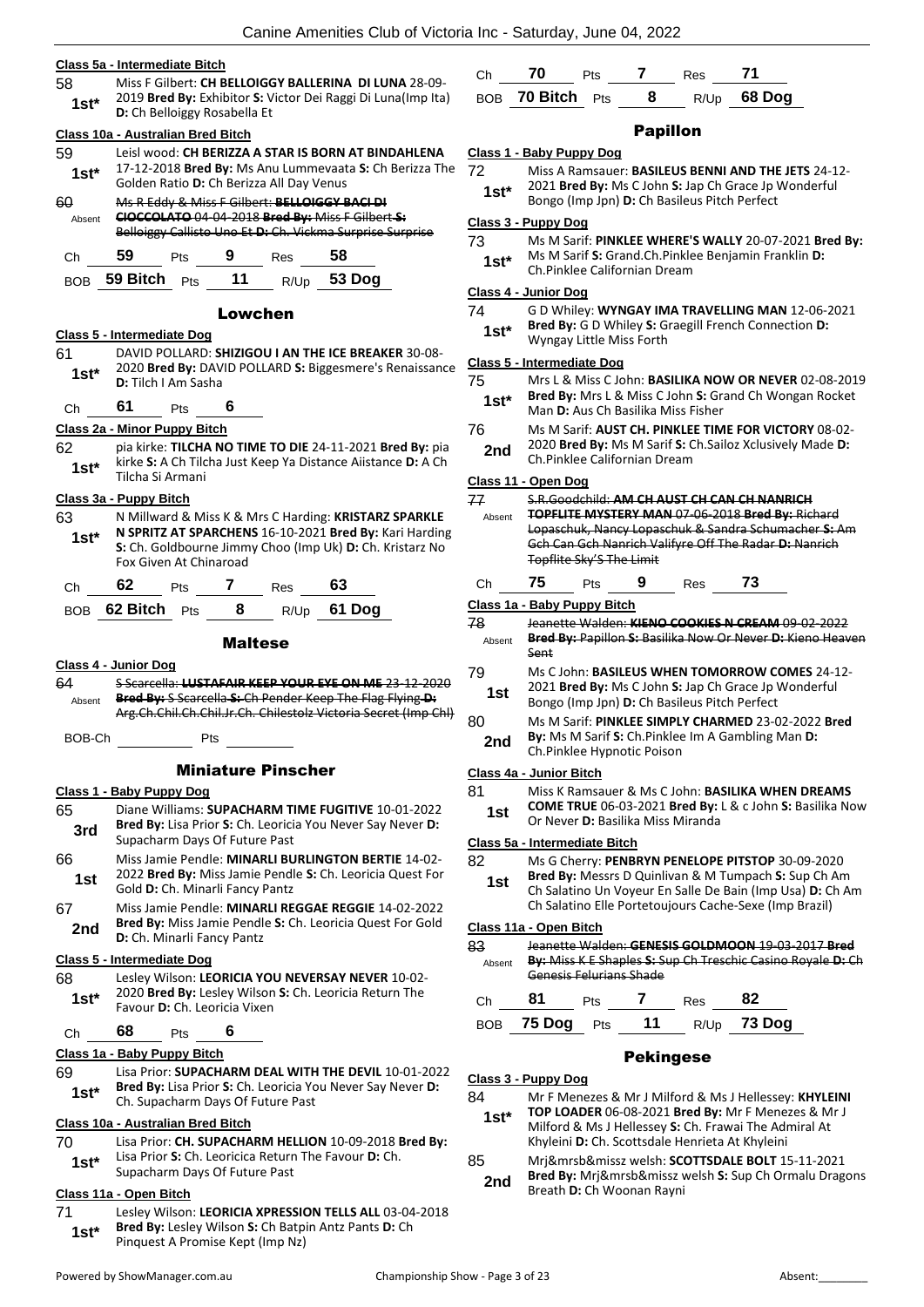| Ch           | 84                                | Pts                            | 7           | Res                                          | 85                                                                                                                  |                            |
|--------------|-----------------------------------|--------------------------------|-------------|----------------------------------------------|---------------------------------------------------------------------------------------------------------------------|----------------------------|
|              | Class 2a - Minor Puppy Bitch      |                                |             |                                              |                                                                                                                     |                            |
| 86           |                                   |                                |             |                                              | Mrj&mrsb&missz welsh: SCOTTSDALE CHANEL 15-11-2021                                                                  | Best                       |
| 1st*         |                                   | Breath D: Ch Woonan Rayni      |             |                                              | Bred By: Mrj&mrsb&misszwelsh S: Sup Ch Ormolu Dragons                                                               | Pts: 25                    |
|              |                                   |                                |             |                                              |                                                                                                                     | <b>R/Up</b>                |
| 87           | Class 3a - Puppy Bitch            |                                |             |                                              | Mrj&mrsb&missz welsh: SCOTTSDALE GYPSI 15-11-2021                                                                   | Pts: 15                    |
| 1st          |                                   | Breath D: Ch Woonan Rayni      |             |                                              | Bred By: Mrj&mrsb&missz z welsh S: Sup Ch Dragons                                                                   | <b>Baby</b>                |
| Сh           | 87                                | <b>Pts</b>                     | $7^{\circ}$ | Res                                          | 86                                                                                                                  | Minor                      |
| <b>BOB</b>   | 84 Dog                            | Pts                            | 9           | R/Up                                         | 85 Dog                                                                                                              |                            |
|              |                                   |                                | Pug         |                                              |                                                                                                                     | <b>Puppy</b>               |
|              | <b>Class 2 - Minor Puppy Dog</b>  |                                |             |                                              |                                                                                                                     |                            |
| 88<br>$1st*$ | Avatar Centauri                   |                                |             |                                              | Hoxter Kennels: HOXTER KOKKINAKIS 26-11-2021 Bred By:<br>Hoxter Kennels S: Ch. Hoxter Avatar Anarchy D: Ch. Hoxter  | Junior                     |
| 89           |                                   |                                |             |                                              | W J van Hoboken: CODAMBER LET ME BE THERE 16-11-                                                                    | Inter                      |
| 2nd          |                                   | Snap To It D: Codamber Xanadu  |             |                                              | 2021 Bred By: W J van Hoboken S: Am Ch Sup Ch Caper'S                                                               | Aus Br                     |
|              | Class 11 - Open Dog               |                                |             |                                              |                                                                                                                     |                            |
| 90           |                                   |                                |             |                                              | Hoxter Kennels: AUST. CH. HOXTER AVATAR ANARCHY (AI)<br>11-05-2017 Bred By: Hoxter Kennels S: Sup.Ch. Lnl's Sunni's | Open                       |
| $1st*$       |                                   |                                |             |                                              | Roly Poly (Imp Usa) D: Ch. Hoxter Avatar Pandora                                                                    |                            |
| Ch           | 88                                | <b>Pts</b>                     | 8           | Res                                          | 90                                                                                                                  | Finish                     |
|              | Class 2a - Minor Puppy Bitch      |                                |             |                                              |                                                                                                                     |                            |
| 91<br>Absent |                                   | Prettipaws Oops I Did It Again |             |                                              | Ms J Poynton: PRETTIPAWS ULTIMATE GLORY 26-11-2021<br>Bred By: Ms J Poynton S: Clarevale To Sire With Love D:       |                            |
|              | Class 10a - Australian Bred Bitch |                                |             |                                              |                                                                                                                     | cп                         |
| 92<br>$1st*$ |                                   |                                |             |                                              | Mrs Lorraine Neal: CH: EVERLAINE WILD PASSION 03-04-<br>2018 Bred By: EVERLAINE KENNELS S: Ch. Troycole The Last    |                            |
| Ch           | 92                                | Pts                            | 6           | Samurai D: Everlaine Everlasting Love<br>Res |                                                                                                                     | Start Time:                |
| <b>BOB</b>   | 88 Dog                            | Pts                            | 9           |                                              | R/Up 92 Bitch                                                                                                       |                            |
|              |                                   |                                |             |                                              |                                                                                                                     | Class 4 - Junio            |
|              |                                   |                                |             | <b>Tibetan Spaniel</b>                       |                                                                                                                     | 97<br><b>SUZA</b><br>16-01 |
|              | Class 11 - Open Dog               |                                |             |                                              |                                                                                                                     | $1st*$<br>Valha            |
| 93           |                                   |                                |             |                                              | Mrs N Liss: AUST CH AZTLON THE MAESTRO (IMP NZ) 30-                                                                 | Class 11 - Oper            |
| $1st^*$      | Perfect Dream                     |                                |             |                                              | 04-2019 Bred By: Mrs V Hartley S: Dorje Picasso D: Aztlon A                                                         | 98<br>Mr D                 |
| Ch           | 93                                | Pts                            | 6           |                                              |                                                                                                                     | 06-0<br>$1st^*$<br>Terro   |
|              | Class 3a - Puppy Bitch            |                                |             |                                              |                                                                                                                     | Belol                      |
| 94           |                                   |                                |             |                                              | Naomi Liss: ALCINA MISS MEGASTAR 07-09-2021 Bred By:                                                                | 97<br>Ch                   |
| $1st^*$      |                                   |                                |             |                                              | Naomi Liss S: Ch Atzlon The Maestro D: Ch Tibrockney                                                                | <u> Class 2a - Minc</u>    |
|              |                                   | Dancing In The Sun             |             |                                              |                                                                                                                     | 99<br>Sue \                |
|              | Class 5a - Intermediate Bitch     |                                |             |                                              |                                                                                                                     | SMW<br>$1st*$<br>Trum      |
| 95<br>$1st*$ |                                   |                                |             | D: Ch Old Smuggler's Cast A Spell (Imp Swe)  | Pam Dunlop: CH TIBROCKNEY SPELLBOUND 22-09-2019<br>Bred By: Pam Dunlop S: Supreme Ch Aztlon Rioli (Imp Nz)          | 99<br>Ch                   |
| Ch           | 95                                | Pts                            | 7 Res       |                                              | 94                                                                                                                  | 97 D<br>BOB                |
|              | <sub>BOB</sub> 95 Bitch           |                                |             |                                              | Pts 8 R/Up 93 Dog                                                                                                   |                            |
|              |                                   |                                |             |                                              |                                                                                                                     | <u> Class 4 - Junio</u>    |
|              |                                   |                                |             | <b>Yorkshire Terrier</b>                     |                                                                                                                     | 100<br>Kay I               |
|              | Class 1 - Baby Puppy Dog          |                                |             |                                              |                                                                                                                     | $01 - 20$<br>$1c+1$        |

# Group 1 - Specials

| <b>Best</b><br>Pts: 25 | 16                | <b>Cavalier King Charles Spaniel</b><br>Mr R M Mayor: Ch.Coloora La Carrera                    |
|------------------------|-------------------|------------------------------------------------------------------------------------------------|
| <b>R/Up</b><br>Pts: 15 | 49                | <b>Havanese</b><br>Anne Lay: CH ANANDA STOPDRAGN MYHEARTAROUND                                 |
| <b>Baby</b>            | 37                | <b>English Toy Terrier (Black &amp; Tan)</b><br>Yurrugar Kennels: Yurrugar Catch Me if You Can |
| Minor                  | 88                | Pug<br>Hoxter Kennels: Hoxter Kokkinakis                                                       |
| Puppy                  | 84.<br>Top Loader | <b>Pekingese</b><br>Mr F Menezes & Mr J Milford & Ms J Hellessey: Khyleini                     |
| Junior                 | 41                | <b>Griffon Bruxellois</b><br>Kathy Grass: CH. WOODOVER BATTRIES NOT INCLUDED                   |
| Inter                  | 95                | <b>Tibetan Spaniel</b><br>Pam Dunlop: Ch Tibrockney Spellbound                                 |
| Aus Br                 | 59                | Italian Greyhound<br>Leisl wood: Ch Berizza A Star Is Born At Bindahlena                       |
| Open                   | 16                | <b>Cavalier King Charles Spaniel</b><br>Mr R M Mayor: Ch.Coloora La Carrera                    |
| Finish                 |                   | Absent<br>25                                                                                   |

# roup 2 - Terrier Group

### Airedale Terrier

### **Class 4 - Junior Dog**

- 97 SUZANNE TENNANT: **YELOMAN FINNIGAN BEGIN AGAIN**
- 16-01-2021 **Bred By:** Suzanne Tennant **S:** Ch Yeloman alla Bound **D:** Yeloman Sent From Above

### **Class 11 - Open Dog**

- $8$  Mrs D Barclay: YORKPARK QUINN KINGS LEGEND
- 06-06-2016 **Bred By:** Mr D & Mrs D Barclay **S:** Am Ch Ch orific The King's Legend ( Imp Usa) D: Yorkpark Jinjah bal Bingoh
- Ch **97** Pts **7** Res **98**

### **Class 2a - Minor Puppy Bitch**

- 99 Sue Wilson: **TRUMPS ITS TIME (AI)** 29-09-2021 **Bred By:** Vilson S: Am Gr Ch Br Joval Its My Time (Usa) D: Ch nps Roadshow
- Ch **99** Pts **6**
	- BOB **97 Dog** Pts **8** R/Up **98 Dog**

### American Hairless Terrier

- **Class 4 - Junior Dog**
- Holmes: CH LILCRACKA NOTIN LIKE ME CEPT ME 30-021 Bred By: Kay Holmes S: Lilcracka Master Of
	- **1st**\* UP-2021 Brea By: Kay Homes 3. Encracka Master Of Whispers **D**: Ch Rip It Up Cyclone Yasi @ Lilcracka Imp Usa
- BOB-Ch **100 Dog** Pts **6**

### American Staffordshire Terrier

### **Class 3 - Puppy Dog**

- 101 G. Ward & B. Taylor: **FARFROMOVA THE GAMBLER (A.I)** 23-
- 10-2021 **Bred By:** G. Ward & B. Taylor **S:** Am. Ch. Am. Gr. Ch. Gd Alpine's Lbk Living On The Road (Usa) **D:** Ch. Farfromova Romance Is Dead **1st\***

96 R.Woodruffe and G. Grieg: **ILLECEBROUS BAK TO THE** 

Exquisite Saphire **D:** Illecebrous Victoriuos Secret **1st\***

**FUTURE** 06-02-2022 **Bred By:** R. Woodruffe **S:** Amadonia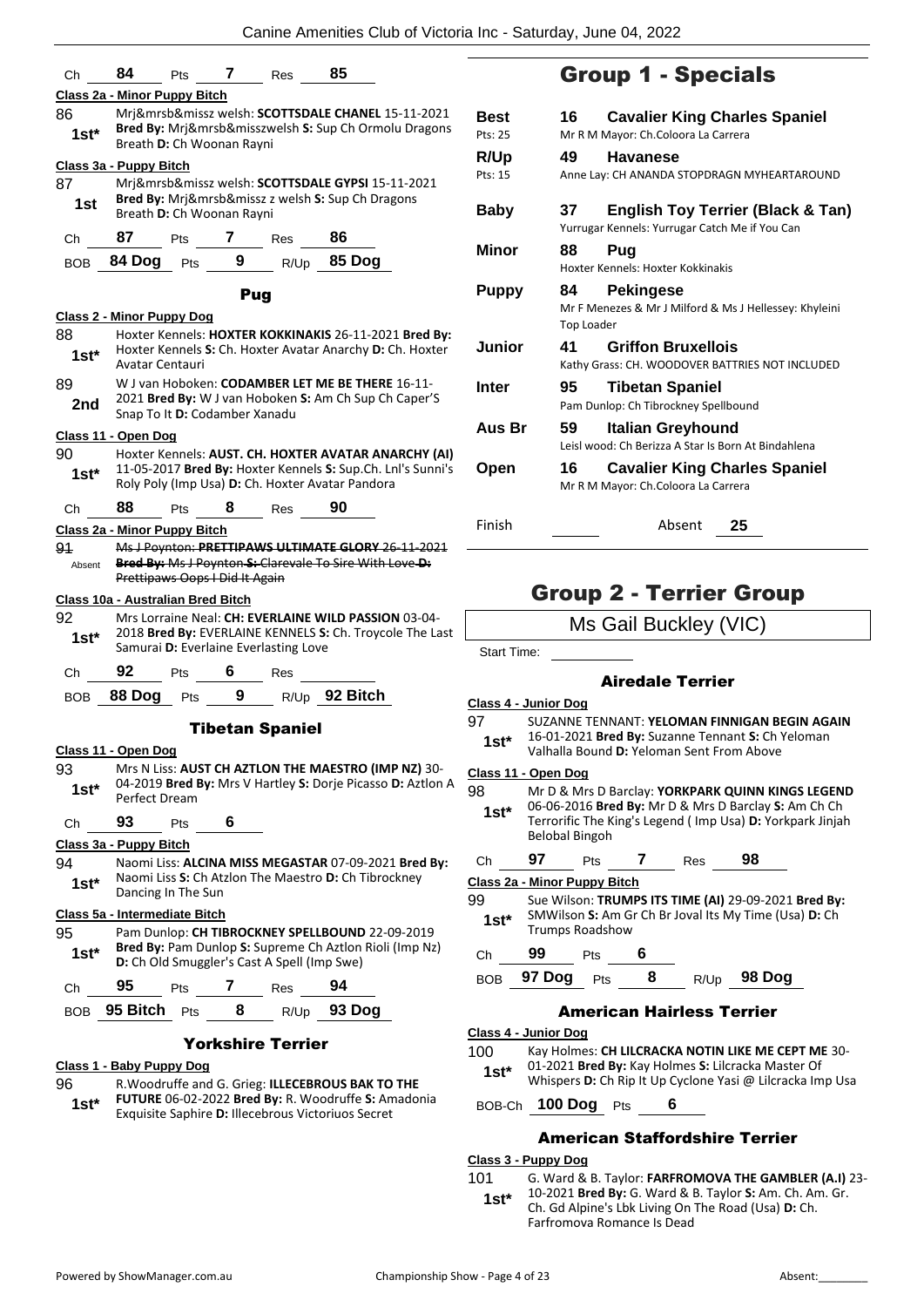#### **Class 11 - Open Dog**

102 J & M Mouratidis/J.McKay: **GRAND.CH. DINAMYTE WHOS THE BOSS** 31-10-2015 **Bred By:** Mrs J. McKay **S:** Supreme Ch. Ozmyte The Deeds Done **D:** Gr. Ch. Dinamyte Shez Da Bomb **1st\***

Ch **102** Pts **7** Res **101**

#### **Class 1a - Baby Puppy Bitch**

103 Mrs J Thomson: **TARANDU ROYAL ECLIPSE** 05-12-2021 **Bred By:** Mrs J Thomson **S:** Ch. Cierrasedge Crown Prince **1st\*** Bred By: Mrs J Thomson S: Ch. Cierras<br>(Ai) D: Tarandu Royal Iron Maiden (Ai)

#### **Class 5a - Intermediate Bitch**

- 104 Ryan Eddy: **RYDOC DRAGONS LIL RED CORVETTE (AI)** 08-
	- 08-2020 **Bred By:** Ryan Eddy **S:** Am. Ch. Hrv. Ch. Sk. Jr Ch Playmakers Cotton Dragon (Hrv) **D:** Ch. Party Breakers Arya Stark (Imp Srb) **1st\***

### **Class 10a - Australian Bred Bitch**

105 Mrs J Thomson: **ICERAINSTAFS EVOLUTION IS TARANDU (AI)** 24-08-2019 **Bred By:** Mrs V Torney **S:** Am.Ch Sierra'S **1st\*** (Al) 24-08-2019 Bred By: Mrs V Torney S:<br>Land Rover D: Ch. Icerainstafs Keona (Ai)

### **Class 11a - Open Bitch**

106 Mr J & Mrs M Mouratidis & Ms J McKay: **CH.DINAMYTE WHOS THAT GIRL** 16-05-2017 **Bred By:** Dinamyte American Staffordshire Terriers **S:** Orion Red Mist King Of Rings **D:**  Dinamyte Shez Da Bomb **1st**

| Ch | 105                  | Pts | - 8  | Res | 104                 |
|----|----------------------|-----|------|-----|---------------------|
|    | BOB 105 Bitch $P$ ts |     | - 10 |     | R/Up <b>102 Dog</b> |

### Australian Terrier

#### **Class 3 - Puppy Dog**

107 Mrs Nicole zkorczynski: **TERRAOZZI MYSTIFIED** 02-09-2021 **Bred By:** Mrs Nicole Kprczynski **S:** Terraozzi Twilights Jasper **D:** Terraozzi Sheez On Fire Absent

#### **Class 4 - Junior Dog**

108 Mrs Nicole Korczynski: **TERRAOZZI LEAPS AND BOUNDS** 02- 09-2021 **Bred By:** Mrs Nicole Korczynski **S:** Terraozzi Twilights Jasper **D:** Terraozzi Sheez On Fire Absent

### Ch Pts Res

- **Class 1a - Baby Puppy Bitch**
- 109 Lesley Winning: **PAXTERR DREAM ANGEL** 29-01-2022 **Bred By:** PJ Oswald **S:** Ch Mittlesista Smarty Pants **D:** Cliftop **1st<sup>\*</sup> By:** PJ Oswald **S:** Ch Mittle<br>Ginny's Dream At Paxterr

#### **Class 2a - Minor Puppy Bitch**

110 MRS. L. BYWATER: **OZIRUFF DREAM N OF ME** 26-09-2021 **Bred By:** MRS. L. BYWATER **S:** Rebelglen This Is Me **D: 1st\* Brea By:** MRS. L. BYWATER **5:** Repeated by: MRS. L. BYWATER **5:** Repeated by: **158.** 

#### **Class 5a - Intermediate Bitch**

111 MRS. L. BYWATER: **CH. OZIRUFF AIRS N GRACES** 19-04- 2020 **Bred By:** MRS. L. BYWATER **S:** Rebelglen Kissing **1st** 2020 Bred By: MRS. L. BYWATER S: Rebelgien K<br>Strangers D: Grand Ch. Oziruff Chase N Dreams

| Ch. | 110                   | <b>Pts</b> | Res | 111            |
|-----|-----------------------|------------|-----|----------------|
|     | $ROB$ 110 Bitch $Pts$ |            |     | R/Up 111 Bitch |

### Bedlington Terrier

### **Class 10 - Australian Bred Dog**

- 112 Piperdene Kennels: **CH. PIPERDENE ROGUE ALLIANCE** 09- 04-2016 **Bred By:** Piperdene Kennels **S:** Gr Ch Piperdene Pole Position **D:** Ch Piperdene Steel Magnolia **1st\***
- 

# Ch **112** Pts **6**

### **Class 2a - Minor Puppy Bitch**

113 Piperdene Kennels: **PIPERDENE MISCHIEF MAKER** 07-09- 2021 **Bred By:** Piperdene Kennels **S:** Ch. Piperdene Purple Rain **D:** Ch. Shadow Dancer Absent



### Border Terrier

### **Class 3 - Puppy Dog**

114 GAELA WHYTE: **BOHUNT SUB ZERO (AI)** 28-08-2021 **Bred By:** Gaela Whyte **S:** Uk Ch Brumberhill Back T'future Jw Shch **D:** Ch Otterpond Beretta Absent

### **Class 1a - Baby Puppy Bitch**

115 GAELA WHYTE: **BOHUNT ATOMIC BLONDE** 25-01-2022 **Bred By:** Gaela Whyte **S:** Bohunt Just Thawed Out (Ai) **D:** Ch Bohunt Angel Provovateur Absent

BOB-Ch Pts

### Bull Terrier

### **Class 3 - Puppy Dog**

| 116    | Anastacia Charuvastra: BALGAY FAT BOY HARLEY 11-08-       |
|--------|-----------------------------------------------------------|
| $1st*$ | 2021 Bred By: Mr RJ & Mrs R Eyers S: Shirvin Eldorado Man |
|        | <b>D:</b> Shirvin Dazz Razamataz                          |

### Ch **116** Pts **6**

**Class 1a - Baby Puppy Bitch**

- 117 Helen Shinton: **REDMONT BEWITCHED** 10-01-2022 **Bred By:** Helen Shinton **S:** Ch.Kaha High Roller **D:** Sarajeni Dixie Chick Absent
- 118 Mrs J Woodsell: **STURGIS SHEZA RANGA** 13-12-2021 **Bred By:** Mrs J Woodsell **S:** Glenbull Razor **D:** Bullraider Brindle **1st<sup>\*</sup> By:** Mr

#### **Class 2a - Minor Puppy Bitch**

119 Mrs J & Mr P Smith: **BULLRAIDER LADY IN RED** 07-11-2021 **Bred By:** Mrs J & Mr P Smith **S:** Bullraider Storm Boy **D:**  Bullraider Norma Jean Absent

### **Class 4a - Junior Bitch**

| 120    | Mrs J & Mr P Smith: BULLRAIDER BRINDLE QUEEN 24-02-      |
|--------|----------------------------------------------------------|
| Absent | 2021 Bred By: Mrs J & Mr P Smith S: Bullraider Storm Boy |
|        | <b>D: Bullraider Heart Breaker</b>                       |

### **Class 5a - Intermediate Bitch**

| 121    | Leigh Pride: CH. BULROARUS ETHEREAL ROM 03-11-2020         |
|--------|------------------------------------------------------------|
| $1st*$ | <b>Bred By: Tony Wiseman S: Bulroarus Bobby Dazzler D:</b> |
|        | <b>Bulroarus White Russian</b>                             |

### **Class 10a - Australian Bred Bitch**

| 122    | Mrs J Woodsell: STURGIS BEYOND THE VEIL 29-11-2020                                               |
|--------|--------------------------------------------------------------------------------------------------|
| $1st*$ | <b>Bred By:</b> Mrs J Woodsell S: Sturgis Stand And Deliver D:<br><b>Bullraider Shes So Fine</b> |

Ch **121** Pts **7** Res **122** BOB **121 Bitch** Pts **8** R/Up **116 Dog**

### Bull Terrier (Miniature)

- **Class 11a - Open Bitch**
- 123 Mr S & Mrs S Humphrey: **BULLROY LIPPSY SHUFFLE** 12-06- 2019 **Bred By:** Mr S & Mrs S Humphrey **S:** Ch Bullroy **1st** 2019 **Bred By:** Mr S & Mrs S Humphrey **5:**<br>Destiny Is Written **D:** Bullroy Megs Buddy
- BOB-Ch **123 Bitch** Pts **6**

### Cairn Terrier

#### **Class 1 - Baby Puppy Dog**

124 Cathy Scotton: **JOYMONT TAKE THE LEAD** 13-02-2022 **Bred By:** Cathy Scotton **S:** Irl.Ch.Uk.Ch Cadagio Take That **D:** Ch **1st<sup>\*</sup> by:** Cathy Scotton **S:** Iri.C<br>Joymont Airs And Graces

#### **Class 10 - Australian Bred Dog**

- 125 Mrs C Wittick: **CH JOYMONT PICTURE IN MOTION** 19-01-
	- 2017 **Bred By:** Mrs C Scotton **S:** Ch Joymont Great Scott **D: 1st** <sup>2017</sup> Brea by: Mrs of Joymont Katy Perry

### **Class 11 - Open Dog**

### 126 Cathy Scotton: **CH AM CH ROTTRIVER'S SHOW ME THE**

**MONEY** 03-01-2018 **Bred By:** Mr k Olander Lindbloom **S:**  Am Ch Salvia"S 3 Coins In The Fountain (Den) **D:** Rottriver's Dimonds And Pearls (Swe) **1st\***

- 
-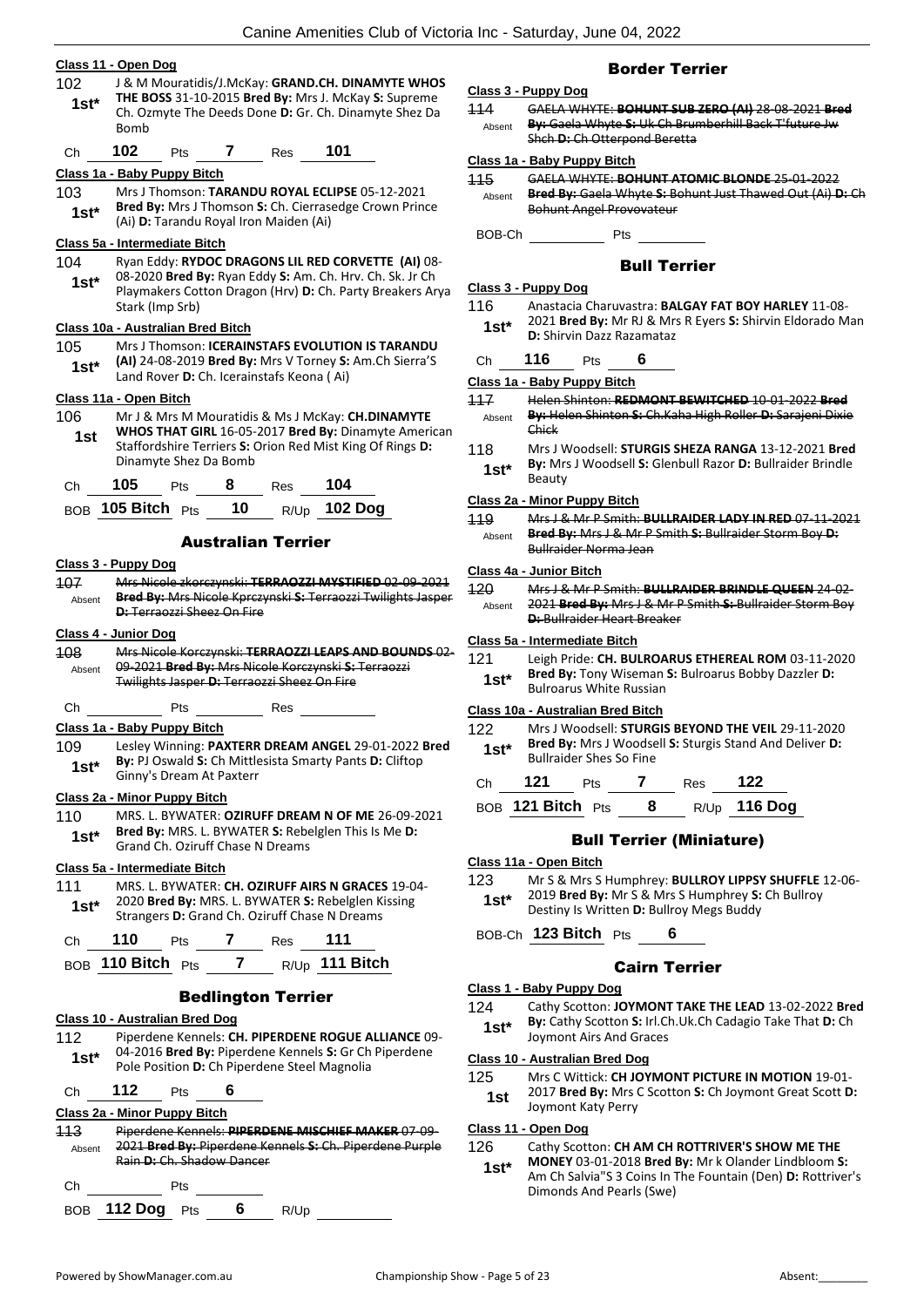

### Norwich Terrier

#### **Class 1 - Baby Puppy Dog**

134 Louise Doyle: **CHESNEY BLACK FEATHER TO FLY** 28-01-2022 **Bred By:** Chesney Kennels **S:** Ch Brickin Morning Glory (Imp **1st\*** Bred By: Chesney Kennels S: Chesney Perfect Cap

#### Scottish Terrier

#### **Class 10 - Australian Bred Dog**

135 Melinda Bryant: **HARGERT WINSTON** 21-05-2020 **Bred By:** Dorothy Mitchell **S:** Carisco Take A Chance On Me (Imp Uk) **1st\*** Discount Multimen St Carisco<br>**1st\* D:** Ch Hargert Wee Bridget

### **Class 11 - Open Dog**

- 136 Stacey Sullivan & Jason Rhodes: **CH SHORTBLAK GET INTO** 
	- **THE GROOVE** 18-07-2018 **Bred By:** Stacey Sullivan **S:** Sup Ch Shortblak With A Dash Of Cream **D:** Sup Ch Argowan The Sassenach **1st\***

### Ch **136** Pts **7** Res **135**

#### **Class 4a - Junior Bitch**

137 Jason Rhodes: **SHORTBLAK HIGHLAND COUNTESS** 09-04- 2021 **Bred By:** Stacey Sullivan **S:** Am Gr Ch, Can Ch, Sup Ch **Shortblak With One D:** Ch Mascothaven Rc Foxy Empress Shortblak With One **D:** Ch Mascothaven Rc Foxy Empress

#### **Class 5a - Intermediate Bitch**

| 138    | Dorothy Mitchell: CH HARGERT BEITRIS MC PHERSON 21-                                                          |
|--------|--------------------------------------------------------------------------------------------------------------|
| $1st*$ | 05-2020 Bred By: Dorothy Mitchell S: Crisco Take A Chance<br>On Me (Imp Uk) <b>D:</b> Ch Hargert Wee Bridget |

| Ch. | 138               | <b>Pts</b> |   | Res | -137         |
|-----|-------------------|------------|---|-----|--------------|
|     | BOB 138 Bitch Pts |            | 9 |     | R/Up 136 Dog |

#### Sealyham Terrier

#### **Class 5 - Intermediate Dog**

139 A JONAS: **AIMFOR ACE BADGER DISPATCHER** 20-07-2020 **Bred By:** A JONAS **S:** Ch Forlegd Xd Tow Mater (Imp Swe) **D: 1st\* Brea By:** A JONAS **5:** Ch Forlega<br>**Preseli Piece De Resistance (Ai)** 

| Сh | 139 | ∽rs |  |
|----|-----|-----|--|
|    |     |     |  |

#### **Class 2a - Minor Puppy Bitch**

140 A JONAS: **AIMFOR BORDER BOOTYCALL** 17-09-2021 **Bred By:** A JONAS **S:** Gr Ch Pennyflower Dave In Deep Space **D: 1st\*** By: A JONAS S: Gr Ch Pennyflower<br>Ch Preseli Piece De Resistance (Ai)

### Ch **140** Pts **6**

BOB **139 Dog** Pts **7** R/Up **140 Bitch**

### Skye Terrier

- 
- 141 Ms R Young: **NORDICOZSKY BEELZEBUB** 26-05-2018 **Bred By:** Karita Klemettila-Dunn **S:** Fin, Aus Ch. Skyeluck Bonfire **1st\*** By: Karita Klemettila-Dunn S: Fin, Aus Ch.<br>D: Ch.Latroonis Cruella De Ville (Imp Nor)

#### **Class 1a - Baby Puppy Bitch**

#### 142 Karita Klemettila-Dunn: **NORDICOZSKY CROCOTTA** 26-01-

- 2022 **Bred By:** Karita Klemettila-Dunn **S:** Nordicozsky **1st**\* 2022 Bred By: Karita Klemettila-Dunn S: Nord<br>Beelzebub D: Dranganbeag Aroha Of Glamaig
- BOB-Ch **141 Dog** Pts **6**

### Soft Coated Wheaten Terrier

#### **Class 1 - Baby Puppy Dog**

143 Margaret Gray: **SAPHYR VOW AND DECLARE** 29-12-2021 **Bred By:** Margaret Gray **S:** Se Ch Bon Aquarel Sheer Heart **1st Bred By:** Margaret Gray S: Se Ch Bon Aquaret Sheep Attack (Imp Rus) **D:** Ch Saphyr Independent Treat

#### **Class 2 - Minor Puppy Dog**

- 144 Sarah Lowe: **SHANECA WRITTEN IN THE STARS** 23-09-2021 **Bred By:** Sarah Lowe **S:** Am Ch Ch Avalon Ridgie Didge Jam
- Tart From Kolohe (Imp Usa) **D:** Ch Shaneca Burning Red Ca **1st\***

### Ch **144** Pts **6**

### **Class 2a - Minor Puppy Bitch**

145 Sarah Lowe: **SHANECA SOMETHING SO RIGHT** 06-10-2021 **Bred By:** Sarah lowe **S:** Alinex Frame By Frame **D:** Shaneca Winter Gold Absent

#### **Class 5a - Intermediate Bitch**

- 146 Margaret Gray: **SAPHYR KONAGADERRA KISS** 25-08-2020
- **Bred By:** Margaret A Gray **S:** Ch Saphyr Duke Of Darraweit **1st\* Digital Brea By:** Margaret A Gray S: **Ch** Saphyr Rambling Mood

Ch **146** Pts **6** Res

BOB **144 Dog** Pts **7** R/Up **146 Bitch**

#### Staffordshire Bull Terrier

#### **Class 1 - Baby Puppy Dog**

- 147 Mr T Emmerson: **WINTRODAN THE DIVIL RETURNS** 08-02-
	- 2022 **Bred By:** Mr T Emmerson **S:** Wintrodan Artful Dodger **1st D:** Ch Wintrodan Even Flow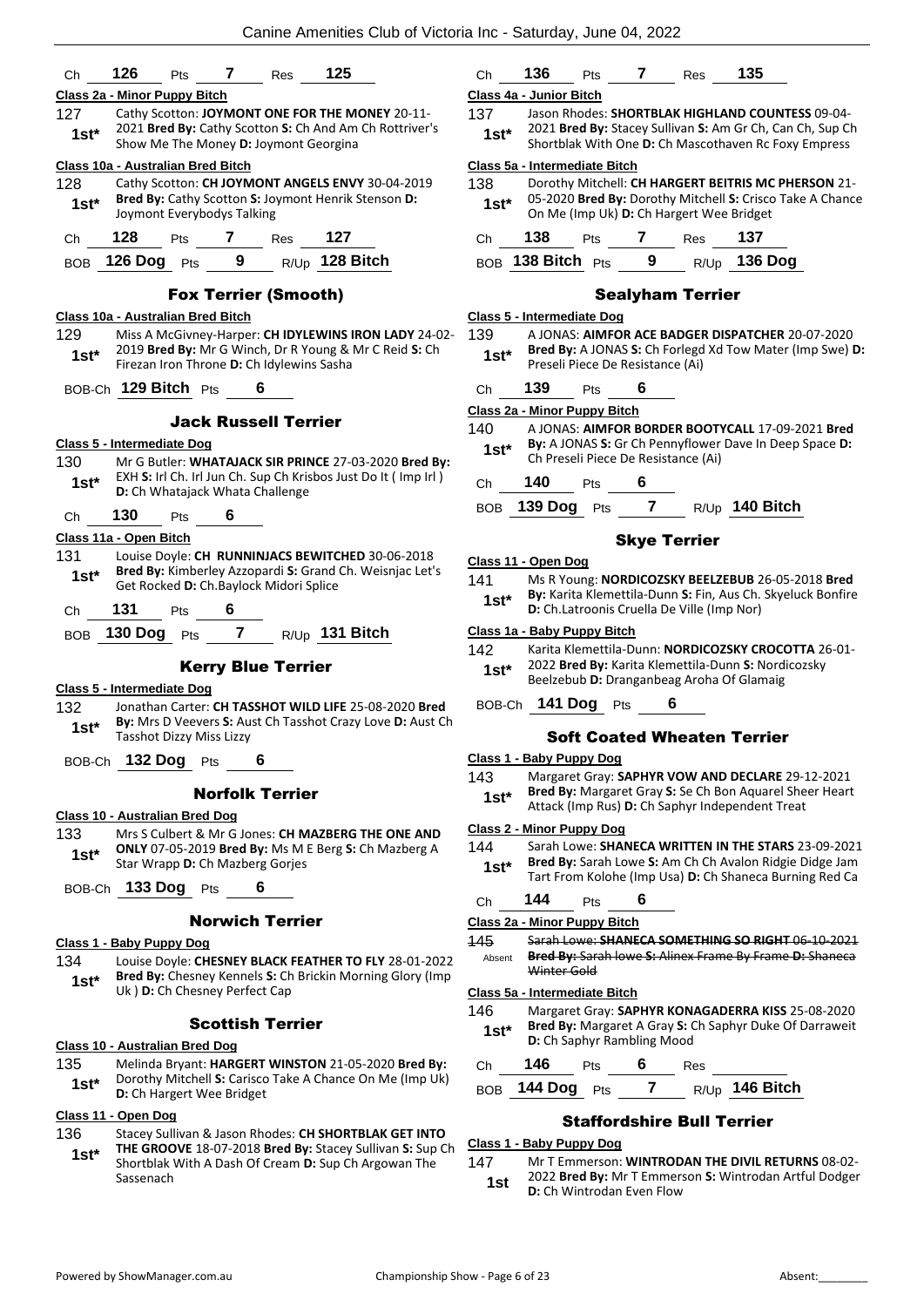### **Class 3 - Puppy Dog** 148 Mr S Coad: **GRAYLEIGH DEVILS APPRENTICE** 06-07-2021 **Bred By:** Mrs L Knights **S:** Ch Grayleigh Just Wing It **D: 1st<sup>\*</sup> Brea By:** Mrs L Knights S:<br>Grayleigh Angel Ov Bruno Ch **148** Pts **6 Class 1a - Baby Puppy Bitch**

| 149    | Mr T Emmerson: WINTRODAN DE VILS DESIRE 08-02-2022                                    |
|--------|---------------------------------------------------------------------------------------|
| $1st*$ | <b>Bred By:</b> Mr T Emmerson S: Wintrodan Artful Dodger D: Ch<br>Wintrodan Even Flow |

### **Class 4a - Junior Bitch**

- 150 Ms F McBride: **BROHEZ QUEENS GAMBIT (AI)** 18-02-2021 **Bred By:** Ms F McBride **S:** Uk. Ch. Kyraloebis Italian Gigalo **1st\*** Brea by: MS F McBride S: UK. Ch. Kyra<br>(Jw) (Shcm) (Uk) **D:** Brohez Flashback 151 Selena Vine: **TRIFFSTAFF TICKETY BOO** 27-03-2021 **Bred By:**
- Selena Vine **S:** Triffstaff Meant To Be Toqui **D:** Triffstaff Kitankaboodle Absent

### **Class 5a - Intermediate Bitch**

| 152    | Mrs A Dean & Mr G Bator: HANDPIKD MISS BOMBAY 15-     |
|--------|-------------------------------------------------------|
| $1st*$ | 11-2020 Bred By: Handpikd S: Ch Westrova Stoic Makers |
|        | Mark D: Ch Handpikd Queen Of Diamonds                 |

#### **Class 10a - Australian Bred Bitch**

153 Mrs A Dean & Mr G Bator: **CH HANDPIKD THE DUCHESS** 03- 11-2019 **Bred By:** Mrs A Dean & Mr G Bator **S:** Usherin Lord Of Kings **D:** Ch Handpikd Queen Of Diamonds Absent

#### **Class 11a - Open Bitch**

- 154 Mr T Emmerson: **CH WINTRODAN DEVILS IN THE DETAIL** 16-03-2021 **Bred By:** Troy Emmerson **S:** Ch Sookalott All **3rd DEPARTMENT SET UP DE CH DE CH DE CH DE CH DEPARTMENT OF DETAIL FIRED UP DE VIL <b>37 OF DETAIL 3** Fired Up **D**: Ch Wintrodan Mademoiselle De Vil 155 Mrs A Dean & Mr G Bator: **CH HANDPIKD QUEEN OF DIAMONDS** 07-09-2016 **Bred By:** Mrs A Dean & Mr G Bator **S:** Sup Ch Costalot Captain Calico Jack **D:** Gr Ch Neworder Never Dark **2nd** 156 Ms F McBride: **CH. BROHEZ SATIN DOLL (AI)** 28-03-2020
- **Bred By:** Ms F McBride **S:** Uk Ch. Be Aware V.D. Betuws **1st\*** Brea By: MS F MCBride S: UK Ch. Be Aware V.D. Bett<br>Glorie (Imp Nld) D: Ch. Brohez Now You See Me (Ai)
- 157 Selena Vine: **TRIFFSTAFF KITANKABOODLE** 20-11-2018 **Bred By:** Selena VINE **S:** Linwest Poke The Bear **D:** Triffstaff **Toodlepip** Absent

| Ch | 156                   | Pts | 10     | Res | 155          |
|----|-----------------------|-----|--------|-----|--------------|
|    | $BOB$ 156 Bitch $Pts$ |     | - 11 - |     | R/Up 148 Dog |

# Group 2 - Specials

| Best         | 112 | <b>Bedlington Terrier</b>                       |
|--------------|-----|-------------------------------------------------|
| Pts: 25      |     | Piperdene Kennels: CH. Piperdene Rogue Alliance |
| <b>R/Up</b>  | 156 | <b>Staffordshire Bull Terrier</b>               |
| Pts: 15      |     | Ms F McBride: CH. BROHEZ SATIN DOLL (AI)        |
| Baby         | 118 | <b>Bull Terrier</b>                             |
|              |     | Mrs J Woodsell: Sturgis Sheza Ranga             |
| Minor        | 110 | <b>Australian Terrier</b>                       |
|              |     | MRS. L. BYWATER: OZIRUFF DREAM N OF ME          |
| <b>Puppy</b> | 148 | <b>Staffordshire Bull Terrier</b>               |
|              |     | Mr S Coad: Grayleigh Devils Apprentice          |
| Junior       | 97  | <b>Airedale Terrier</b>                         |
|              |     | SUZANNE TENNANT: YEI OMAN FINNIGAN BEGIN AGAIN  |
| Inter        | 132 | <b>Kerry Blue Terrier</b>                       |
|              |     | Jonathan Carter: CH Tasshot Wild Life           |
| Aus Br       | 112 | <b>Bedlington Terrier</b>                       |
|              |     | Piperdene Kennels: CH. Piperdene Rogue Alliance |
| Open         | 156 | <b>Staffordshire Bull Terrier</b>               |
|              |     | Ms F McBride: CH. BROHEZ SATIN DOLL (AI)        |
|              |     |                                                 |
|              |     |                                                 |

# Group 3 - Gundog Group

Finish Absent **12**

# Mrs Wendy Boce (VIC)

Start Time:

### Bracco Italiano

**Class 10 - Australian Bred Dog**

158 Charlene Allan: **CH. BICERIN CARAVAGGIO (AI)** 05-05-2019 **Bred By:** Ms R Frew **S:** Fausto Compatriota Di Bonfini **D:**  Bicerin Arianna Absent

### Ch Pts

**Class 5a - Intermediate Bitch**

159 Charlene Allan & Moloscyg Kennels: **CH. MOLOSCYG ANDROMEDA** 19-08-2020 **Bred By:** Moloscyg Kennels **S:**  Ch. Hipoint My Fathers Kiss **D:** Moloscyg Livinia Absent

Ch Pts

BOB Pts R/Up

### **Brittany**

- **Class 3 - Puppy Dog** 160 C Moya: **GRANDESPRIT CALANQUES DU SUD** 04-08-2021 **Bred By:** C Moya **S:** Britabuhom Rihan **D:** New York Des Esprits Voyageurs **1st\*** Ch **160** Pts **6 Class 1a - Baby Puppy Bitch**
- 161 Cynthia Toohey: **GRANDESPRIT CHATEAU CHANTILLY** 29- 12-2021 **Bred By:** C Moya **S:** Ch.Mystere Des Bretons
	- **1st** 12-2021 **Brea by:** C IVIOYA **3:** Chi.Mystere Des Bretoine Carlesiens [Imp Fra] **D:** Grandesprit Memphis Belle

**Class 5a - Intermediate Bitch**

162 C Moya: **GRANDESPRIT MEMPHIS BELLE** 22-03-2020 **Bred By:** C Moya **S:** Britabuhom Khwaja **D:** Swiss Ch Ch Riverreed **1st<sup>\*</sup> Black Magic** 

### Ch **162** Pts **6**

BOB **160 Dog** Pts **7** R/Up **162 Bitch**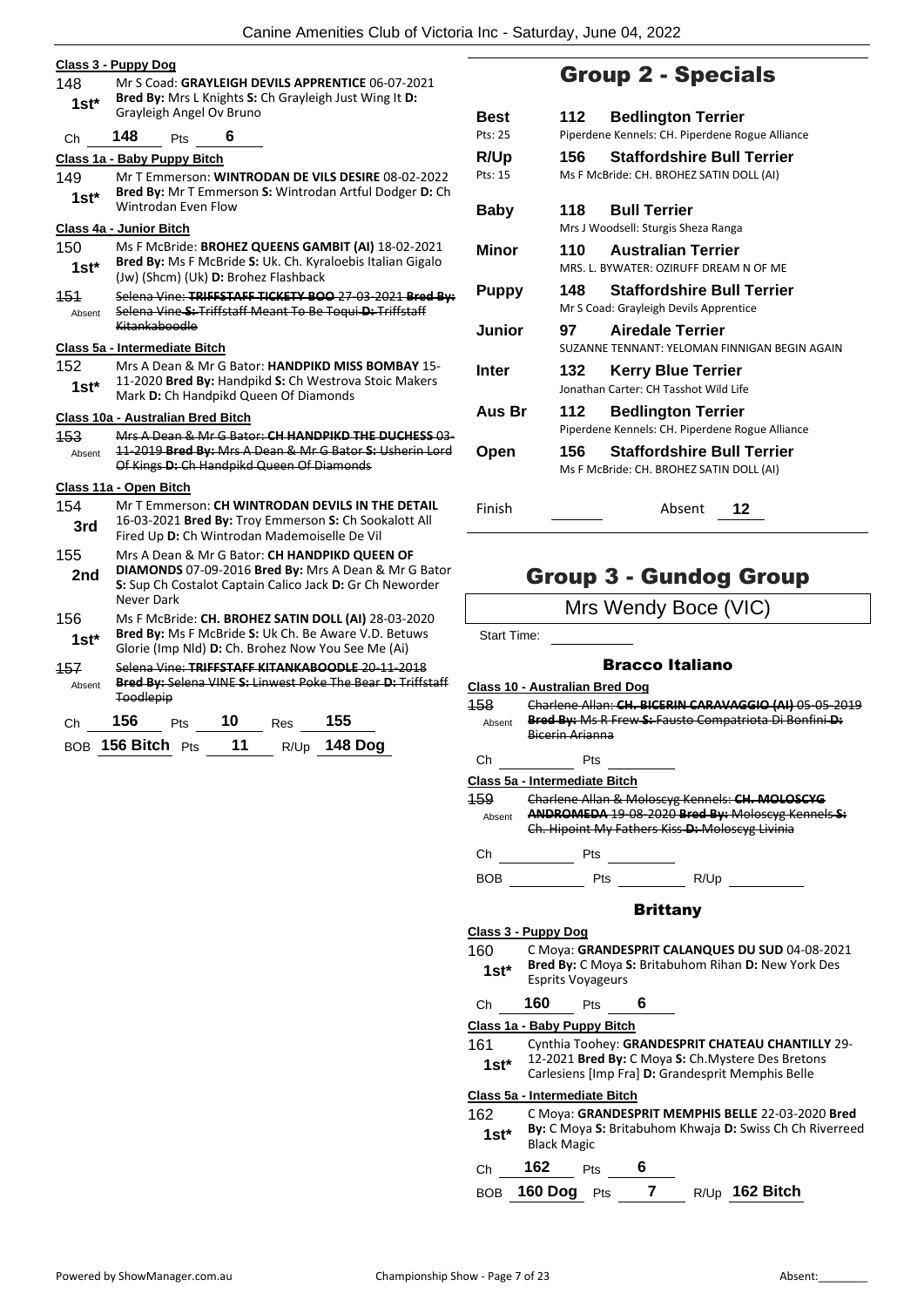### Cocker Spaniel

#### **Class 3 - Puppy Dog**

- 163 BRITEBAY KENNELS: **BRITEBAY WILLIAM TELL** 14-06-2021 **Bred By:** Britebay Kennels **S:** Ch Britebay Bobby Crocker **D: 1st\* Bred By:** Britebay Kennels<br>Britebay Double Take (Ai)
- 164 Mrs A Byrne: **BATHGATE BEAT BOX (AI)** 01-09-2021 **Bred By:** Mr G C Douglas **S:** Hrv.Ch.Int.Ch.Slv.Ch. Della Fiumana 2nd By: Mr G C Douglas S: Hrv.Ch.Int.Ch.Slv.Ch. Della Flumana<br>Hit That Perfect Beat (Hrv) **D**: Ch. Glenbriar Summer Haze

#### **Class 10 - Australian Bred Dog**

165 MR & MRS A O'KEEFE: **AUST. CH. GLENAYDEN FROZEN SODA** 26-10-2020 **Bred By:** MR & MRS A O'KEEFE **S:**  Charbonnel Whisky 'N' Soda (Imp.Uk) **D:** Ch. Glenayden Frozen Image **1st\***

### Ch **165** Pts **8** Res **163**

### **Class 1a - Baby Puppy Bitch**

166 MR & MRS A O'KEEFE: **GLENAYDEN BLACKBERRY GIN** 03- 01-2022 **Bred By:** MR & MRS A O'KEEFE **S:** Charbonnel **1st**\* UL-2022 **Bred By:** MR & MRS A O'KEEFE **5:** Change Missky N Soda (Imp.Uk) **D:** Glenayden Cattier

#### **Class 2a - Minor Puppy Bitch**

167 Mrs A Byrne: **RUEBETHAN BLUE LATE SEPTEMBER** 11-10- 2021 **Bred By:** Mrs M & Mr D Caldwell **S:** Ch Bencleuch **1st** 2021 **Bred By:** Mrs M & Mr D Caldwell S: Ch Be Binet (Imp Uk) **D**: Twnroyal Leapn On Sunshine

### **Class 5a - Intermediate Bitch**

| 168    | MR & MRS A O'KEEFE: AUST. CH. GLENAYDEN SODA INK                                                          |
|--------|-----------------------------------------------------------------------------------------------------------|
| $1st*$ | 26-10-2020 Bred By: MRS A O'KEEFE S: Charbonnel Whisky<br>'N' Soda (Imp.Uk) D: Ch. Glenayden Frozen Image |
|        |                                                                                                           |

| 68 | ίS. |  | 67 |
|----|-----|--|----|
|    |     |  |    |

BOB **165 Dog** Pts **10** R/Up **168 Bitch**

### Cocker Spaniel (American)

#### **Class 1a - Baby Puppy Bitch**

169 E Murphy: **ELRITZ SACRED BLUE ROSE** 11-12-2021 **Bred By:** E Murphy **S:** Sharnbrae La Lakers **D:** Highgatte Fly Me To **1st**\* **Elitimary**<br>The Moon

### English Springer Spaniel

#### **Class 4 - Junior Dog**

170 Mr V McPhee: **GLENKINCHIE WHISPERING JACK AT KINSHERAN** 09-04-2021 **Bred By:** Mrs M C Gostelow **S:** Sup Ch Kinsheran Ferrando **D:** Glenkinchie Royal Whisper Absent Ch Pts **Class 2a - Minor Puppy Bitch**

171 Mr V McPhee: **KINSHERAN SUOR ANGELICA** 24-10-2021 **Bred By:** Mr V McPhee **S:** Sup. Ch. Kinsheran Ferrando **D:**  Glenkinchie Royal Whisper Absent

### **Class 5a - Intermediate Bitch**

- 172 J Patchett & C Ryan: **CH BURCHFIELD FROZEN FIRE TSD** 25- 12-2019 **Bred By:** C Burch & M Perrett **S:** Ch Burchfield
- **1st**\* 12-2019 **Bred By:** C Burch & M Perrett **S:** Ch Burch Light My Fire **D:** Ch Tetaniwha Alice In Wonderland

### **Class 11a - Open Bitch**

173 Mrs Anita Stewart: **GRAND CH GLENKINCHIE DARCYS PRYDE** 20-02-2017 **Bred By:** Mrs M Gostelow **S:** Ch Lelica's Smasher At White Squall (Imp Zaf) **D:** Ch Glenkinchie Rumour Has It **1st\***

| Ch. | - 173             | <b>Pts</b> | Res <b>172</b> |                  |
|-----|-------------------|------------|----------------|------------------|
|     | BOB 173 Bitch Pts |            |                | $R/Up$ 172 Bitch |

### Field Spaniel

### **Class 3a - Puppy Bitch**

174 J L Morrison: **FAYEMOR ONE FINE DAY** 22-06-2021 **Bred By:** JL Morison **S:** Ch Shevington Ovrlks Rowan **D:** Ch Killara **1st<sup>\*</sup> By:** JL Morison **S:** Ch Shevington Ovriks Row<br>New Day At Fayemor (Imp Usa) Ratn Td Rn

BOB-Ch **174 Bitch** Pts **6**

### Flat Coated Retriever

### **Class 2a - Minor Puppy Bitch**

175 R Williams: **INJITALI TOBLERANI SYDNEY** 06-09-2021 **Bred By:** R Williams **S:** Ch Poweron Bag Full Of Silly **D:** Gr Ch **1st\* By:** R Williams S: Ch Po<br>Injitali Treasure Seeker

### **Class 5a - Intermediate Bitch**

- 176 R Williams: **CH INJITALI FOREVER YOUNG (AI)** 05-08-2020 **Bred By:** R Williams **S:** Almanza Secret Of Success **D:** Gr Ch **1st\*** Bred By: R Williams S: A<br>Injitali Treasure Seeker
- BOB-Ch **176 Bitch** Pts **7** R/Up-Res **175 Bitch**

### German Shorthaired Pointer

#### **Class 2 - Minor Puppy Dog**

- 177 Mrs B & Mr C Walter: **CANAWINDRA FREE & EASY** 04-11-
- 2021 **Bred By:** Mr M & Mrs F Park **S:** Canawindra Roll The **1st**\* **Divided By:** INITIM & INITS F Park **5:**<br>Dice **D:** Canawindra Over The Moon

### **Class 10 - Australian Bred Dog**

- 178 Barbara & Chris Walter: **CANAWINDRA MAKE MY DAY** 15- 02-2020 **Bred By:** Mr M & Mrs F Park **S:** Ch Canawindra **1st** D2-2020 **Bred By:** Mr M & Mrs F Park **S:** Cn Canawindra<br>**1st** Good Times Ahead **D:** Ch Canawindra See The Best In Me
- 179 Liverpoint Kennels: **GR CH LIVERPOINT CRACKERJACK (AI)** 08-10-2018 **Bred By:** Liverpoint **S:** Irl Sh Ch Tomanipoint Celtic Knight **D:** Aust Ch Liverpoint Brown Eyed Girl Absent

## Ch **177** Pts **7** Res **178**

### **Class 10a - Australian Bred Bitch**

- 494 Mr F Williams: **CH RIGILKENT ADHARA IN CANIS MAJOR**
- 02-05-2014 **Bred By:** Owner **S:** Can Ch Sup Ch Flower Creek Takin Care Of Business(Imp Usa) **D:** Ch Topnotch Pinker Pinker **1st\***

### **Class 11a - Open Bitch**

- 180 Barbara & Chris Walter: **CH CANAWINDRA OVER THE MOON** 11-04-2019 **Bred By:** Mr M & Mrs F Park **S:** Ch Canawindra Good Times Ahead **D:** Ch Canawindra See The Best In Me **1st\***
- Ch **180** Pts **7** Res **494**
- BOB **180 Bitch** Pts **9** R/Up **494 Bitch**

### Golden Retriever

#### **Class 5 - Intermediate Dog**

- 181 Miss K Flynn, Mrs D & Miss A Alexander: **ANNADOR HERE I COME** 29-07-2020 **Bred By:** Mrs D & Miss A Alexander **S:**
- 2nd COME 29-07-2020 Brea by: *NITS D & MISS A Alexan*<br>Kiriel Highland Laddie D: Annador Gypsie Diva (Ai)
- 182 Ms J Fall & Mrs S Marmo: **GOLDSHYNE BACK TO THE FUTURE** 22-06-2020 **Bred By:** Goldshyne Kennels **S:** Ch
	- Dream Max Grandmother'S Prospect ( Imp Swe) **D:** Ch Fantango Say It With Style (Ai)

### **Class 10 - Australian Bred Dog**

- 183 Emma Jean Ford: **AUST CH. FERNFALL COLOUR MY WORLD** 20-02-2016 **Bred By:** Jane Fall **S:** Ch. Fantango Playing For
- **2nd** 20-02-2016 **Bred By:** Jane Fall **S:** Ch. Fantango Pland Keeps (Ai) **D:** Ch. Fernfall Gives Me Goosebumps
- 184 Mrs Alison Cameron: **BEAUDORE SHAKE UR GROOVE THING** 11-05-2019 **Bred By:** Beaudore **S:** Sup.Ch. Fantango Playing The Game (Ai) **D:** Chaleur Jive Magic **1st\***

### Ch **184** Pts **9** Res **182 Class 4a - Junior Bitch**

- 185 Miss Jade Worthington: **SUNDAY GOLD MINUETTE** 17-03-
	- 2021 **Bred By:** Mr R Cochrane **S:** Dorehytes Welcome **1st**\* 2021 Bred By: Mr R Cochrane S: Dor<br>Stranger D: Joolsdream Classic Rose

### **Class 5a - Intermediate Bitch**

186 Lorelle Greig: **PARKRIDGE SHAKE IT OFF** 07-11-2020 **Bred By:** parkridge kennels **S:** Goldstreem Wheres Wally **D: 1st By:** parkridge kenner<br>Parkridge Billie Jean

### **Class 10a - Australian Bred Bitch**

187 Jane Fall: **CH FERNFALL FLY ME TO THE MOON** 20-08-2019 **Bred By:** Jane Fall **S:** Ch Fantango Here Comes The Sun (Ai) **1st Died by:** Jane Fall **3:** Ch Fantaligo Here Co.<br>**1st D:** Ch Fernfall Dancin Inthe Moonlite (Ai)

**1st\***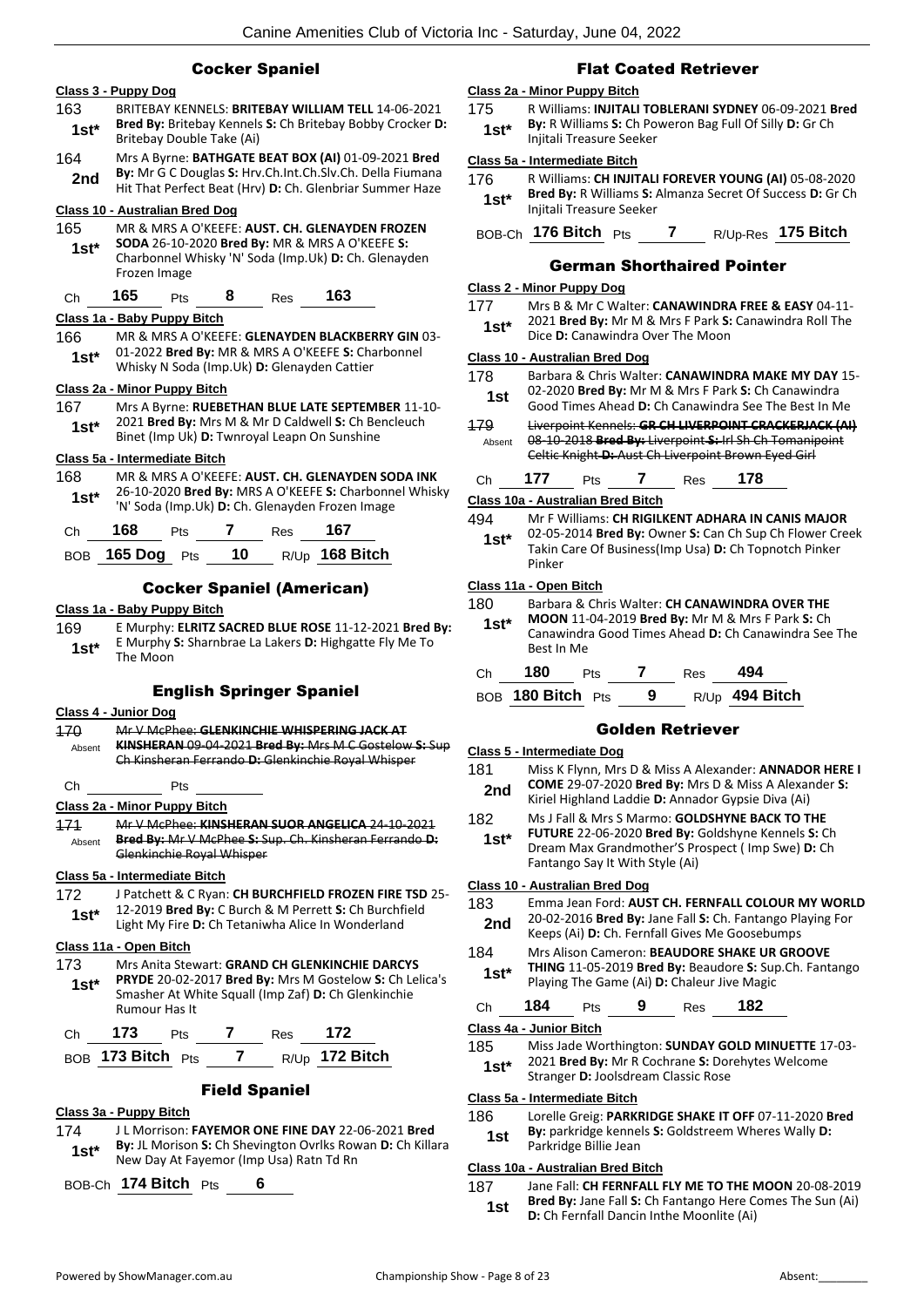|               | Class 11a - Open Bitch   |     |    |                      |                                                                                                                                                                      |  |
|---------------|--------------------------|-----|----|----------------------|----------------------------------------------------------------------------------------------------------------------------------------------------------------------|--|
| 188<br>$1st*$ | Chaleur Say My Name (Ai) |     |    |                      | Emma Jean Ford: AUST CH. CHALEUR WANDERLUST (AI)<br>25-10-2018 Bred By: Ruth Thompson S: Dan. Ch. Int. Ch. No<br>Uch. Nord. Ch. Se. Ch. Dewmist Serrano (Swe) D: Ch. |  |
| Ch            | 186                      | Pts |    | Res                  | 187                                                                                                                                                                  |  |
| BOB           | 184 Dog                  | Pts | 13 | R/U <sub>p</sub>     | 182 Dog                                                                                                                                                              |  |
|               |                          |     |    | <b>Gordon Setter</b> |                                                                                                                                                                      |  |

#### **Class 4 - Junior Dog**

189 E & S Slabon: **LATCHMERE LIFE INTHE FAST LANE** 12-03- 2021 **Bred By:** Ms P Nicol **S:** Grand Ch Cib Kemsley Dare To

**1st\* Dream D:** Latchmere Somelikeit Hot **1st\* Dream D:** Latchmere Somelikeit Hot

### **Class 5 - Intermediate Dog**

190 Kaye Yarnold: **CARNOUSTIE SINGING IN THE RAIN TD** 30- 09-2019 **Bred By:** Mr.S & Mrs C Bennett & Mrs. S Auld **S:** Ch Carnoustie Mr Bojangles (Ai) **D:** Ch Carnoustie Macaria **1st\***

#### Ch **189** Pts **7** Res **190**

#### **Class 2a - Minor Puppy Bitch**

191 S M Natoli: **KEMSLEY SECRET ADMIRER** 27-11-2021 **Bred By:** Exhibitor **S:** Ch Charnnah Marc Inthe Dark **D:** Ch Kemsley Singular Sensation Absent

### **Class 4a - Junior Bitch**

192 Mr J Moore & Miss K Orr: **SETTMORE LETS PLAY BABY** 20- 12-2020 **Bred By:** Exh **S:** Sup Ch Triseter Celtic Playboy (Ai) **181 12-2020 Bred By:** Exh S: Sup Ch Triseter Celtic Playbo<br>**1911** D: Aust Ch Triseter Celctic Yankee Of Brodruggan (Ai)

| 192<br>6<br>Сh<br>Pts<br>Res |
|------------------------------|
|------------------------------|

BOB **189 Dog** Pts **8** R/Up **190 Dog**

#### Hungarian Vizsla

#### **Class 5 - Intermediate Dog**

193 D Stewart & S Bassett: **CH. SAMBARIDGE SOUTHERN JIM** 21-11-2020 **Bred By:** S Gibson **S:** Ch. Romkiah Kuparr Et. **D:**  Pelerosso Novella **1st\***

### **Class 11 - Open Dog**

- 194 A. Pali: **HUBERTUS YOU THINK SO** 18-06-2017 **Bred By:** Agnes Pali **S:** Ch Hubertus Top Draw (Ai) **D:** Hubertus **1st\*** Agnes Pali **S:**<br>Glamour Girl
- Ch **193** Pts **7** Res **194**

#### **Class 1a - Baby Puppy Bitch**

195 Mr T & Mrs L Brooks: **BROZAK ULTIMATE VICTORY** 01-03- 2022 **Bred By:** Mr T & Mrs L Brooks **S:** Magyar Karmas **1st**\* 2022 **Bred By:** Mr 1 & Mrs L Bread **1st** Victory **D:** Magyar Nu Diamond

#### **Class 2a - Minor Puppy Bitch**

196 A. Pali: **HUBERTUS INGOT OF GOLD** 01-11-2021 **Bred By:** A. Pali **S:** Ch Hubertus Up And Above **D:** Ch Hubertus Diamond Deal **1st\***

### **Class 4a - Junior Bitch**

197 A. Pali: **HUBERTUS EXCLUSIVE DEAL** 02-02-2021 **Bred By:** A. Pali **S:** Sup Ch Hubertus The Real Deal (Ai) **D:** Ch Hubertus **1st**\* Pall **5:** Sup Ch Hubm Talk Of The Town

| Ch — | 197                   | <b>Pts</b> | Res 196 |                       |
|------|-----------------------|------------|---------|-----------------------|
|      | BOB $193$ Dog $Pts$ 9 |            |         | R/Up <b>197 Bitch</b> |

#### Irish Setter

#### **Class 1 - Baby Puppy Dog**

- 198 Mr LG & Mrs AM Hearn: **PENDORIC TOUCH OF**
- **MEADOWLARKS (AI)** 18-12-2021 **Bred By:** Mr LG & Mrs AM Hearn **S:** Am Ch Meadowlark's Fire N Rain **D:** Aust Ch Eirean Waiting For Me (Ai) **1st\***

### **Class 4 - Junior Dog**

199 Mrs M & Miss J Scott: **RHIANNON HOMEMADE DYNAMITE** 12-03-2021 **Bred By:** EXH **S:** Sup Ch Rhiannon Code Red **D:**  Sup Ch Rhiannon Science N Faith Absent

#### **Class 11 - Open Dog**

- 200 Mrs M & Miss J Scott: **SUPREME CH RHIANNON CODE RED** 15-12-2018 **Bred By:** Mrs M & Miss J Scott **S:** Sup Ch
	- **1st** 15-12-2018 **Bred By:** Mrs M & Miss J Scott **5:** Sup Cn<br>Fantango Red Bull **D:** Ch Rhiannon Running Red Lights
- Ch **200** Pts **6** Res

### **Class 4a - Junior Bitch**

201 Mrs M & Miss J Scott: **RHIANNON DON'T MESS WITH MAGIC** 12-03-2021 **Bred By:** EXH **S:** Sup Ch Rhiannon Code Red **D:** Sup Ch Rhiannon Science N Faith Absent

#### **Class 10a - Australian Bred Bitch**

- 202 Mr L & Mrs AM Hearn: **AUST CH EIREAN WAITING FOR ME (AI)** 12-10-2018 **Bred By:** Mrs D Anderson **S:** Int Ch Usa Can **1st\*** (AI) 12-10-2018 **Bred By:** Mrs D Anderson **S:** Int Ch Usa Ch Pendoric Perfect Thyming **D:** Ch Eirean Addiction (Ai)
- 203 Mrs M & Miss J Scott: **CH RHIANNON RED LETTER DAY** 15- 12-2018 **Bred By:** Mrs M & Miss J SCOTT **S:** Sup Ch Fantango Red Bull **D:** Ch Rhiannon Running Red Lights Absent

#### **Class 11a - Open Bitch**

204 Mrs M & Miss J Scott: **SUPREME CH RHIANNON SCIENCE N FAITH** 15-02-2016 **Bred By:** EXH **S:** Rhiannon Rafferty **D:** Ch 1st\* **FAITH** 15-02-2016 Bred By: EXH<br>Rhiannon Dancin On The Ceiling

| Ch. | - 202             | <b>Pts</b> | Res | - 204            |
|-----|-------------------|------------|-----|------------------|
|     | BOB 202 Bitch Pts |            |     | $R/Up$ 204 Bitch |

### Irish Water Spaniel

#### **Class 5a - Intermediate Bitch**

- 205 Ms P A Smith: **WATERBOYS I LOVE LUCY** 02-10-2019 **Bred By:** Ms P A Smith **S:** Aust Ch Bunyarra I Yam What I Yam **D: 1st\*** By: Ms P A Smith **5:** Aust Ch Buny<br>Aust Ch Waterboys All Shook Up
- BOB-Ch **205 Bitch** Pts **6**

### Labrador Retriever

#### **Class 1 - Baby Puppy Dog**

- 206 Mrs L Adams: **KELINDEBAR SHOW TIME** 09-02-2022 **Bred** 
	- **By:** Mrs Linda Adams **S:** Am Ch/Mex Ch Maroma's Captain **1st\* Dy:** INTS LING ADDITIES **15th** Cove **D:** Ch Kelindebar Pretty Flash

#### **Class 4 - Junior Dog**

- 207 Mrs L Adams: **AUST CH KELINDEBAR ROCKY ROAD (AI)** 22-
- 12-2020 **Bred By:** Mrs L Adams **S:** Am Ch Mx Ch Maromas Captain Cove **D:** Ch Kelindebar Madison Avenue **1st\***
	-

### **Class 10 - Australian Bred Dog**

- 208 Mrs J Hocking & Mrs L Adams: **CH KELINDEBAR WORDS OF WISDOM** 08-02-2021 **Bred By:** Mrs L Adams **S:** Gr Ch **1st MISDOM** 08-02-2021 **Bred By:** Mrs L Adams **S:** Gr Ch<br>Kelindebar English Oak **D:** Ch Kelindebar Special Power
	-

#### **Class 11 - Open Dog**

- 209 Mr R & Mrs P Murphy: **CH TERRACAROL JIMMY HENDRIX** 08-07-2019 **Bred By:** Mr G Vernon **S:** Ch Morndew No More Absent
- Favours **D:** Terracarol Miss Marple 210 Mrs L Adams: **GRAND CH KELINDEBAR ENGLISH OAK** 21-
- 10-2017 **Bred By:** Linda Adams **S:** Sup Ch Blackboy Storm In **1st** <sup>10-2017</sup> **Bred By:** Linda Adams **S:** Sup Ch Blackb<br>**1st\* A Teacup D:** Grand Ch Kelindebar Aussie Dream
- Ch **210** Pts **8** Res **207**

#### **Class 1a - Baby Puppy Bitch**

- 211 Mrs L Adams: **KELINDEBAR TIME TO SHINE** 09-02-2022
- **Bred By:** Mrs L Adams **S:** Am Ch/Mex Ch Maroma's Captain **1st Brea by:** INTS L Adams **5:** Am Ch/Me<br>Cove **D:** Ch Kelindebar Pretty Flash

#### **Class 5a - Intermediate Bitch**

- 212 Mrs J Hocking & Mrs L Adams: **CH KELINDEBAR STAR**
- **ATTRACTION** 12-12-2019 **Bred By:** Mrs L Adams **S:** Gr Ch
- Kelindebar English Oak **D:** Grand Ch Bonnsway Onceupon A Star **1st\***

#### **Class 10a - Australian Bred Bitch**

213 Mrs L Adams: **AUST CH KELINDEBAR DON'T ROCK THE** 

**BOAT** 22-12-2020 **Bred By:** Mrs L Adams **S:** Am Ch Mx Ch Maromas Captain Cove **D:** Ch Kelindebar Madison Avenue **1st\***

| Ch 213 Pts 7 Res 212 |  |                                 |
|----------------------|--|---------------------------------|
|                      |  | BOB 210 Dog Pts 10 R/Up 207 Dog |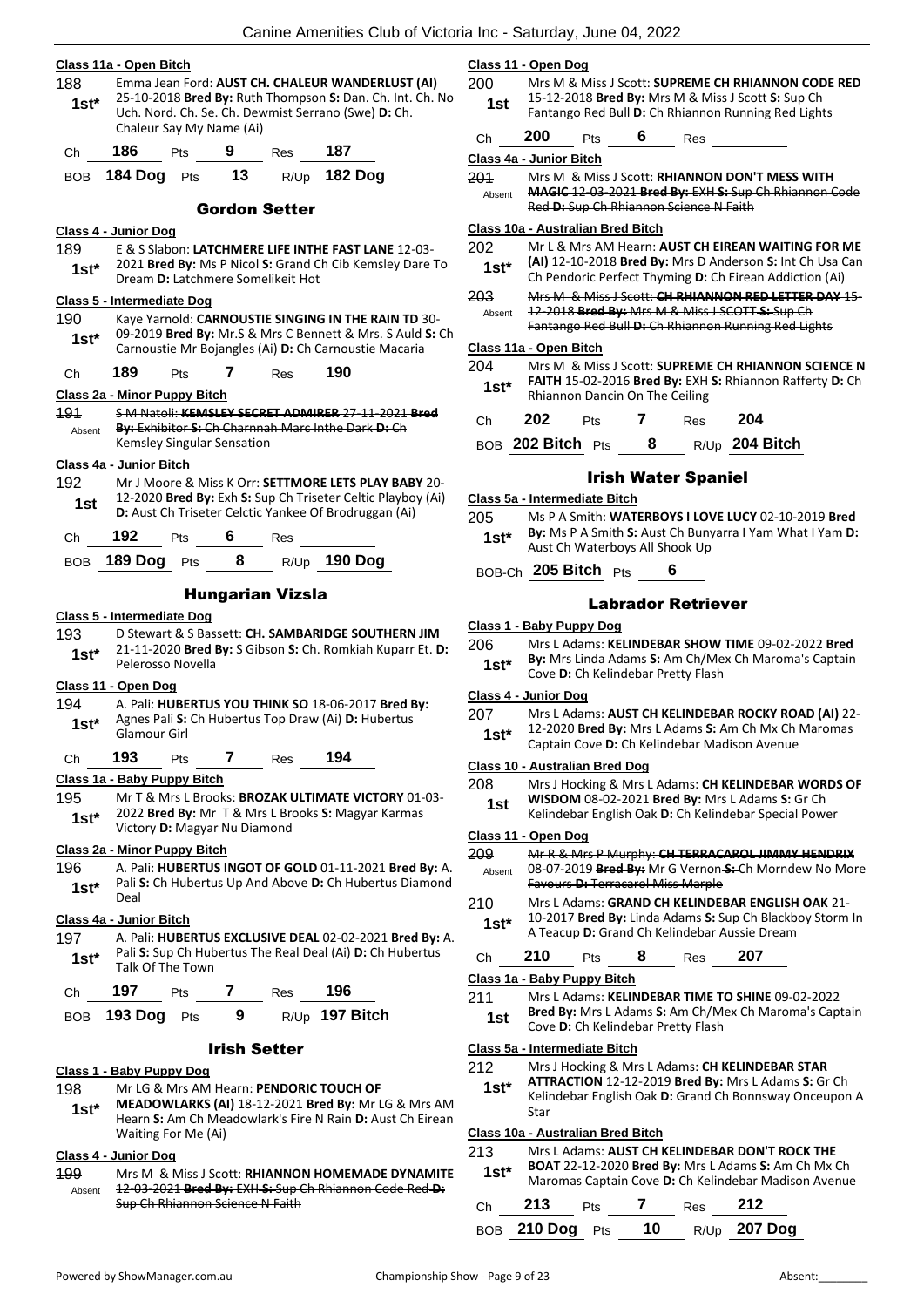### Lagotto Romagnolo

### **Class 1a - Baby Puppy Bitch** 214 Jess Dawson: **LUDIVINE DOROTHEA** 19-01-2022 **Bred By:** Jess Dawson **S:** Tartufo Demetrio **D:** Ch Incavale Fiorella **1st\*** Nova Scotia Duck Tolling Retriever **Class 4a - Junior Bitch** 215 Mrs J & Mr L Carroll: **AUST CH. NOVAFUSION TWINKLE TWINKLE** 08-05-2021 **Bred By:** Roberta Vizler-Strmecki **S:**  Ch Ximinez Red Eclipse **D:** Ch Skyesong Wouldn't It Be Loverly Rn **1st\* Class 5a - Intermediate Bitch** 216 Megan Nguyen: **NOVAFUSION BULLET RN** 31-01-2020 **Bred By:** Novafusion **S:** Ch. Tweety Angel's Of Baranya Et **D:** Ch. **1st<sup>\*</sup> by:** Novalusion **5:** Cn. Tweety Are<br>Skyesong Wouldn't It Be Loverly BOB-Ch **215 Bitch** Pts **7** R/Up-Res **216 Bitch** Pointer **Class 5 - Intermediate Dog** 217 Gerald J Munro: **CH ONPOINT A CLASS ACT** 31-10-2020 **Bred By:** Gerald J Munro **S:** Ch Tyeanbo Lemoncello **D:** Ch **1st<sup>\*</sup>** Bred By: Gerald J Munr<br>Tyeanbo Oh Me Oh My Ch **217** Pts **6 Class 4a - Junior Bitch** 218 Mr R & Mrs K J Winters: **ABTEI ONE WAY OR ANOTHER** 12- 03-2021 **Bred By:** Mr R & Mrs K J Winters **S:** Sup Ch Tyeanbo Take Another Look **D:** Ch Abtei Its Alright **1st\*** Ch **218** Pts **6** BOB **217 Dog** Pts **7** R/Up **218 Bitch** Weimaraner **Class 2 - Minor Puppy Dog** 219 Mrs J. A. Angwin: **LUKEDOM KISS MY ACE** 06-11-2021 **Bred By:** Mrs S. Lawler & Mrs J. Grech. **S:** Ch. Terrae Incognitae **1st\* by:** IVITE S. Lawler & MITS J. Grech. **S:** Ch. Terrae In Red Max (Imp Ita) **D:** Ch. Lukedom Strictly Taboo **Class 3 - Puppy Dog** 220 Khasanh Kennels: **KHASANH UTTER KAOS** 19-06-2021 **Bred By:** Khasanh Kennels **S:** Neut.Ch.Greywei Jumpin Jack Flash **1st\*** By: Khasanh Kennels S: Neut.Ch.Greenberry D: Khasanh Wunders Shyne N Wish Ch **220** Pts **7** Res **219 Class 2a - Minor Puppy Bitch** 221 Nan Qu: **SILKWEI JOSEPHINE** 05-11-2021 **Bred By:** Nan Qu **S:** Greyghost Esperacchius **D:** Ashlaren Princess Ping Ping **1st Class 3a - Puppy Bitch** 222 Anni Saul: **BROMHUND ABSOLUTELY FABULOUS** 24-08- 2021 **Bred By:** BROMHUND WEIMARANERS **S:** Aust Ch Waldo At Bromhund By Artia Cordis (Imp Poland) **D:**  Bromhund Idyllic Izzy Absent Ch **221** Pts **6** Res BOB **220 Dog** Pts **8** R/Up **219 Dog**

### Weimaraner (longhair)

#### **Class 1a - Baby Puppy Bitch**

- 223 Khasanh Kennels: **KHASANH PSYCHEDELIC FURS** 27-02- 2022 **Bred By:** Khasanh Kennels **S:** Ch Bromhund Peri **D:** Ch
	- 1st<sup>\*</sup> 2022 **brea by:** Khasanh Wunders Shyne N Wish

### Welsh Springer Spaniel

### **Class 10 - Australian Bred Dog**

- 224 MRS THERESA VAN EWYK: **CH. COCHAGWYN THE POWER OF ONE** 03-01-2017 **Bred By:** Mrs H. M. Eaves **S:** Grand. Ch. Maesgwyn King Of Hearts (Ai) Td **D:** Cochagwyn Just Do It Jdx. Sd. **1st\***
- BOB-Ch **224 Dog** Pts **6**

# Group 3 - Specials

| <b>Best</b>  | <b>Cocker Spaniel</b><br>165                            |
|--------------|---------------------------------------------------------|
| Pts: 25      | MR & MRS A O'KEFFE: AUST. CH. GLENAYDEN FROZEN<br>SODA  |
| R/Up         | <b>Irish Setter</b><br>202                              |
| Pts: 15      | Mr L & Mrs AM Hearn: Aust Ch Eirean Waiting For Me (AI) |
| Baby         | <b>Cocker Spaniel</b><br>166 -                          |
|              | MR & MRS A O'KEEFE: GLENAYDEN BLACKBERRY GIN            |
| Minor        | 219.<br>Weimaraner                                      |
|              | Mrs J. A. Angwin: Lukedom Kiss My Ace                   |
| <b>Puppy</b> | <b>Cocker Spaniel</b><br>163                            |
|              | BRITEBAY KENNELS: BRITEBAY WILLIAM TELL                 |
| Junior       | <b>Labrador Retriever</b><br>207                        |
|              | Mrs L Adams: Aust Ch Kelindebar Rocky Road (AI)         |
| Inter        | <b>Pointer</b><br>217                                   |
|              | Gerald J Munro: Ch Onpoint A Class Act                  |
| Aus Br       | <b>Cocker Spaniel</b><br>165                            |
|              | MR & MRS A O'KFFFF: AUST. CH. GLENAYDEN FROZEN          |
|              | SODA                                                    |
| Open         | <b>Labrador Retriever</b><br>210                        |
|              | Mrs L Adams: Grand Ch Kelindebar English Oak            |
|              |                                                         |
| Finish       | Absent<br>11                                            |
|              |                                                         |
|              |                                                         |

# Group 4 - Hound Group

Ms Pauline Grutzner (VIC)

Start Time:

### Afghan Hound

#### **Class 5 - Intermediate Dog**

225 Japhia Kennels: **CH ALAQADAR VENI VIDI VICI** 04-09-2020 **Bred By:** Adaqadar kennels **S:** Ch.Adaqadar Dog With No **1st\* Bred By:** Adaqadar kennels **S:**<br>Name **D:** Adaqadar Tosca ( Ai)

- Ch **225** Pts **6**
- **Class 10a - Australian Bred Bitch**
- 226 Ms A Jones & Ms T Frith: **QASHMIR VA VA VOOM (AI)** 06- 10-2018 **Bred By:** Ms A Jones **S:** Ch Aviva Heart T Heart **D: 1st\* 10-2018 Bred By:** MS A JO<br>Ch Kalutara Akira Couture

Ch **226** Pts **6**

BOB **225 Dog** Pts **7** R/Up **226 Bitch**

### Basenji

**Class 11 - Open Dog**

227 Mrs S Coe: **AM GCH AUS CH AKUABA N ELDORADO TIME TRAVELER (IMP USA)** 29-12-2016 **Bred By:** P Geoffroy, S Coe & S Lund **S:** Am Ch Changa's Gala Celebration (Usa) **D:**  Am Gchg Akuaba N Eldorado Betcha By Golly Wow! (Usa) **1st\***

BOB-Ch **227 Dog** Pts **6**

### Basset Fauve de Bretagne

#### **Class 2a - Minor Puppy Bitch**

### 228 Mrs S Culbert & Mr G Jones: **CH ARENDT BIBBIDI BOBBIDI**

**BOO** 16-09-2021 **Bred By:** Ms K Wishart **S:** Arendt Remember Who You Are **D:** Arendt Tequila Surprise **1st\***

BOB-Ch **228 Bitch** Pts **6**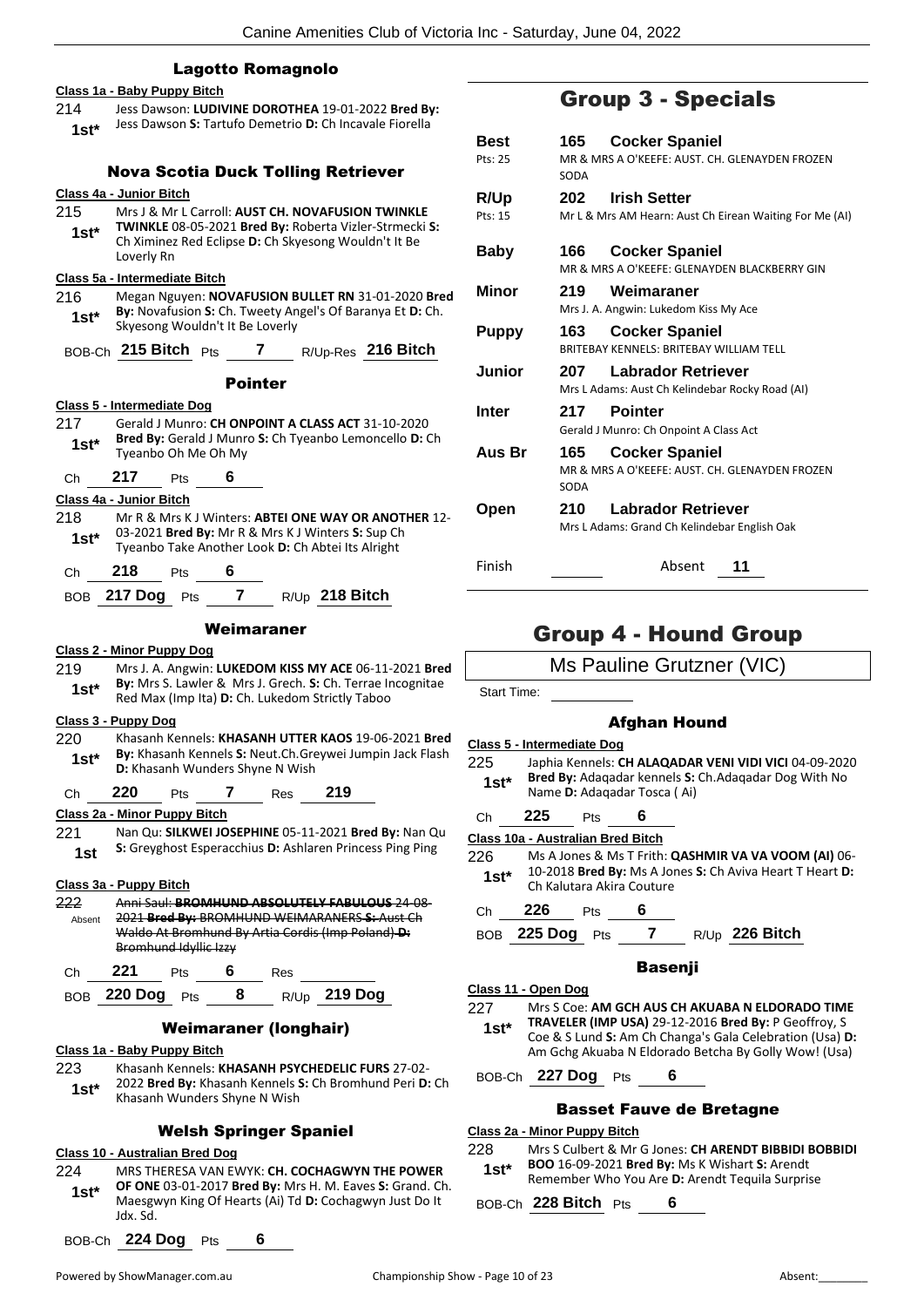### Basset Hound

### **Class 1 - Baby Puppy Dog**

229 Mrs Jane Davey: **GOLDREIGN ARCHER (AI)** 13-12-2021 **Bred By:** Mrs J Davey **S:** Ch Beauchasseur Wotwomnwant **D:** Ch **1st\* by:** Wirs J Davey **5:** Ch Beaud<br>Goldreign Snap Crackle Pop

#### **Class 5 - Intermediate Dog**

- 230 Ms B Howell & Ms M Cooper: **CH. KAMAHI NEW SHERIFF IN TOWN** 26-11-2020 **Bred By:** Exh **S:** Yarramba I Want It All **1st<sup>\*</sup> IN IOWN 26-11-2020 Br**<br>**D:** Ch. Kamahi Oh Darlin
- BOB-Ch **230 Dog** Pts **6**

#### **Beagle**

### **Class 5 - Intermediate Dog**

231 Mrs D Reid-Orr, Miss K & Mr G Orr: **CH ALMANZOR WIND ME UP WATCHME GO (AI)** 31-12-2019 **Bred By:** Exh **S:** Am Gchg Can Ch Merry Music Chains Of Love **D:** Ch Houndbrook Bumble Bee **1st\***

Ch **231** Pts **6**

#### **Class 1a - Baby Puppy Bitch**

232 Ms Marilyn Parise & Dawn Tschujasehenko: **DORNZ** 

**GOLDEN HARVEST MOON** 20-02-2022 **Bred By:** M Parise **S:**  Langrigg Sparks Will Fly **D:** Dornz Rmember Look To The Moon **1st\***

#### **Class 5a - Intermediate Bitch**

- 233 Mrs D Reid-Orr, Miss K & Mr G Orr: **ALMANZOR HOW YOU LIKE ME NOW (AI)** 31-12-2019 **Bred By:** Exh **S:** Am Gchg **1st**
	- Can Ch Merry Music Chains Of Love **D:** Ch Houndbrook Bumble Bee
- Ch **233** Pts **6**

BOB **231 Dog** Pts **7** R/Up **233 Bitch**

#### Borzoi

#### **Class 4 - Junior Dog**

234 Ahsatan Kennels: **DOLINOFF ALEXEI NAVALNY** 10-02-2021 **Bred By:** Dolinoff Kennels **S:** Ahsatan Mirnoye Vody **D: 1st\* Brea By: Dollin**<br>Dolinoff Rada

#### **Class 10 - Australian Bred Dog**

- 235 Ahsatan Kennels: **AUST CH AHSATAN MR MOUSTACHE** 20- 11-2018 **Bred By:** Ahsatan Kennels **S:** Zarroff Charmed Im
- **1st**\* **11-2018 Brea By:** Ansatan Kei<br>Sure **D:** Aust Ch Ahsatan Lyric

BOB-Ch **235 Dog** Pts **7** R/Up-Res **234 Dog**

### Dachshund (Long Haired)

#### **Class 11 - Open Dog**

236 Gail E Greer: **CH LAURADALE WHISPERING JACK** 28-08- 2017 **Bred By:** Gail E Greer **S:** Uk & Aust Ch Bronia Mr Pepys **1st** 2017 **Bred By:** Gall E Greef **5:** OK & Aus<br>Imp Uk **D:** Ch Lauradale Forget Me Not

### Ch **236** Pts **6**

#### **Class 2a - Minor Puppy Bitch**

237 Gail E Greer: **LAURADALE THE POWER OF LOVE** 30-11-2021 **Bred By:** Gail E Greer **S:** Ch Polbathic Dak Gerald **D:** Ch **1st\*** Bred By: Gall E Greer S:<br>Lauradale Leading Lady

#### **Class 3a - Puppy Bitch**

- 238 Mrs.J.Clarke: **TUSKABI CHANTILLY LACE** 12-07-2021 **Bred By:** Tuskabi kennels **S:** Aus Ch Standing Ovation **D:** Aus Ch Tuskabi Money Honey Absent
- 239 MS K SMITH: **TUSKABI EVA DANCIN IN THE DAK** 12-07- 2021 **Bred By:** MS K SMITH **S:** Ch. Belthazor Standing Ovation **D:** Ch. Tuskabi Money Honey Absent

### **Class 4a - Junior Bitch**

#### 240 Carolyn Mibus: **AC BELCARA BREAKING HEARTS** 16-05-

2021 **Bred By:** Carolyn Mibus **S:** Sup.Ch. Briarmist Breaking **1st**\* 2021 **Bred By:** Carolyn Mibus **5:** Sup.C<br>The Rules **D:** Ch. Belcara Like A Prayer

#### **Class 5a - Intermediate Bitch**

241 Carolyn Mibus: **BELCARA FOLLOW ME TO TEMPATION** 07- 11-2020 **Bred By:** Mrs C Mibus **S:** Ch Laurieton Follow That **1st**\* **Dream (Ai) <b>D:** Ch Belcara Mercedes

| Ch 237          | $P$ ts 8 | Res 240 |                  |
|-----------------|----------|---------|------------------|
| BOB 236 Dog Pts | - 9      |         | $R/Up$ 237 Bitch |

### Dachshund Miniature (Long Haired)

#### **Class 3a - Puppy Bitch**

| 242<br>Absent | Mrs J Clarke: BELTHAZOR POCKETFUL OF PENNIES 25-06-<br>2021 Bred By: Belthazor kennels S: Mal Ch Aus Ch Ch Cib<br>Hacienda Lead The Way D: Aus Ch Chipal Searching<br>Forperfection |
|---------------|-------------------------------------------------------------------------------------------------------------------------------------------------------------------------------------|
| 243           | Mrs L Flower, Mrs J Ireland & Mrs C Mibus: AC KYLEAH                                                                                                                                |
| $1$ ct*       | HEAVEN SENT 06-07-2021 Bred By: Mrs L & Mr P J Flower                                                                                                                               |

**S:** Ch. Chipal Quest For More **D:** Kyleah Atomic Blonde

### BOB-Ch **243 Bitch** Pts **6** R/Up-Res

### Dachshund (Smooth Haired)

#### **Class 1 - Baby Puppy Dog**

- 244 Ms B Howell & Ms M Cooper: **KAMAHI FIELDS ON FIRE** 07-
- 02-2022 **Bred By:** Exh **S:** Ch Boskahun Sunkissed Jagie (Ai) **1st**\* UZ-2022 **bred by:** EXIL**S:** Ch BOSK<br>**D:** Ch Kamahi Fields Of Gold (Ai)
- 245 Ms B Howell & Ms M Cooper: **KAMAHI LIGHTNING FIELDS**
- 07-02-2022 **Bred By:** Exh **S:** Ch Boskahun Sunkissed Jagie **2nd** 07-02-2022 **brea by:** EXIT **3:** CH BOSKa<br>(Ai) **D:** Ch Kamahi Fields Of Gold (Ai)

#### **Class 5 - Intermediate Dog**

246 P Hitchener OAM & P Mantzaris: **TIERMARK TOUCH N GO (IMP NZ)** 17-10-2020 **Bred By:** P O'Neill and B Townsend **S:**  Aust And Nz Ch Tiermark Talisker At Keystone **D:** Nz Ch Tiermark Rivasong **1st\***

#### **Class 10 - Australian Bred Dog**

| 247    |     |                            | C Baker, J & F Walker: CH TISCHAMINGO SMOKE N                     |  |
|--------|-----|----------------------------|-------------------------------------------------------------------|--|
| Ahsent |     |                            | <b>MIRRORS (AI) 25-10-2017 Bred By: J &amp; F Walker S: Am Gr</b> |  |
|        |     |                            | Ch Kinderteckel'S Lancelot (Usa) D: Sup Ch Tischamingo            |  |
|        |     | <b>Tahitian Black (Ai)</b> |                                                                   |  |
|        | 246 | াৎ                         | Res                                                               |  |

**Class 5a - Intermediate Bitch**

| 248 | DAMON CRAIG: EMMILINE GOLD RUSHER 20-08-2020 Bred                             |
|-----|-------------------------------------------------------------------------------|
| 2nd | By: Ms K Brooks S: Joy-Dens Rockin Robin D: Emmiline<br>Twentyfour Karat Gold |
| 249 | J and F Walker: CH TISCHAMINGO NO FREE RIDE (AI) 04-                          |

12-2020 **Bred By:** J and F Walker **S:** Uk Ch Bensarka Phoenix **1St** 12-2020 **Bred By:** J and F Walker **S:** Uk Ch Bensarka<br>Sun Imp Uk **D:** Ch Tischamingo Join The Joyride (Ai)

| C <sub>h</sub> | - 249 | <b>Pts</b> | Res | 248                              |
|----------------|-------|------------|-----|----------------------------------|
|                |       |            |     | BOB 246 Dog Pts 8 R/Up 249 Bitch |

### Dachshund Miniature (Smooth Haired)

### **Class 3 - Puppy Dog**

250 Corrienne Irvin: **CH BERGHUTTE DREAM TIME** 26-08-2021 **Bred By:** Mrs C Irvin **S:** Berghutte Back In Time **D:** Berghutte **1st<sup>\*</sup>** Bred By: Mrs C II<br>Hopes N Dreams

### Ch **250** Pts **6**

#### **Class 1a - Baby Puppy Bitch**

#### 251 Mr. S. Cassingena: **CASBAS BACK TO BLACK** 04-03-2022 **Bred By:** S. Cassingena **S:** Grand Ch. Casbas Sally'S Bowser **2nd Died by:** 3. Cassingena **3:** Grand Cn. Casb<br>**D:** Aust. Ch. Casbas Woodys Special Love

- 252 Mrs C Irvin: **BEDIDASH GOLDEN GIRL** 23-12-2021 **Bred By:**
- Mrs C McCoy **S:** Ch Berghutte Gold Sovereign **D:** Lowender **1st**\* **Knowing You And Me 1st**\* **Knowing You And Me**

### **Class 2a - Minor Puppy Bitch**

- 253 Ms K Brooks: **EMMILINE COSMIC LOVE (AI)** 09-11-2021 **Bred By:** Exh **S:** Ardenrun Aeron Into Minimead (Uk) **D: 2nd Brea By:** EXN **5:** Ard<br>**Emmiline I See Red**
- 254 Sylvano Cassingena: **CASBAS FIFTY SHADES OF RED** 10-10- 2021 **Bred By:** S. Cassingena **S:** Nilite Trickster Oriely **D:** Ch. 1st<sup>\*</sup> 2021 Bred By: S. Cassin<br>Casbas Turn Back Time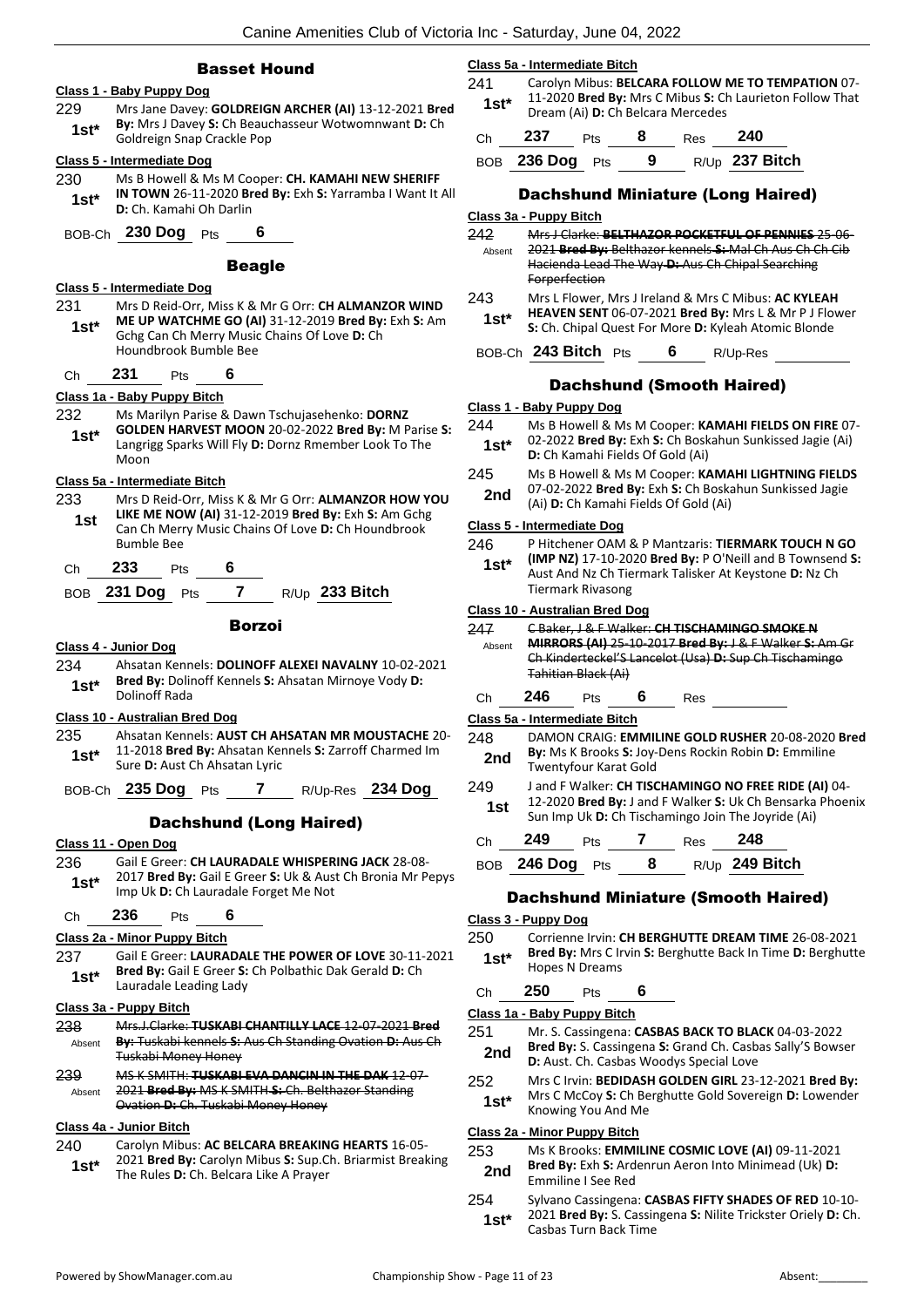| Ch 254 Pts 7 Res 253 |  |                                  |
|----------------------|--|----------------------------------|
|                      |  | BOB 250 Dog Pts 8 R/Up 254 Bitch |

### Dachshund (Wire Haired)

#### **Class 5 - Intermediate Dog**

- 255 Ms H Notting: **CH WYREDACH IMA HOTTIE** 07-12-2019 **Bred By:** Mrs B Gale **S:** Am Gr Ch Treis Pinheiros Wild Spirit Sw (Imp Usa) **D:** Ch Wyredach Miss Lewinsky **1st\***
- BOB-Ch **255 Dog** Pts **6**

#### **Deerhound**

#### **Class 3a - Puppy Bitch**

- 256 K&E Airens: **CABERFEI ARDCU** 03-08-2021 **Bred By:** K&E Airens **S:** Ch Nelungaloo Damhsealg Ch Nelungaloo **Damhsealgair Et.Jc.** Catriona Absent
- BOB-Ch Pts

### Foxhound

#### **Class 4 - Junior Dog**

257 KJ & KE Austin: **CH FOXGULLY WHEN YOR HOT YOUR HOT** 28-02-2021 **Bred By:** Exh **S:** Sup Ch Foxgully Perfectly Timed **1st**\* **Department Control Control of Scandal Direct D:** Ch Foxgully A Touch Of Scandal

#### **Class 5 - Intermediate Dog**

258 Mr J Bryson & Mrs C Bryson & Miss B Bryson & Miss L McVilly: **CH: FOXHUNT IMAGE IS EVERYTHING** 08-10-2020 **Bred By:** Mr J Bryson & Mrs C Bryson & Miss B Bryson **S:**  Foxhunt Cobra **D:** Ch Fudeta Trophy Hunter Absent

#### BOB-Ch **257 Dog** Pts **6** R/Up-Res

### Irish Wolfhound

#### **Class 1 - Baby Puppy Dog**

259 Mrs S Munro & Mr S Bennetts: **ORNUMFLOW GRAND FINALE** 17-12-2021 **Bred By:** Mrs S L Munro **S:** Sup Ch Maclaomainn By Bryans Latino (Ai) **D:** Ornumflow Zarazelady **1st\***

#### **Class 5 - Intermediate Dog**

- 260 Mr S Clapham: **CH ALYMATA NED** 23-07-2020 **Bred By:** Shane Clapham **S:** Irl.Ch Irl.Jun Ch. Kill Bill Roan Inish (Irl) **D:**  Ch. Drayton Lady Calista **1st\***
- BOB-Ch **260 Dog** Pts **6**

### Petit Basset Griffon Vendeen

### **Class 10 - Australian Bred Dog**

261 Mrs R & Mr R J Wallis: **GRAND. CH. ROKEENA MAKE MY DAY** 03-01-2017 **Bred By:** Mrs R & Mr R J Wallis **S:** Ch. Black Majesty Hollywood (Imp Fin) **D:** Ch. Rokeena I'm A Party Girl **1st\***

#### **Class 1a - Baby Puppy Bitch**

262 Ms T Edwards: **MISTYPOINT COLOUR ME PRETTY** 11-01- 2022 **Bred By:** Ms T Edwards **S:** Ch.Mistypoint Sharp **1st** 2022 Bred By: Ms 1 Edwards S: Ch.Mistypoint Sha<br>Dressed Man D: C.I.B.Sup.Ch. Mistypoint Let It Go

### BOB-Ch **261 Dog** Pts **6**

### Rhodesian Ridgeback

#### **Class 1 - Baby Puppy Dog**

- 263 Mr G & Mrs L Fairhall: **MZILAKAZI LIGHTNING STRIKE** 26- 12-2021 **Bred By:** Mr G & Mrs L Fairhall **S:** Gr Ch Mzilakazi **1st** L2-2021 **Bred By:** Mr G & Mrs L Fairhall S:<br>Veldt Storm **D:** Mzilakazi Celtic Spellcaster
- 264 Mr G & Mrs L Fairhall: **MZILAKAZI STORM CHASER** 26-12- 2021 **Bred By:** Mr G & Mrs L Fairhall **S:** Gr Ch Mzilakazi Veldt Storm **D:** Mzilakazi Celtic Spellcaster Absent

### **Class 2 - Minor Puppy Dog**

265 Miss L & Mrs B McVilly: **KHANYSHA EDGE OF DARKNESS (AI)** 15-11-2021 **Bred By:** Ms R Morrison **S:** C.I.B. Cze. Jr Ch. Rom. Gr. Ch. Slv. Jr Ch. Blk. Ch. Bul. Gr. Ch. Redyland Anyway Anyhow Anywhere (Imp Cze) **D:** Amashutu Black **Widow** Absent

### **Class 4 - Junior Dog**

- 266 Brent and Gina Stanyon: **CH KUSINI PACER BAY (AI)** 26-12-
	- 2020 **Bred By:** EXH **S:** Sup Ch Nambala Acopie Et (Imp Nz) **D: 1st**\* 2020 **Bred By:** EXH **S:** Sup Ch Nambala Acayla (Imp Nz)

#### **Class 11 - Open Dog**

- 267 Ms A Lane: **SUPREME GRAND CH. ETOSHA UATU OF THE**
- **ASGARD** 15-12-2014 **Bred By:** Ms A Lane **S:**  Am.Ch.Can.Ch.Ch. Amashutu Force B Withyou **D:** Etosha Adella **1st\***

### Ch **267** Pts **7** Res **266**

#### **Class 1a - Baby Puppy Bitch**

- 268 Ms A Lane: **ETOSHA ANASTACIA OF THE ASGARD** 10-12-
- 2021 **Bred By:** Ms A J Lane **S:** Sup.Ch. Etosha Uatu Of The
	- **1st** 2021 **Bred By:** Ms A J Lane **5:** Sup.Ch. Etosha Datu<br>Asgard **D:** Grand. Ch. Etosha Freyja Of The Asgard

#### **Class 3a - Puppy Bitch**

#### 269 Dr C Macdougall & Mr J Horsfield: **NKALAKATHA ADEL**

**SHARMA (AI)** 04-10-2021 **Bred By:** Nkalakatha **S:** Sup Ch Juzrival Arkan Up (Ai) **D:** Ch Nkalakatha Pridepred Georgiana **1st\***

### **Class 4a - Junior Bitch**

270 Ingwe Kennels: **INGWE ABEBI (AI)** 29-05-2021 **Bred By:** Ingwe Kennels **S:** Ch Ingwe Mountain High (Ai) **D:** Ingwe **1st Ingwe Kennels**<br>Trick Or Treat

#### **Class 5a - Intermediate Bitch**

271 MS K SMITH: **SAHWIRA BINTI MREMBO** 08-10-2019 **Bred By:** MISS K. & MRS E. WITCHELL **S:** Ch. Koruridge Eleguas Paradox (Imp Nzl) **D:** Ch. Sahwira Sanaa (Ai) Rn Absent

#### **Class 11a - Open Bitch**

272 Mr G & Mrs L Fairhall: **MZILAKAZI CELTIC SPELLCASTER** 08- 09-2017 **Bred By:** G & L FAIRHALL **S:** Uk Ch Sonstraal Baron **1st** 09-2017 **Bred By:** G & L FAIRHALL Straight Compared to April 15th Compared US.

| Ch 272 | Pts 8 Res 269 |                                   |
|--------|---------------|-----------------------------------|
|        |               | BOB 267 Dog Pts 10 R/Up 272 Bitch |

### Saluki

#### **Class 5 - Intermediate Dog**

273 Talkabout Kennels: **CH CRISNICK THE PHANTOM MENACE** 17-12-2019 **Bred By:** Mr C & Mrs N Lawton **S:** Ch Crisnick Wizard Of Oz **D:** Ch Talkabout Titanium **1st\***

Ch **273** Pts **6**

### **Class 10a - Australian Bred Bitch**

- 274 Ms Clare Draper: **ARTINAIR KINDREDS SPIRIT** 16-07-2018 **Bred By:** Ms Clare Draper **S:** Ch Qat Kendrick **D:** Ch Tiana **2nd Brea By:** MIS
- 275 Talkabout Kennels: **SUPREME CH CRISNICK WHISKEY ON ICE (AI)** 05-02-2019 **Bred By:** Mr C & Mrs N Lawton **S:** Sup Ch Talkabout Son Of A Gun **D:** Sup Ch Crisnick Creme De La Cocoa **1st\***

BOB **275 Bitch** Pts **8** R/Up **273 Dog**

### Whippet

### **Class 1 - Baby Puppy Dog**

276 B & G Stanyon & L McCrindle & J Johnson: **ASLAN WALKING** 

- **IN MEMPHIS** 20-01-2022 **Bred By:** ASLAN WHIPPETS **S:** Ch Whiparoo Cast From Heaven (Ai) **D:** Sup Ch Aslan She Knows How To Use Em **1st\***
- 277 Messrs D H Smith & R J Barwick: **WINDYLE PUTTIN ON THE RITZ** 19-01-2022 **Bred By:** Exhibitor **S:** Ch Collooney Big Q (Imp Uk) **D:** Ch Windyle Secret Lullaby Absent

Ch **275** Pts **7** Res **274**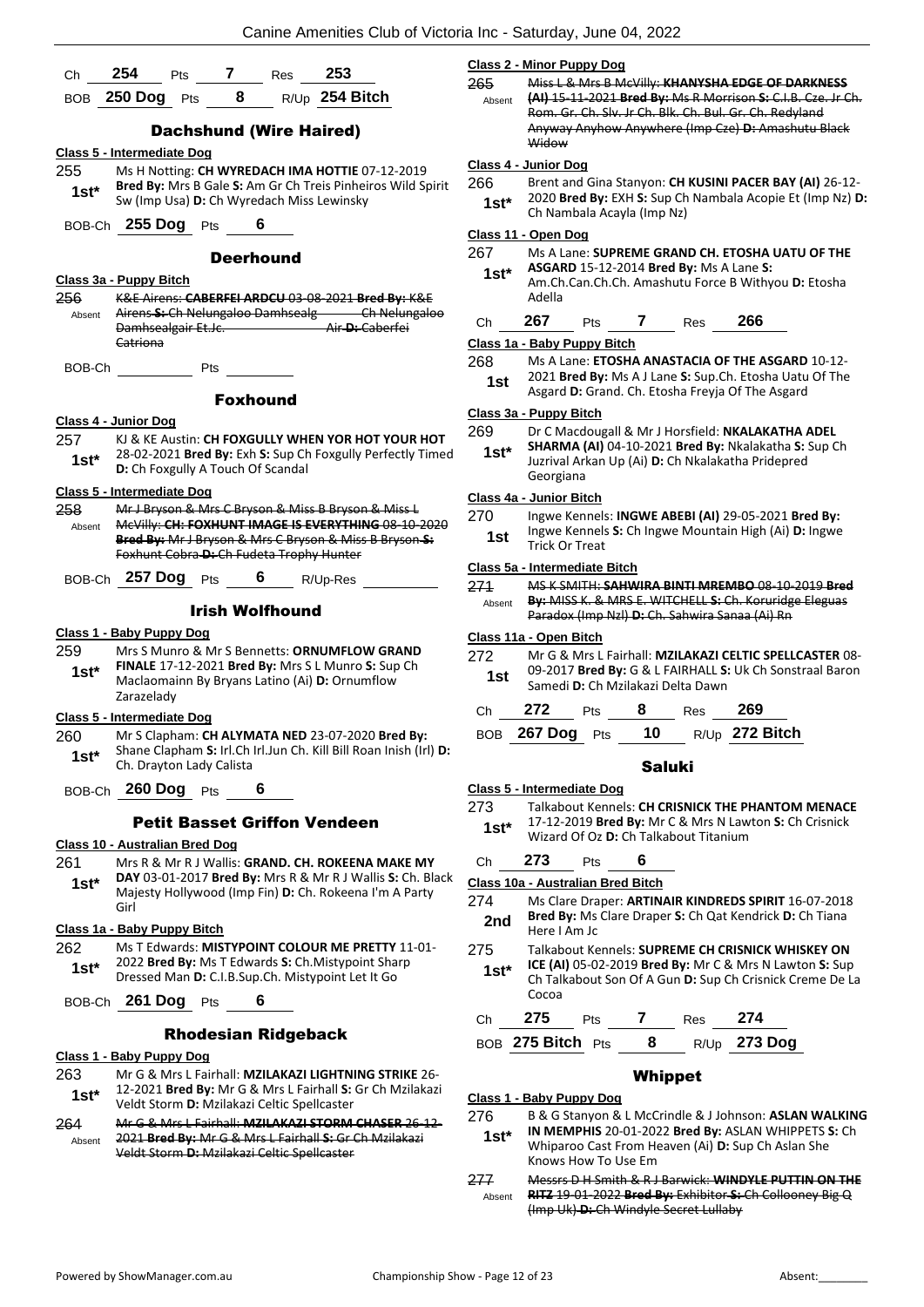|               | <b>Class 2 - Minor Puppy Dog</b>                                                                                                                                                                       |
|---------------|--------------------------------------------------------------------------------------------------------------------------------------------------------------------------------------------------------|
| 278<br>Absent | MESSRS P D MORE & P J GRIFFITHS: BYERLEY AVELON 24<br>09-2021 Bred By: EXH S: Ch. Byerley Maui Jim D: Byerley<br>Arabella Ramsay                                                                       |
|               | <u> Class 3 - Puppy Dog</u>                                                                                                                                                                            |
| 279<br>$1st*$ | Mrs n m Harris: <b>BONNYMEAD HEARTBREAKER HARRY</b> 25-<br>07-2021 Bred By: Mrs n m Harris S: Ch Bundoon Simply<br>Wonderful D: Ch Bonnymead Iced Coffee (Ai)                                          |
|               | Class 4 - Junior Dog                                                                                                                                                                                   |
| 280<br>1st*   | MESSRS P D MORE & P J GRIFFITHS: <b>BYERLEY TOM FORD</b><br>11-02-2021 Bred By: EXH S: Ch. Ingwe Tears Of A Clown D:<br>Ch. Byerley Elvie Hill                                                         |
|               | <b>Class 10 - Australian Bred Dog</b>                                                                                                                                                                  |
| 281<br>Absent | Ms R Spencer & Mrs N Rule-Steele: CH TAEJAAN HEART OF<br>GOLD 05-09-2018 Bred By: Mrs N Rule-Steele S: Ch Alltalk<br>Wild Irish Heart-D:-Ch Taejaan Splendor In Th Grass                               |
|               | Class 11 - Open Dog                                                                                                                                                                                    |
| 282<br>Absent | Mrs D Tuck & Ms K Carroll: CH DUAL CH (LC) SUPREME CH<br>FLD CH SFLD CH MERRIROSE ROLL THE DICE 18-04-2014<br>Bred By: Ms K Carroll S: Ch Calahorra Dr Zhivago Ai D: Ch<br>Birrarun Licorice Twist     |
| Сh            | 280<br>7<br>279<br>Pts<br>Res                                                                                                                                                                          |
|               | Class 2a - Minor Puppy Bitch                                                                                                                                                                           |
| 283           | MrA D Wills: ROSIEL MOONLITE SONATA 18-10-2021 Bred                                                                                                                                                    |
| $1st*$        | By: Exh S: Ch Bonnymead Intrepid D: Khayoz Dance The<br>Nite Away                                                                                                                                      |
|               | Class 4a - Junior Bitch                                                                                                                                                                                |
| 284<br>1st    | Ingwe Kennels: INGWE MAGIC MOMENTS 24-03-2021 Bred<br>By: Ingwe Kennels S: Ch Byerley Maui Jim D: Ch Ingwe                                                                                             |
| 285           | When Irish Eyes R Smilin                                                                                                                                                                               |
| 2nd           | Sylvano Cassingena: SHENKHAN BARE FOOT O OVA DRESD<br>(IMP NZ) 29-07-2021 Bred By: Mrs M Powley S: Ch<br>Shenkhan Four Seasons D: Shalique Sunshine At Shenkhan                                        |
|               | Class 5a - Intermediate Bitch                                                                                                                                                                          |
| 286<br>$1st*$ | Ms R Spencer & Mrs N Rule-Steele: TAEJAAN BUILD ME UP<br>BUTTERCUP 11-09-2020 Bred By: Mrs N Rule Steele S: Ch<br>Please Please Me Da Rosiera Brava (Imp Prt) D: Ch Taejaan<br><b>Beautiful Trauma</b> |
|               | Class 11a - Open Bitch                                                                                                                                                                                 |
| 287           | Messrs D H Smith & R J Barwick: CH WINDYLE WINTER                                                                                                                                                      |
| 2nd           | DAISY 04-07-2018 Bred By: D H Smith & R J Barwick S: A<br>Strong & Nz Ch Ryeford Revelation D: Willingwisp Rock A<br>Hula Baby (Imp Uk)                                                                |
| 288           |                                                                                                                                                                                                        |
| $1st*$        | Ch. Byerley Maticevski                                                                                                                                                                                 |
| Ch            | MESSRS P D MORE & P J GRIFFITHS: BYERLEY FLEUR WOOD<br>15-07-2018 Bred By: Exhibitor S: Ch Byerley Fifth Avenue D:<br>286<br>288<br>11<br>Pts<br>Res                                                   |
|               | 13<br>R/Up 288 Bitch<br>BOB 286 Bitch<br>Pts                                                                                                                                                           |

# Group 4 - Specials

| Best         | 230              | <b>Basset Hound</b>                                                                          |
|--------------|------------------|----------------------------------------------------------------------------------------------|
| Pts: 25      | Town             | Ms B Howell & Ms M Cooper: Ch. Kamahi New Sheriff in                                         |
| <b>R/Up</b>  | 286              | Whippet                                                                                      |
| Pts: 15      | <b>Buttercup</b> | Ms R Spencer & Mrs N Rule-Steele: Taejaan Build Me Up                                        |
|              |                  | <b>Dachshund Miniature (Smooth</b>                                                           |
| <b>Baby</b>  | 252              | Haired)<br>Mrs C Irvin: Bedidash Golden Girl                                                 |
| Minor        | 228              | <b>Basset Fauve de Bretagne</b><br>Mrs S Culbert & Mr G Jones: Ch Arendt Bibbidi Bobbidi Boo |
| <b>Puppy</b> | 279              | Whippet<br>Mrs n m Harris: Bonnymead Heartbreaker Harry                                      |
| Junior       | 257              | <b>Foxhound</b><br>KJ & KE Austin: Ch Foxgully When Yor Hot Your Hot                         |
| Inter        | 230<br>Town      | <b>Basset Hound</b><br>Ms B Howell & Ms M Cooper: Ch. Kamahi New Sheriff in                  |
| Aus Br       | 235              | Borzoi<br>Ahsatan Kennels: Aust Ch Ahsatan Mr Moustache                                      |
| Open         | 288              | Whippet<br>MESSRS P D MORE & P J GRIFFITHS: BYERLEY FLEUR WOOD                               |
| Finish       |                  | Absent<br>13                                                                                 |

# Group 5 - Working Dog Group

|                                   | Mr James Camac (VIC)                                                                       |                                                                                                             |   |                                        |                                                                                                                      |  |
|-----------------------------------|--------------------------------------------------------------------------------------------|-------------------------------------------------------------------------------------------------------------|---|----------------------------------------|----------------------------------------------------------------------------------------------------------------------|--|
| Start Time:                       |                                                                                            |                                                                                                             |   |                                        |                                                                                                                      |  |
|                                   |                                                                                            |                                                                                                             |   | <b>Australian Cattle Dog</b>           |                                                                                                                      |  |
| Class 4 - Junior Dog              |                                                                                            |                                                                                                             |   |                                        |                                                                                                                      |  |
| 289                               |                                                                                            |                                                                                                             |   |                                        | Mrs J Purcell: CLOVERDOWNS TRUE BLUE 17-02-2021 Bred                                                                 |  |
| 2nd                               |                                                                                            | By: Mrs J Purcell S: Cloverdowns Beyond The Lyric D:<br>Cloverdowns Forbidden Kisses                        |   |                                        |                                                                                                                      |  |
| 290                               |                                                                                            |                                                                                                             |   |                                        | W. & L. GREASLEY: AUST CHAMP NERRALEE KISS MY CLASS                                                                  |  |
| $1st*$                            |                                                                                            | 31-12-2020 Bred By: W. & L. GREASLEY S: Supreme Ch<br>Nerralee Silver Surfer D: Aust Champ Pavesi Kiss This |   |                                        |                                                                                                                      |  |
| Class 5 - Intermediate Dog        |                                                                                            |                                                                                                             |   |                                        |                                                                                                                      |  |
| 291                               |                                                                                            |                                                                                                             |   |                                        | Mrs J Purcell: CLOVERDOWNS BEYOND THE LYRIC 15-06-                                                                   |  |
| Absent                            | 2019 Bred By: J Purcell S: Ch Cloverdowns Let'S Rock-D: Ch<br>Willowpark Poker Face Rn. Ht |                                                                                                             |   |                                        |                                                                                                                      |  |
| Class 10 - Australian Bred Dog    |                                                                                            |                                                                                                             |   |                                        |                                                                                                                      |  |
| 292                               |                                                                                            |                                                                                                             |   |                                        | Professor JWO & KJ Ballard: CH WARRUKADLI VOODOO                                                                     |  |
| 1st                               | <b>Rising</b>                                                                              |                                                                                                             |   |                                        | BLUES 26-05-2019 Bred By: W & K Ballard S: Gd Ch Itsozi<br>Blue With A Dash D: Am Gd Ch/ Gd Ch Warrukadli Farr       |  |
| Ch                                | 290                                                                                        | Pts                                                                                                         | 8 | Res                                    | 292                                                                                                                  |  |
| Class 10a - Australian Bred Bitch |                                                                                            |                                                                                                             |   |                                        |                                                                                                                      |  |
| 293                               |                                                                                            |                                                                                                             |   |                                        | Mrs J Purcell: CLOVERDOWNS MASQUERADE 08-05-2020                                                                     |  |
| 2nd                               |                                                                                            | Cloverdowns Sounds Of Then (Ai)                                                                             |   |                                        | Bred By: Mrs J Purcell S: Ch. Cloverdowns Let'S Rock D:                                                              |  |
| 294                               |                                                                                            |                                                                                                             |   |                                        | W. & L. GREASLEY: AUST CHAMP PAVESI KISS THIS 19-05-                                                                 |  |
| $1st*$                            |                                                                                            |                                                                                                             |   | Asset (Ai) D: Pavesi Strawberry Kisses | 2019 Bred By: A. & J. Park S: Aust Champ Nerralee Kiss My                                                            |  |
| Class 11a - Open Bitch            |                                                                                            |                                                                                                             |   |                                        |                                                                                                                      |  |
| 295                               |                                                                                            |                                                                                                             |   |                                        | Professor JWO & KJ Ballard: CH WARRUKADLI VAPOR                                                                      |  |
| $1st^*$                           |                                                                                            |                                                                                                             |   |                                        | TRAIL 26-05-2019 Bred By: Profs W & K Ballard S: Grand Ch<br>Itsozi Blue With A Dash D: Am Gr Ch Grand Ch Warrukadli |  |

Farr Rising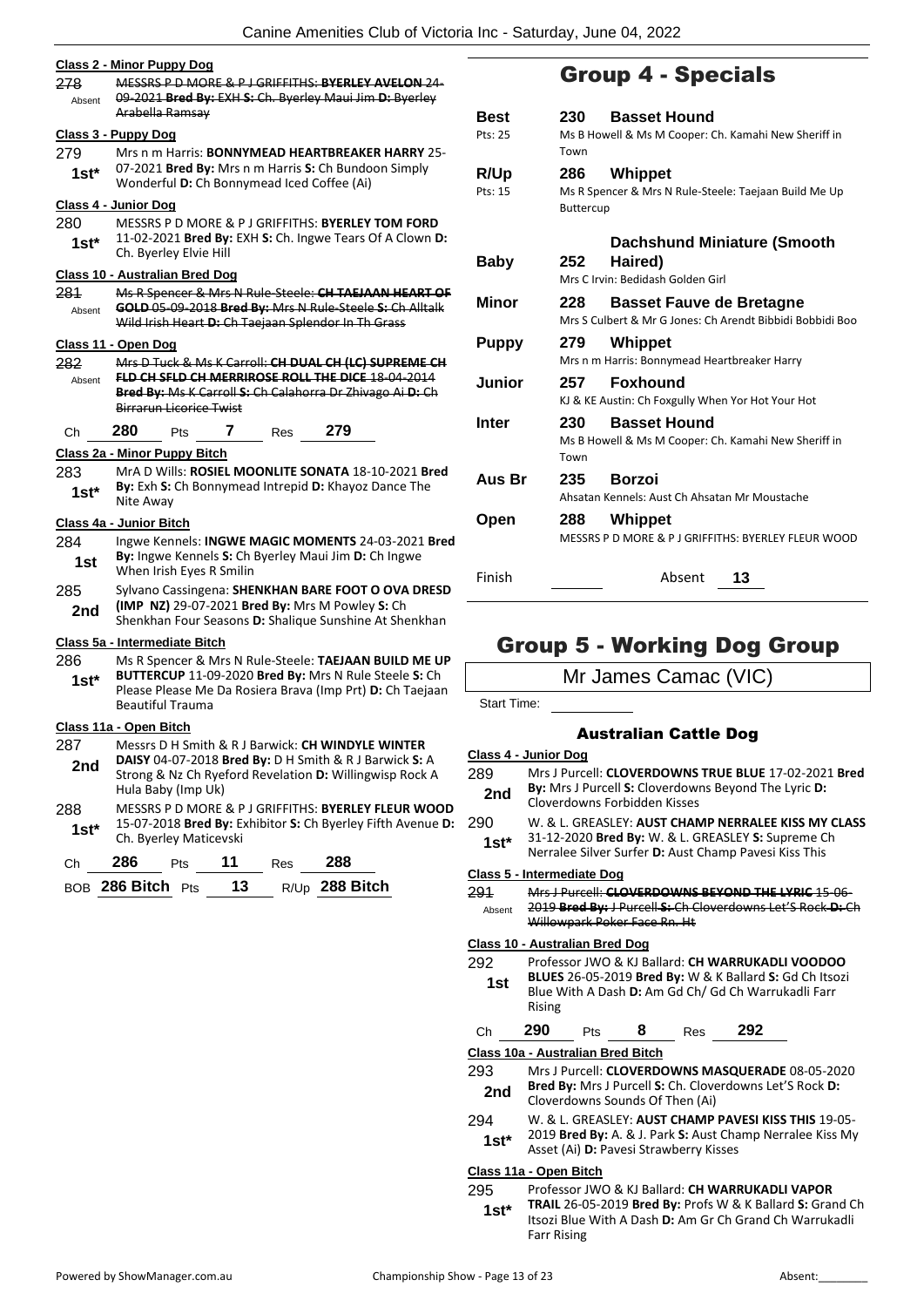| Ch $295$ Pts | 8 | Res <b>294</b> |                                   |
|--------------|---|----------------|-----------------------------------|
|              |   |                | BOB 290 Dog Pts 11 R/Up 295 Bitch |

### Australian Kelpie

#### **Class 10 - Australian Bred Dog**

- 296 Mr S A & Mrs S M Lewis: **CH TEGOURA DONT FUNK WTHMY HEART** 05-02-2016 **Bred By:** MR S A & MRS S M LEWIS **S:** Sup Ch Tegoura Toblerone **D:** Tegoura Always In My Heart **1st\***
- BOB-Ch **296 Dog** Pts **6**

### Australian Shepherd

#### **Class 3 - Puppy Dog**

297 S Male: **SHARAM GO WITH THE FLOW** 29-07-2021 **Bred By:** Exh **S:** Ch Dapsen R U Ready For It At Cloverdowns (Ai) **D: 1st**\* Exn **S**: Ch Dapsen R U F<br>Sharam Voodoo Angel

#### **Class 5 - Intermediate Dog**

- 298 Miss T Collins: **AMERAHNN THUNDER BOLT** 10-11-2020 **Bred By:** Amerahnn **S:** Gbz.Ch.Prt.Jr.Ch.Multi Ch.Sup.Ch **1st\***
- Seventy Seven Cherished Desire (Imp Prt) **D:** Ch Amerahnn Walk Of Fame
- Ch **297** Pts **7** Res **298**

#### **Class 1a - Baby Puppy Bitch**

299 AusFX Kennels: **AUSFX THE LOOSE CANNON** 31-12-2021 **Bred By:** AusFX Australian Shepherds **S:** Ch Rozate Return **2nd Direct By:** Aust Australian Supplierus **3:** CIT ROZATE Return **2nd 2nd 2nd 2nd 2nd 2nd 2nd 2nd 2nd 2nd 2nd 2nd 2nd 2nd 2nd 2nd 2nd 2nd 2nd 2nd 2nd 2nd 2nd 2nd 2nd 2n** 

#### 300 Ms D L Petersen: **DAPSEN LITTLE RED DRESS AT**

**CLOVERDOWNS (AI)** 28-02-2022 **Bred By:** Exh **S:** Am Gch. Brewedstone's Designated Driver (Usa) **D:** Dapsen A Silver Lining At Cloverdowns (Ai) Ht **1st\***

### **Class 2a - Minor Puppy Bitch**

- 301 Ms G Sutherland: **WILLABAA WHISP OF BLUE (AI)** 11-10- 2021 **Bred By:** J O'Donnell **S:** Supch Am Ch Impacts Teddy **1st** 2021 **Bred By:** J O'Donnell **S:** Supch Am Ch Impacts Te<br>Ruxpin (Imp Usa) **D:** Ch Willabaa All That Winx (Ai) Rn
- 302 S Male: **DAPSEN SLAP N TICKLE AT SHARAM** 16-11-2021 **Bred By:** Exh **S:** Bailiwick I've Got The Magic At Dapsen (Imp **2nd Died by:** EXII **3**: Balliwick I ve Got The IVE<br>Usa) **D:** Ch Lamadabell Streets Ahead Ht

| (∷h | -301  |        | - 23 | 302 |
|-----|-------|--------|------|-----|
|     | - - - | $\sim$ |      |     |

| BOB 301 Bitch Pts |  | R/Up 297 Dog |
|-------------------|--|--------------|
|                   |  |              |

### Bearded Collie

#### **Class 4 - Junior Dog**

303 Joy Dubberley: **AUST CH. FAMEWYNN TAKE A CHANCE ON ME** 06-04-2021 **Bred By:** Mrs Alison Smith **S:** Ch Bonibraes **1st\*** ME 06-04-2021 Bred By: Mrs Alison Smith S: 0<br>Song N Dance Ht D: Bonibraes Nordic Passion

BOB-Ch **303 Dog** Pts **6**

### Belgian Shepherd Dog (Groenendael)

#### **Class 1 - Baby Puppy Dog**

304 Louise Robertson: **GRAEBELGE FEEL THE HEAT** 03-03-2022 **Bred By:** Graebelge Kennels **S:** Graebelge All Fired Up **D:**  Beljekali Yelaina Excused

### Belgian Shepherd Dog (Laekenois)

#### **Class 5 - Intermediate Dog**

- 305 Ms L Bingham & Miss V Lenarcic: **ENTRUST TOISON DOREE (IID BEL)** 06-08-2019 **Bred By:** Ms Leah Bingham **S:** Nuts Du Hameau St- Blaise (Bel) **D:** Qoraline Lethe D'eroudur (Imp Bel) Jc **1st\***
- BOB-Ch **305 Dog** Pts **6**

### Border Collie

### **Class 4 - Junior Dog**

- 306 Maghera Kennels: **SWITCHBACK STOP THE RIOT AT**
- **MAGHERA** 09-02-2021 **Bred By:** Mr P & Mrs V Hofto **S:** Dual Ch Khayoz Somebody Stop Me (Ai) Rn Jdx Gd **D:** Ch Maghera Riot At The Racetrack **1st\***

#### **Class 10 - Australian Bred Dog**

#### 307 Lyn Allshorn: **CH UTTERCHARM KOZMIC BALLAD OFLUV AT**

**MERRINDA AI** 15-02-2020 **Bred By:** Miss J Symonds **S:** Nz Ch Waveney Kozmic Eclipse -Sem **D:** Ch Merrinda Girl Of My Heart Ai **1st\***

#### **Class 11 - Open Dog**

- 308 Maghera Kennels: **MAGHERA SMOKE AND MIRRORS** 17-
	- 11-2016 **Bred By:** Maghera Kennels **S:** Sashdan Smokin Hot **D:** Maghera Back In Blue Absent
- Ch **306** Pts **7** Res **307**

#### **Class 1a - Baby Puppy Bitch**

309 Lyn Allshorn: **MERRINDA HOLLYWOOD ROSE** 05-01-2022 **Bred By:** Lyn Allshorn **S:** Sup Ch Winpara Welcome To The **1st\* Diea by:** Lyn Allshorn S: Sup Ch Winpara We<br>Jungle D: Ch Merrinda Hollywood Kinda Girl

#### **Class 5a - Intermediate Bitch**

Girl

- 310 Lyn Allshorn: **MERRINDA OHMYHEART THAT'S AMORE AI** 09-08-2020 **Bred By:** Lyn Allshorn **S:** Multi Ch Merrinda **1st\***
- Speedway To My Heart **D:** Ch Merrinda Hollywood Kinda

### **Class 10a - Australian Bred Bitch**

- 311 Ethan James: **CH MILANGIMBI MAD ABOUT DIAMONDS**
- 13-12-2019 **Bred By:** Diane Miller **S:** Ch. Sherayle Diamond Illusions E.T. **D:** Ch. Milangimbi Afternoon Delight **1st**

| Ch | 310             | <b>Pts</b> |     | Res | -311                  |
|----|-----------------|------------|-----|-----|-----------------------|
|    | BOB 306 Dog Pts |            | - 9 |     | R/Up <b>310 Bitch</b> |

### Briard

**Class 4 - Junior Dog**

312 Mr Chris Rivera and Miss Carmen Konstantino: **CH GLENINE RAIN WILDS RIVER KING (AI)** 11-12-2020 **Bred By:** Glenine knls **S:** Gr Ch Cacharel Nemo **D:** Ch Glenine Moon River **1st\***

BOB-Ch **312 Dog** Pts **6**

### Collie (Rough)

#### **Class 4 - Junior Dog**

313 Mr A, Mrs J, Miss K & Miss C Wallace: **COLTIE ULTIMATE DREAM** 05-03-2021 **Bred By:** A & J Wallace **S:** Ch Coltie **1st**\* **DREAM 05-03-2021 Bred By:** A & J Wallace S: Cream D: Ch Strathaven Pure Elegance

#### **Class 10 - Australian Bred Dog**

314 R & G Doe: **CH ROBGAI LORD OF THE DANCE** 20-01-2019 **Bred By:** R & G Doe **S:** Ch Strathaven Lord And Master **D:** Ch Robgai Kissme Onthe Dance Flr Absent

|  | Ch | 313 | Pts | 6 | Res |  |
|--|----|-----|-----|---|-----|--|
|--|----|-----|-----|---|-----|--|

**Class 2a - Minor Puppy Bitch**

315 R & G Doe: **ROBGAI TWILIGHT SHIMMER** 03-12-2021 **Bred By:** R & G Doe **S:** Robgai Lord Of The Dance **D:** Ch Robgai Absent

Pennies From Heaven (Ai)

Ch Pts

### BOB **313 Dog** Pts **6** R/Up

### Collie (Smooth)

### **Class 11 - Open Dog**

316 Ms Janice Cook: **CH. FOXBELL UN FORGETTABLE (AI)** 07-01- 2013 **Bred By:** Exhibitor **S:** Int.Ch. Shep's Gonzales Que **1st**\* 2013 Brea By: Exhibitor S: Int.Ch. 3<br>Guapo D: Ch. Foxbell Miss Finland

BOB-Ch **316 Dog** Pts **6**

### Finnish Lapphund

### **Class 10 - Australian Bred Dog**

317 Janoby kennels: **CH. JANOBY GET OVA IT** 25-09-2013 **Bred By:** Janoby Kennels **S:** Ch. Janoby All About Aslann **D: 1st By:** Janoby Kennels S:<br>Janoby Ever So Sweet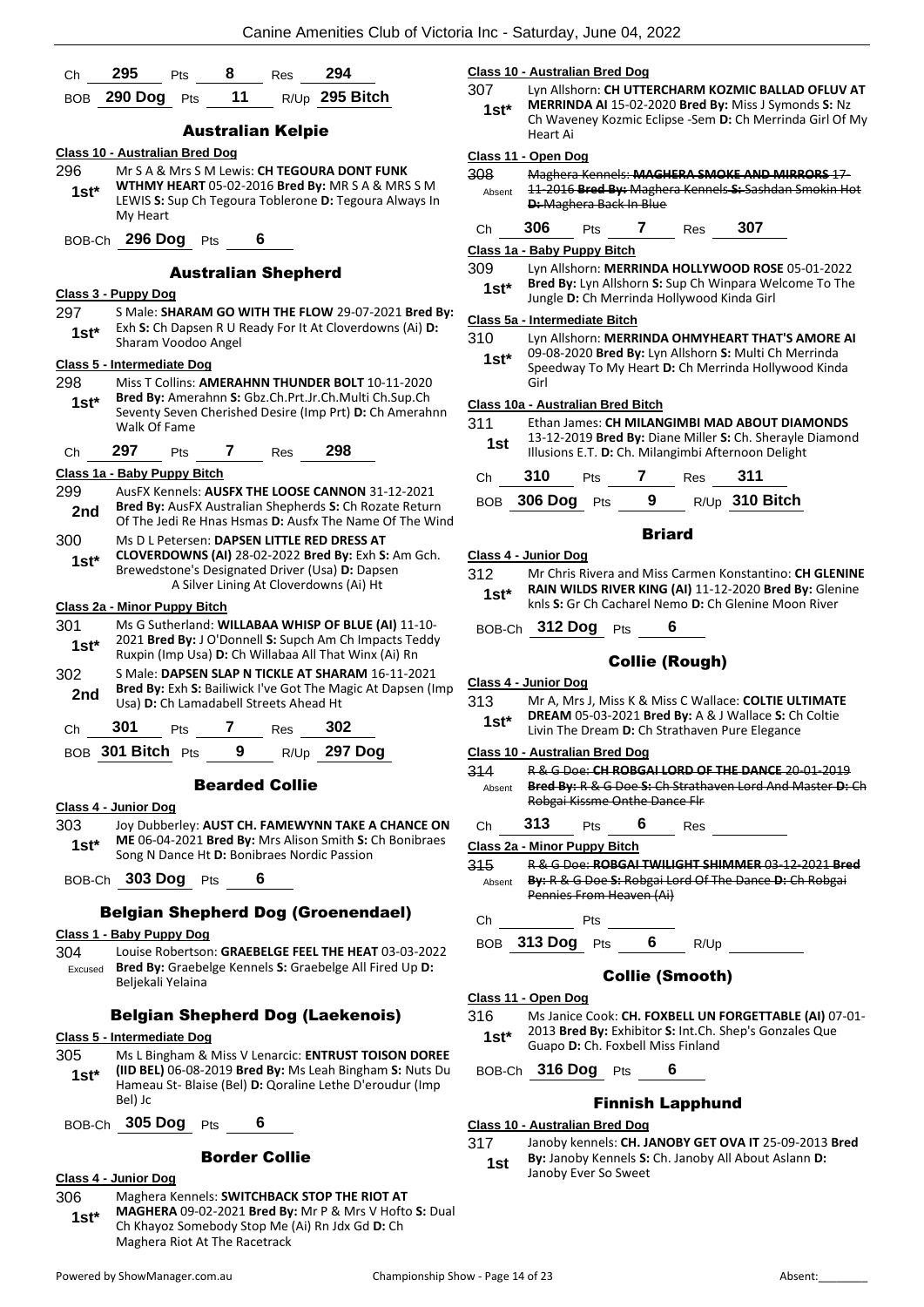### Ch **317** Pts **6**

#### **Class 1a - Baby Puppy Bitch**

318 Janoby kennels: **JANOBY MONEY PENNY** 31-01-2022 **Bred By:** Janoby kennels **S:** Shacal Cge Popeda (Imp Fin) **D: 1st<sup>\*</sup> by:** Janoby Kenners **5:** 5<br>Janoby Just Miss M (Ai)

#### **Class 10a - Australian Bred Bitch**

- 319 Janoby kennels: **GRAND CH. JANOBY FRILLY NICKERS** 14- 01-2012 **Bred By:** Janoby Kennels **S:** Sup Ch. C'est Louis Armstrong Des Chevaloupsgreg **D:** Ch. Janoby All About Aura **1st\***
- Ch **319** Pts **6**

BOB **319 Bitch** Pts **7** R/Up **317 Dog**

### German Shepherd Dog

### **Class 1a - Baby Puppy Bitch**

- 320 Mr S and Mrs J Jordan: **BOZEEB APRIL STAR** 10-01-2022
- **Bred By:** Exh **S:** Riddickvom Demina Hoff **D:** Bozeeb Xtra Magic **1st\***

### **Class 5a - Intermediate Bitch**

- 321 Mr S and Mrs J Jordan: **BOZEEB ZSA ZSA GABOR** 05-09- 2020 **Bred By:** EXH **S:** Riddick Vom Demina Hof Imp Srb **D:**  1st<sup>\*</sup> <sup>2020</sup> Brea By: E
- BOB-Ch **321 Bitch** Pts **6**

### Maremma Sheepdog

#### **Class 10 - Australian Bred Dog**

- 322 EMMA Astbury JEAN PURCELL CAROLYN MCLEAN: **CH DELLBIANCO SOUND THE ALARM AT CLOVERDOWNS (IID ITA)** 15-11-2018 **Bred By:** C MCLEAN **S:** Spezzaferro **D:**  Quassia Del Paradiso (Imp Ita) **1st\***
- BOB-Ch **322 Dog** Pts **6**

### Old English Sheepdog

#### **Class 1a - Baby Puppy Bitch**

323 Virginia Soderstrom: **PERFU THECATS OUTOFTHE BAG AT SOBLU** 16-01-2022 **Bred By:** Mr C & Mrs S & Mr J Moore **S:**  Ch Perfu Captain Midnight **D:** Ch Perfu Puss In Boots Absent

### Shetland Sheepdog

### **Class 1 - Baby Puppy Dog**

- 324 SHARNDAH KENNELS: **SHARNDAH SUMMER TIME BLUES** 27-12-2021 **Bred By:** SHARNDAH KENNELS **S:** Sup Ch
- **1st**  $\frac{27-12-2021}{21}$  **Bred By:** SHARNDAH KENNELS **S:** Sumplement of the Sharndah Th Swanky Yank **D:** Ifonly Intoxicating

### **Class 10 - Australian Bred Dog**

325 T Walters: **SUP CH SHELDOW CHARLIE BROWN** 15-01-2015 **Bred By:** M&D BROWN **S:** Saf Grand Ch. Aust Ch Sharndah **1st\* Brea By: WIXED BROWN S:** Sat Grand Ch. Aust Encore Encore D: Sharndah Shes Glamorous

### Ch **325** Pts **6**

#### **Class 4a - Junior Bitch**

326 Mrs J A Burnett: **JULBURN USA NAVY FLAME** 01-03-2021 **Bred By:** Mrs J A Burnett **S:** Aust. Ch. Lochwind I Am What I **1st\* Bred By:** Mrs J A Burnett **S:** Aust. Ch. Loch<br>Am **D:** Stirling Julburn Treasure (Imp Usa)

#### **Class 5a - Intermediate Bitch**

327 Sharndah Kennels: **SHARNDAH IF ONLY TWALLS TALKED** 12-11-2020 **Bred By:** Sharndah Kennels **S:** Tisman Tayla Ina **1st**\* **12-11-2020 Bred By:** Shal<br>Tux **D:** Ifonly Intoxicating

### **Class 11a - Open Bitch**

328 Mrs J A Burnett: **STIRLING JULBURN TREASURE (IMP USA)** 31-05-2017 **Bred By:** Tray Pittman & Paul A Flores **S:** Paray's **1st** <sup>31-05-2017 **Bred By:** I ray Pittman & Paul A Flores **S:**<br>Parisian (Usa) **D:** Kensil's Party Favor For Paray (Usa)</sup>

| Ch $327$          | <b>Pts</b> | 8   | Res <b>326</b> |                  |
|-------------------|------------|-----|----------------|------------------|
| BOB $325$ Dog Pts |            | - 9 |                | $R/Up$ 327 Bitch |

### Swedish Vallhund

#### **Class 10 - Australian Bred Dog**

329 Ascalon Kennels: **GR CH TRENDAM PHENOMINAL** 04-02- 2017 **Bred By:** Mrs.A.J &Miss. S.J. Smith **S:** Sup Ch Dlarah Jealousy **D:** Ch Trendam I Luv It Absent

BOB-Ch Pts

### Welsh Corgi (Cardigan)

#### **Class 4 - Junior Dog**

330 Llandaff Kennels: **CH LLANDAFF BLACK MAGIC (AI)** 30-03- 2021 **Bred By:** Llandaff Kls **S:** Am Ch Kingsbury Just A Little Hocus Pocus **D:** Aust Ch Trehilyn Dances With Dragons (Ai) Absent

BOB-Ch Pts

#### Welsh Corgi (Pembroke)

| Class 1 - Baby Puppy Dog       |                       |                         |                                  |                                        |                                                                                                                |  |
|--------------------------------|-----------------------|-------------------------|----------------------------------|----------------------------------------|----------------------------------------------------------------------------------------------------------------|--|
| 331                            |                       |                         |                                  |                                        | Lakamari Knls: LAKAMARI LORD UHTRED 07-02-2022 Bred                                                            |  |
| 2nd                            |                       | <b>Enchanting Rythm</b> |                                  |                                        | By: Exh S: Ch Wamphyri Midnight Memories D: Ch Antudor                                                         |  |
| 332                            |                       |                         |                                  |                                        | Messrs D H Smith & R J Barwick: WINDYLE STRIKE ME                                                              |  |
| $1st*$                         |                       |                         |                                  |                                        | LUCKY 08-01-2022 Bred By: Exhibitor S: Ch Anwyl Strike A<br>Light D: Ch Anwyl Leavn Onth Midnite Train (Ai)    |  |
| 333                            |                       |                         |                                  |                                        | MRS D BAILLIE: DYGAE HES GOT RHYTHM (AI) 07-01-2022                                                            |  |
| Absent                         |                       |                         |                                  | Concerto D: Ch Dygae Touch O Glamour   | Bred By: MRS D BAILLIE S: Am Gd Ch Gd Nchanted                                                                 |  |
| Class 3 - Puppy Dog            |                       |                         |                                  |                                        |                                                                                                                |  |
| 334                            |                       |                         |                                  |                                        | Mr H & Mrs J Smith & Miss A Milne: <b>PURDELLA MR.</b>                                                         |  |
| Absent                         |                       |                         |                                  |                                        | KERFUFFLE 27-07-2021 Bred By: Mr. H & Mrs. J Smith &                                                           |  |
|                                |                       |                         |                                  |                                        | Miss A Milne S: Purdella Anders Agrivation D: Ch. Purdella                                                     |  |
|                                | <b>Sunset Evening</b> |                         |                                  |                                        |                                                                                                                |  |
| Class 4 - Junior Dog           |                       |                         |                                  |                                        |                                                                                                                |  |
| 335                            |                       |                         |                                  |                                        | Lakamari Knls: AUST CH LAKAMARI TED E BEAR 31-05-2021                                                          |  |
| 2nd                            |                       |                         | Antudor Technicolour Dream       |                                        | Bred By: Exh S: Ch Wamphyri Midnight Memories D:                                                               |  |
| 336                            |                       |                         |                                  |                                        | MRS D BAILLIE: DYGAE STRIKE UP THE BAND (AI) 16-04-                                                            |  |
| 1st                            |                       |                         |                                  |                                        | 2021 Bred By: MRS D BAILLIE S: Irl.Ch.Uk.Ch.Craigycor<br>Lightning Bolt (Imp Irl) D: Ch Dygae Unchained Melody |  |
| 337                            |                       |                         |                                  |                                        | Mrs S & Mr M Markham: MARKORGI CARRY ON DANILO                                                                 |  |
| 3rd                            |                       |                         |                                  |                                        | (AI) 02-02-2021 Bred By: Mrs S & Mr M Markham S: Ch.<br>Lletwyn Danilo D: Ch. Purdella It'S Sensational        |  |
| Class 10 - Australian Bred Dog |                       |                         |                                  |                                        |                                                                                                                |  |
| 338                            |                       |                         |                                  |                                        | Diane Baillie: CH DYGAE FINAL EDITION 03-11-2017 Bred                                                          |  |
| $1st^*$                        | Grace Kelly           |                         |                                  |                                        | By: Diane Baillie S: Ch Dygae Limited Edition D: Newpry                                                        |  |
| 339                            |                       |                         |                                  |                                        | Mrs S & Mr M Markham: MARKORGI BARKLEY 17-04-2019                                                              |  |
| 2nd                            |                       |                         |                                  | Sequel D: Ch. Purdella Its Sensational | Bred By: Mrs S & Mr M Markham S: Ch. Purdella Schivas                                                          |  |
| Class 11 - Open Dog            |                       |                         |                                  |                                        |                                                                                                                |  |
| 340                            |                       |                         |                                  |                                        | Mr M Cronin: QUEENCORGWYN SNAP DRAGAN 18-09-                                                                   |  |
| 2nd                            |                       |                         | Kingrowan Amberlea Lou           |                                        | 2020 Bred By: Mrs A Thompson S: Ch Dygae Final Edition D:                                                      |  |
| 341                            |                       |                         |                                  |                                        | Mrs R ROBERTSON & MESSRS SMITH & BARWICK: CH                                                                   |  |
| 1st                            |                       |                         |                                  |                                        | ANWYL TELL ME ON A SUNDAY 08-05-2020 Bred By: R & B<br>Robertson S: Ch.Anwyl Leave Thlast Dance Forme (Ai) D:  |  |
|                                |                       |                         | Ch.Anwyl Teli It Like It Is (Ai) |                                        |                                                                                                                |  |
| Сh                             | 336                   | Pts                     | 12                               | Res                                    | 338                                                                                                            |  |
| Class 1a - Baby Puppy Bitch    |                       |                         |                                  |                                        |                                                                                                                |  |
|                                |                       |                         |                                  |                                        |                                                                                                                |  |

- 342 Lakamari Knls: **LAKAMARI LADY AELSWITH** 07-02-2022 **Bred By:** Exh **S:** Ch Wamphyri Midnight Memories **D:** Ch **2nd** Brea By: Exh S: Ch Wamphy Antudor Enchanting Rythm
- 343 MRS D BAILLIE: **DYGAE DIAMOND GLOW (AI)** 30-12-2021
- **Bred By:** MRS D BAILLIE **S:** Ch Aberlee Right Here Waiting **1st Digital Digital Digital D:** Ch Dygae Diamond Noir

#### **Class 2a - Minor Puppy Bitch**

344 M Cronin: **KINGROWAN BRIANNA LOU** 23-10-2021 **Bred By:** M Cronin **S:** Ch Anwyl Tell Me On A Sunday **D: 1st<sup>\*</sup> By:** M Cronin **5:** Ch Anwyl<br>Kingrowan Amberlee Lou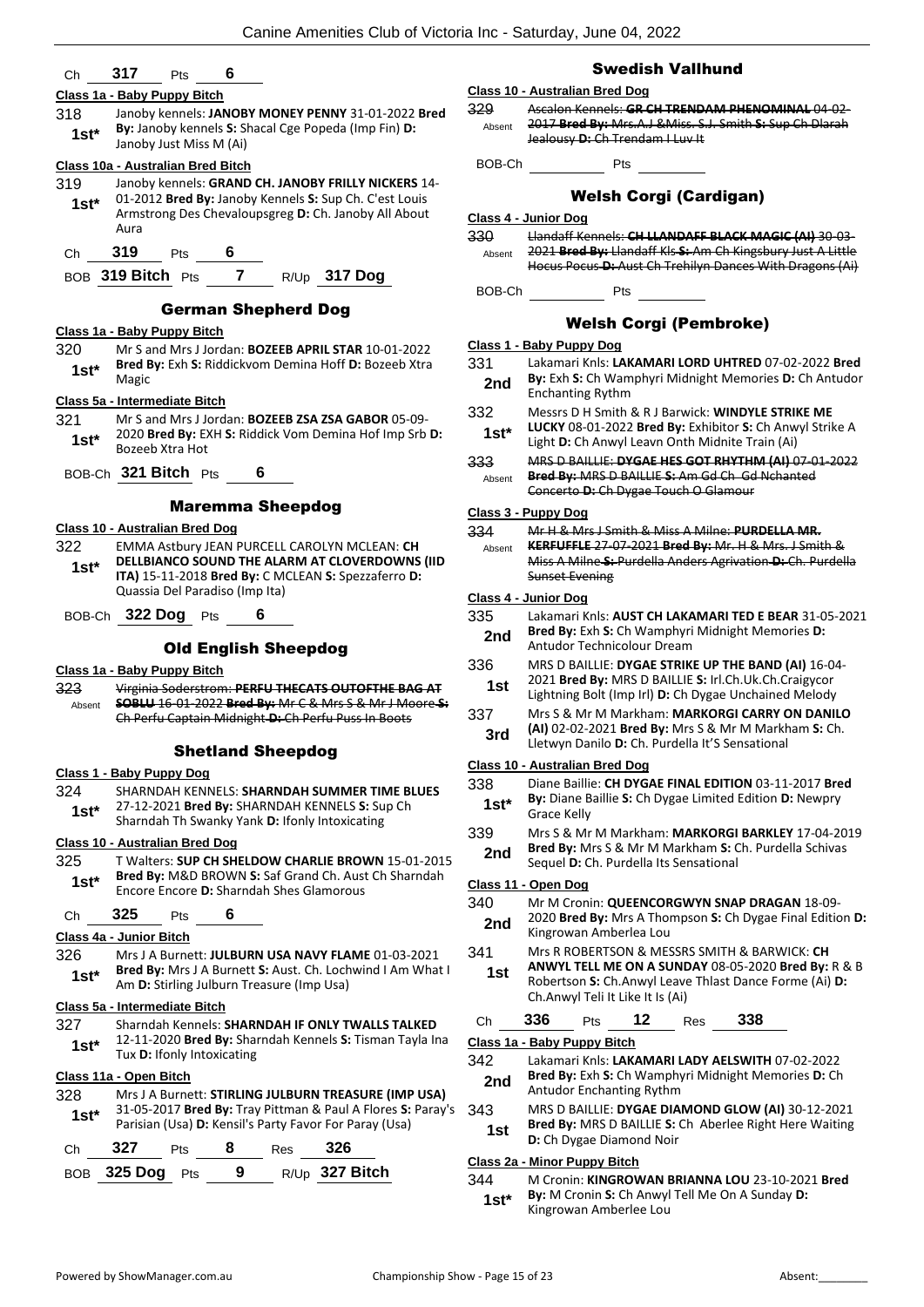345 Mr H & Mrs J Smith & Miss A Milne: **PURDELLA LET THERE BE DREAMS** 04-12-2021 **Bred By:** Mr. H & Mrs. J Smith & Miss A Milne **S:** Purdella Anders Agrivation **D:** Purdella Double Back Absent

#### **Class 4a - Junior Bitch**

- 346 Bekaa Kennels: **BEKAA LOVE ME LOVE ME NOT** 04-02-2021 **Bred By:** Bekaa Kennels **S:** Ch. Dygae Final Edition **D:** Bekaa **1st\* Bred By:** Bekaa Kenne<br>**Enchanted Secret (Ai)**
- 347 J Maitland: **MAIZING BE ALL THAT YOU CAN BE** 22-05-2021 **Bred By:** J Maitland **S:** Ch Aziah A Darkening Sky At Anwyl **4th** Bred By: J Maitland S: Ch Aziah<br>**D:** Ch Anwyl Only Make Believe
- 348 MRS D BAILLIE: **DYGAE MIDNIGHT MELODY (AI)** 16-04- 2021 **Bred By:** MRS D BAILLIE **S:** Irl.Ch. Uk. Ch. Craigycor Lightening Bolt (Imp Irl) **D:** Ch Dygae Unchained Melody **2nd**
- 349 Mrs S & Mr M Markham: **MARKORGI COCO CHANEL (AI)** 02-02-2021 **Bred By:** Mrs S & Mr M Markham **S:** Ch.
- **3rd** D2-02-2021 **Brea by:** IVITS 3 & IVIT IVE Markham

### **Class 5a - Intermediate Bitch**

350 Lakamari Knls: **AUST CH LAKAMARI MOTHER OF DRAGONS NBT** 20-04-2020 **Bred By:** Exh **S:** Ch Fergwyn Like My Style **1st\* NBI** 20-04-2020 **Bred By:** EXN S: **C**<br>**D:** Ch Antudor Enchanting Rythm

#### **Class 10a - Australian Bred Bitch**

- 351 Lakamari Knls: **AUST CH LAKAMARI SOUTHERN COGNAC NBT** 01-08-2019 **Bred By:** Exh **S:** Ch Fergwyn Like My Style **D:** Ch Antudor Enchanting Rythm Absent
- 352 Mrs S & Mr M Markham: **MARKORGI BLOSSOMING SENSATION** 17-04-2019 **Bred By:** Mrs S & Mr M Markham **S:** Ch. Purdella Schivas Sequel **D:** Ch. Purdella Its Sensational **1st**

#### **Class 11a - Open Bitch**

353 Bekaa Kennels: **CH BEKAA STARTS WITH A KISS (AI)** 04-04- 2019 **Bred By:** Bekaa Kennels **S:** Am. Gr Ch.Gd Nchanted **1st**\* 2019 **bred by:** Bekad Nefifiers **5:** Am. or Ch. but New Concerto (Imp Usa) **D:** Ch. Dygae Keep A Secret

| Ch 346 Pts 13 Res 353 |  |                                   |
|-----------------------|--|-----------------------------------|
|                       |  | BOB 346 Bitch Pts 20 R/Up 336 Dog |

### White Swiss Shepherd Dog

### **Class 5 - Intermediate Dog**

- 354 Ms J Zhou: **CLARELLY SPACE ODDITY (AI) JC.** 26-02-2020 **Bred By:** Ms J W Kelly and Ms C van der Wolde **S:** Nice Of You To Come Bye Cumano (Deu) **D:** Ch Clarelly Take A **1st\***
- Chance Jc. Ch **354** Pts **6**

#### **Class 1a - Baby Puppy Bitch**

- 355 Ms Rhiannon Stockdale: **SAFFIORAIRE SEROMONT MONTROSE** 27-01-2022 **Bred By:** Ms Rhiannon Stockdale **S:**  Saffioraire Rantanplan **D:** Saffioraire Serendipity Absent
- 356 Paula Alan: **DIAMONDSWISS MONA LISA (AI)** 04-02-2022 **Bred By:** Paula Alan **S:** Jack Daniels Of Trebons Berger Blanc (Imp Den) **D:** Diamondswiss Final Fantasy Absent

#### **Class 3a - Puppy Bitch**

- 357 Paula Alan: **DIAMONDSWISS KISS FROM A ROSE** 10-07- 2021 **Bred By:** Paula Alan **S:** Chil.Ch.Chil.Jr Ch. Uru. Jr Ch. Leon De La Condesa Del Alba (Imp Chl). **D:** Ch **1st\***
- Diamondswiss Beauty Queen (Ai)

### **Class 4a - Junior Bitch**

- 358 Paula Alan: **DIAMONDSWISS JEWEL OF CENTURIO (AI)** 19- 02-2021 **Bred By:** Paula Alan **S:** Arg.Ch. Arg. Jr Ch. Centurio De La Condesa Del Alba (Imp Chl) **D:** Soverenpark Dandelion **1st\***
- Rn

| Ch. | 358               | <b>Pts</b> | Res | -357         |
|-----|-------------------|------------|-----|--------------|
|     | BOB 358 Bitch Pts |            |     | R/Up 354 Dog |

# Group 5 - Specials

| <b>Best</b><br>Pts: 25 | 346                       | <b>Welsh Corgi (Pembroke)</b><br>Bekaa Kennels: Bekaa Love Me Love Me Not       |
|------------------------|---------------------------|---------------------------------------------------------------------------------|
| <b>R/Up</b><br>Pts: 15 | 296<br><b>WTHMY HFART</b> | <b>Australian Kelpie</b><br>Mr S A & Mrs S M Lewis: CH TEGOURA DONT FUNK        |
| Baby                   | <b>LUCKY</b>              | 332 Welsh Corgi (Pembroke)<br>Messrs D H Smith & R J Barwick: WINDYLE STRIKE ME |
| Minor                  | 301                       | <b>Australian Shepherd</b><br>Ms G Sutherland: WILLABAA WHISP OF BLUE (AI)      |
| <b>Puppy</b>           | 297                       | <b>Australian Shepherd</b><br>S Male: Sharam Go With The Flow                   |
| Junior                 | 346                       | Welsh Corgi (Pembroke)<br>Bekaa Kennels: Bekaa Love Me Love Me Not              |
| Inter                  | 310                       | <b>Border Collie</b><br>Lyn Allshorn: Merrinda Ohmyheart That's Amore Al        |
| Aus Br                 | 296<br><b>WTHMY HFART</b> | <b>Australian Kelpie</b><br>Mr S A & Mrs S M Lewis: CH TEGOURA DONT FUNK        |
| Open                   | 353                       | Welsh Corgi (Pembroke)<br>Bekaa Kennels: CH Bekaa Starts With A Kiss (AI)       |

Finish Absent **13**

# Group 6 - Utility Group

### Ms Susie Baird (VIC)

Start Time:

### Alaskan Malamute

#### **Class 5a - Intermediate Bitch**

359 Mr. AJ Oliver & Miss S. Hay: **KADZAIT M I SIX** 12-10-2020 **Bred By:** AJ OLIVER & S HAY **S:** Kadzait Captain America **D: 1st<sup>\*</sup> Bred By:** AJ OLIVER & STREET Radzait Need For Speed

BOB-Ch **359 Bitch** Pts **6**

### Bernese Mountain Dog

#### **Class 5 - Intermediate Dog**

- 360 Ms R Fosang: **VEVEY YOU SHOOKME ALLNIGHTLONG** 02-
- 12-2020 **Bred By:** Mrs L Thomson **S:** Guinness Riomadea Grande (Imp Usa) **D:** Vevey Under A Million Lights **1st\***
- 361 Sue Murray and S & C Eastley: **CLOUDFOREST GHOST RYDER** 19-12-2019 **Bred By:** S & C Eastley **S:** Switzkiss Linkin
- **2nd KTDER 19-12-2019 brea by:** 5 & C Easure<br>Park D: Ch. Cloudforest Ariadne Thread

#### **Class 10 - Australian Bred Dog**

- 362 Paula Balchin: **CH. MONTREAUX DE NERO** 02-02-2016 **Bred By:** K Balchin **S:** Rom Ch. Ch Pol. Ch Rus, Ch Jim Jum **1st\***
	- Deikowej Doliny (Imp Pol) **D:** Helping Hand Di Fanum Fortunae
- Ch **362** Pts **8** Res **360**

### **Class 1a - Baby Puppy Bitch**

363 Paula Balchin: **MONTREAUX RZEKA** 12-01-2022 **Bred By:** Kerrin Balchin **S:** Ajer Koniak Majowy Skarbiec **D:** Ch. **1st**\* Kerrin Balchin S: Ajer Koniak<br>Montreaux Dance The Salsa

### **Class 2a - Minor Puppy Bitch**

364 F Broome: **BERNATION TALISKER** 23-11-2021 **Bred By:** Felicity Broome **S:** Ajer Koniak Majowy Skarbiec (Imp Poland) **D:** Swisskiss Whiskey Girl Absent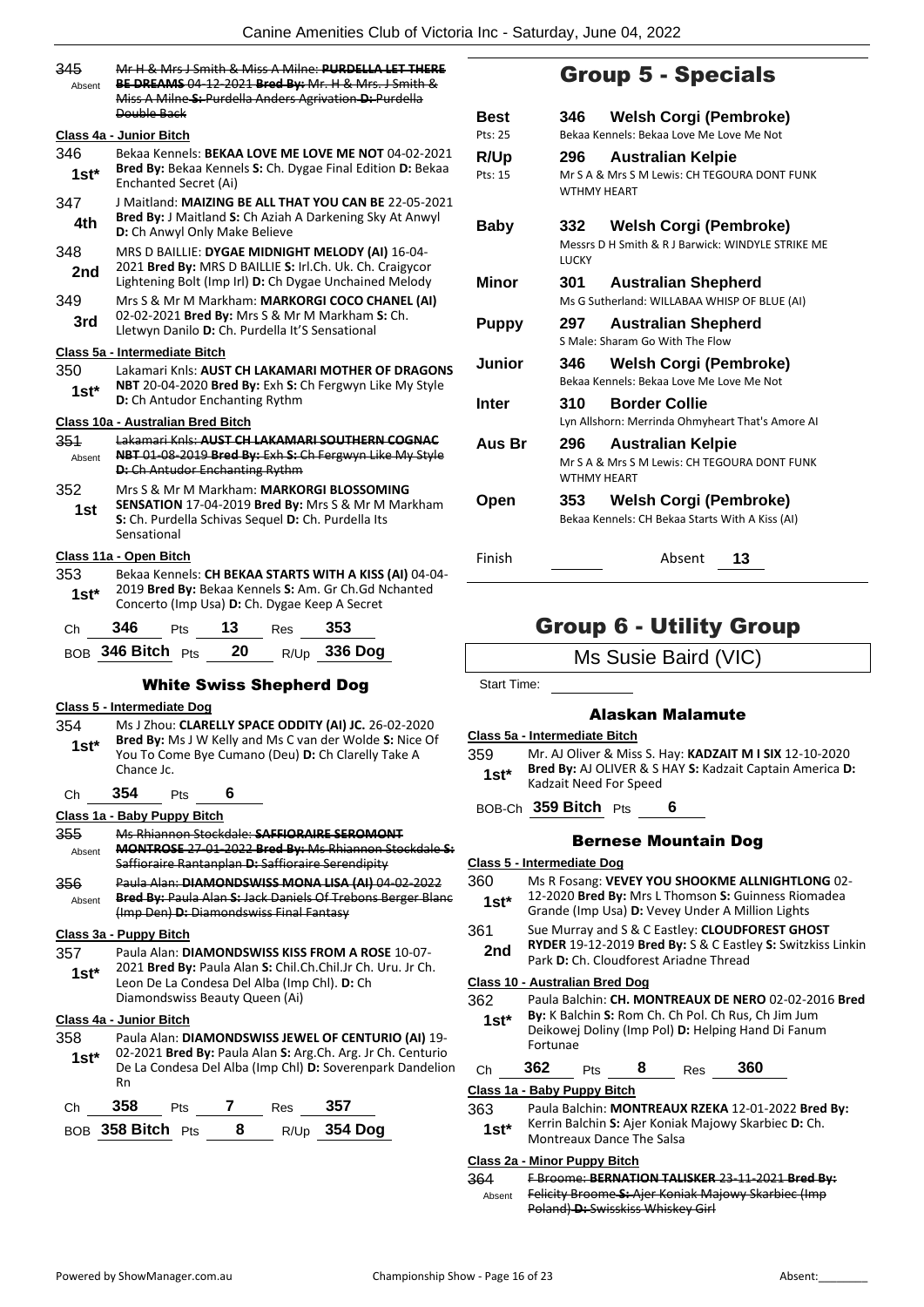- 365 Julie Venni: **VENNBERNE JINGLE BELLE** 01-11-2021 **Bred By:** Julie venni **S:** Ch Kraigoaks Incoming Waves **D:** Vennberne **1st**\* Julie venni **S**: Ch<br>Spirit In The Sky **Class 5a - Intermediate Bitch** 366 Miss F Broome: **SWISSKISS WHISKEY GIRL** 02-07-2019 **Bred By:** Felicity Broome **S:** Can Gch Belnois Shotgun Rider (Can) **D:** Swisskiss Rollup The Rim Towin (Can) Absent Ch **365** Pts **6** Res BOB **362 Dog** Pts **9** R/Up **360 Dog** Boxer **Class 4 - Junior Dog** 367 J Davis & H Keele: **KESDAR FIFTY SHADES DARKER AT TONMAR** 11-05-2021 **Bred By:** J Davis & H Keele **S:** Ch Kesdar Kindred Spirit **D:** Ch Kesdar Risky Romance **1st Class 10 - Australian Bred Dog** 368 Lionel Bleakley & Arthur Fry: **CH LAMBDA MASTER OF MUSIC [AI]** 06-10-2020 **Bred By:** L Bleakley & A Fry **S:** Sr Bu Ch Srb Gr Ch Srb Jr Ch Maestro Von Edelshof [Imp Sbr] **D:**  Lambda Bubbles **1st\* Class 11 - Open Dog** 369 Jennifer Davis & Helen Keele: **CH KESDAR KINDRED SPIRIT** 11-03-2019 **Bred By:** Jen Davis & Helen Keele **S:** Ch Lambda Don't Ask Don't Tell **D:** Ch Kesdar Wings Of An Angel **1st\*** Ch **369** Pts **8** Res **368 Class 2a - Minor Puppy Bitch** 370 J Davis & H Keele: **KAMNDAK RED HOT DESTINY** 26-11- 2021 **Bred By:** K Kirk **S:** Ch Kesdar His Masters Voice **D:** Ch Kamndak Red Hot Diva Absent **Class 3a - Puppy Bitch** 371 Lionel Bleakley & Arthur Fry: **LAMBDA BELLA MIA** 01-09- 2021 **Bred By:** L Bleakley & A Fry **S:** Ch Lambda Devil Mare **1st**\*  $\frac{2021}{20}$  **Bred By:** L Bleakley & A Find the Care [Ai] **D:** Lambda Peggy Sue **Class 4a - Junior Bitch** 372 Lionel Bleakley & Arthur Fry: **CH LAMBDA RIGHT ON TRACK** 01-02-2021 **Bred By:** EXH **S:** Draco's Marco Polo's Traxx **1st** UL-UZ-ZUZI **Bred By:** EXH **5:** Draco's M<br> **1st** [Imp Usa] **D:** Ch Lambda Shes A Given **Class 11a - Open Bitch** 373 Rosina J Brace: **CH SJECOIN STEPPING OUT IN STYLE (AI)** 26-12-2018 **Bred By:** Rosina J Brace **S:** Gr Ch **1st** 26-12-2018 **Brea By:** Rosina J Brace S: Gr Ch<br>Sjecoinamerican Exoress **D:** Ch Sjecoin Drop Dead Gorgeous Ch **372** Pts **8** Res **373** BOB **369 Dog** Pts **11** R/Up **372 Bitch Bullmastiff Class 4 - Junior Dog** 374 Mrs M & Miss E Edwards: **NIGHTQUEST FASTNET ROCK** 02- 03-2021 **Bred By:** Mrs M & Miss E Edwards **S:** Gr Ch **1st**\* U3-2021 **Bred By:** Mrs M & Miss E Edwards S: Green Nightquest Head Turner **D:** Nightquest Riva Diva **Class 11 - Open Dog** 375 Karen Mather Glenn Sparham Brooke Turner: **GAMEGUARD ESKIMO PIE (AI)** 18-09-2018 **Bred By:** G. Sparham & B.Turner **S:** Nz Ch Ch Gameguard Yukon (Ai) **D:**  Ch Gameguard Fade To Black (Ai) **1st\*** Ch **375** Pts **7** Res **374 Class 10a - Australian Bred Bitch** 376 Bullmaster Kennels: **CH BULLMASTER SCANDALOUS AFFAIR** 18-02-2019 **Bred By:** Bullmaster Kennels **S:** Eng Ch, Int Ch, Sup Ch Costog Mompessons Home Bru **D:** Ch Bullmaster Lexington Avenue **1st\*** Landseer (European Continental Type) **Class 3a - Puppy Bitch** 377 Lee Thomson: **WYLAH JENEVER BY THE SEA AT LENISHTA** 19-07-2021 **Bred By:** Sally McDowell **S:** Borgmosegaards **19-**07-2021 **Bred By:** Sally McDowell S: Borgmosegaards<br>Bacardi (Den) D: Ch. Livia Aspasia Us Arsnouphis (Imp Nld) BOB-Ch **377 Bitch** Pts **6** Leonberger **Class 5a - Intermediate Bitch** 378 L Thomson: **SKYEWOOD WHISPERING A NEW DAY FOR LENISHTA (IMP NZ)** 24-07-2020 **Bred By:** Fran Baar **S:** Aust. Gr. Ch. Adlihtam Hunt For Red October (Ai) **D:** Skyewood Outrageous Outlaw With Leonz **1st\*** BOB-Ch **378 Bitch** Pts **6** Newfoundland **Class 1 - Baby Puppy Dog** 379 Miss BC Chapman: **SEADALE DARE TO DREAM** 27-01-2022 **Bred By:** Miss B.C. Chapman **S:** Seadale Rock Of Cashel (Ai) **1st\* brea by:** IVIISS B.C. Chapman S: Sead-<br>**D:** Seadale Charged With Dreaming 380 Paddlepaws Knls: **YESALLAW FOLLOWTH MASTERS CODE AT PADDLEPAWS(AI)** 06-01-2022 **Bred By:** C & S Gray **S:**  Grand Ch Paddlepaws Code Red **D:** Ch Yesallaw Follow Our Dreams (Ai) **2nd Class 5 - Intermediate Dog** 381 L Munro, L Buitenhuis & A Buitenhuis: **AMBLEBROOK IRON JACK** 06-07-2019 **Bred By:** Amblebrook **S:** Ch Ohoi's Groovin Kind Of Love (Imp Nwy) **D:** Ch Amblebrook New Empress Grooves **1st Class 10 - Australian Bred Dog** 382 Miss BC Chapman: **CH. SEADALE WAY OF THE WIZARD (AI)** 08-05-2019 **Bred By:** Bev Chapman **S:** Sup.Ch Gr.Ch. Yesallaw Courage Under Fire **D:** Ch Seadale Touch Of Class (Ai) **1st\*** 383 Mrs M O'Connor-Price & Mrs J Leeder: **CAPEBASS HEART OF THE OCEAN AT SEAROSE** 15-01-2019 **Bred By:** Mr I Harland & Mr G Barr Mr L & Mrs J Leeder **S:** Newfashion Prime Time Viewing **D:** Ch Capebass Breakfast At Tiffanys **2nd** Ch **382** Pts **8** Res **381 Class 3a - Puppy Bitch** 384 M Boundy & B Chapman: **JEDDORE AIMING HIGH (AI)** 29- 09-2021 **Bred By:** M Boundy & B Chapman **S:** Ch Happybear Look Whos Talking (Ai) **D:** Yesallaw A Million Dreams With Paddlepaws (Ai) **1st\* Class 4a - Junior Bitch** 385 Jason woods: **CAPE BASS LOVE IN THE SHADOWS** 25-04- 2021 **Bred By:** Jane leeder **S:** Shadow Mississippi Faundland **D:** Cape Bass Gone With The Wind Absent 386 Miss A Cook: **SHALLOCKBURN EVENING PRIMROSE** 10-04- 2021 **Bred By:** Miss A Cook **S:** Ch. Newfashion Prime Time **1st**\* 2021 **Bred By:** MISS A COOK **5:** Ch. Newfashion<br>Viewing (Ai) **D:** Capebass Spring Time In Paris **Class 5a - Intermediate Bitch** 387 Miss BC Chapman: **SEADALE GALWAY BAY (AI)** 23-04-2020 **Bred By:** Miss B.C. Chapman **S:** Multi Brooklynbear Ambassador (Imp Den) **D:** Ch Seadale Touch Of Class (Ai) **1st\*** Ch **387** Pts **8** Res **386** BOB **382 Dog** Pts **11** R/Up **387 Bitch** Portuguese Water Dog **Class 11 - Open Dog**
	- Ch **376** Pts **6**
	- BOB **376 Bitch** Pts **8** R/Up **375 Dog**

### 388 Ms C Taylor & Mr R Barger: **UPTREND CELESTIAL**

**NAVIGATOR** 15-07-2018 **Bred By:** Mrs R A & Miss S Beaman **S:** Uptrend One Of The Greatest **D:** Uptrend Claircreek Endless Sea **1st\***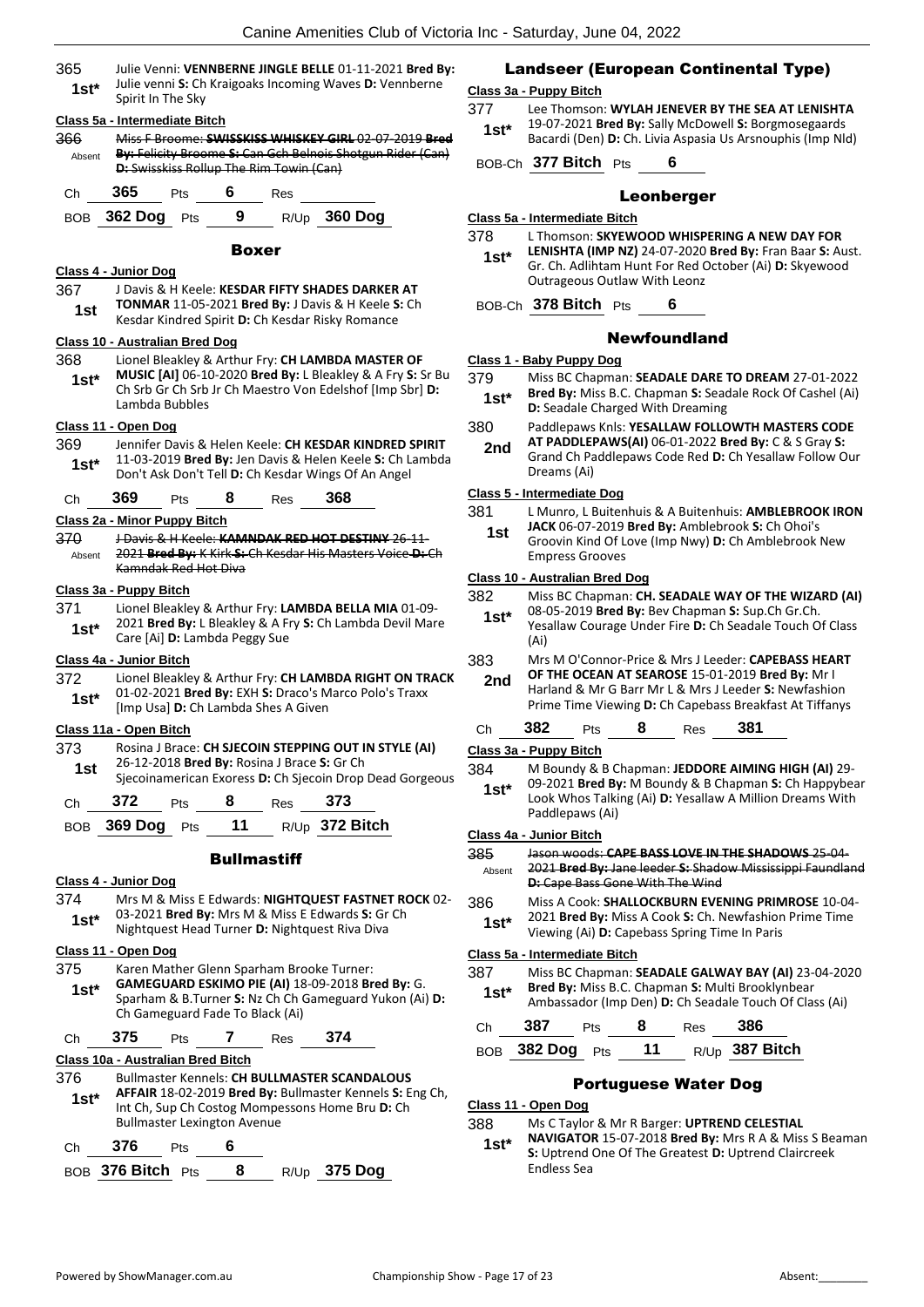### Ch **388** Pts **6**

#### **Class 2a - Minor Puppy Bitch**

389 R and S Beaman: **UPTREND QUEEN OF THE DARK** 08-10- 2021 **Bred By:** R&S Beaman **S:** Ch Uptrend Dark Passenger **1st**\* 2021 **brea by:** R&S Beaman **5:** Ch Optrer **D:** Nz Ch Templegate Mrs Crunchbucket

#### **Class 10a - Australian Bred Bitch**

390 R & S Beaman: **UPTREND OUTSHINES ALL** 24-01-2019 **Bred By:** R & S Beaman **S:** Sup Ch Uptrend One Of The Greatest **1st<sup>\*</sup> By:** R & S Beaman **S:** Support D: Uptrend Endless Sea

BOB **388 Dog** Pts **8** R/Up **390 Bitch**

#### Rottweiler

#### **Class 1a - Baby Puppy Bitch**

391 Sam and Stephen smith: **UBERSEIN QUEEN OFTHE SLIPSTREAM** 01-03-2022 **Bred By:** Louise Russell **S:** Bih. Ch. Kris Klaid (Imp Pol) **D:** Ubersein Hallelujah **1st\***

#### **Class 2a - Minor Puppy Bitch**

- 392 ERIC HUNN: **ROTTFUERST VON LIONESS BEAR** 10-09-2021 **Bred By:** MR E HUNN **S:** Ch Rottfuerst Von Nitro Bear Et.Jc **2nd Brea By:** MR E HUNN **3:** Cr<br>**D:** Petrovrotti Puma Bear
- 393 Mr J Hartney & Mrs K O'Brien: **TYKERNA WHAT DOES THE FOX SAY** 01-10-2021 **Bred By:** Ms K O'Brien **S:** Taneven **1st\* POX SAY** 01-10-2021 **Brea By:** MS K O Britan Microsoft D. Ch Tykerna Dark Shadows

#### **Class 5a - Intermediate Bitch**

- 394 ERIC HUNN: **ROTTFUERST VON TK'S BABY BEAR (AI)** 24-11- 2020 **Bred By:** MR E HUNN **S:** Tk's New Yorker (Imp Srb) **D:**
- **1st** 2020 **Brea By:** MR E HOINN **5:**<br>Ch Petrovrotti Charlotte Bear

### **Class 11a - Open Bitch**

- 395 S&S Smith &L Russell: **CH UBERSEIN HALLELUJAH** 17-12-
- 2019 **Bred By:** L Russell **S:** Grand.Ch Ubersein Hullabalou **D:**  Ch Ubersein Hopes And Dreams **1st\***
- BOB-Ch **394 Bitch** Pts **9** R/Up-Res **395 Bitch**

#### Samoyed

### **Class 1 - Baby Puppy Dog**

- 396 J Beard D Klaaysen KORiley: **KALASKA MAGIC**
- **MASTERMIND** 03-01-2022 **Bred By:** J Beard D Klaaysen K ORiley **S:** Kalaska Aloha It'S Friday **D:** Kalaska Let'S Make Magic **1st\***

### **Class 11 - Open Dog**

397 J Beard D Klaaysen & K O'Riley: **KALASKA POPARAZZI** 02- 07-2019 **Bred By:** Beard Klaaysen & O'Riley **S:** Ch Kalaska **1st**\* 07-2019 **Bred By:** Beard Klaaysen & O'Ril Dearly Beloved **D:** Kalaska Pop Prinz. Ess

#### Ch **397** Pts **6**

#### **Class 1a - Baby Puppy Bitch**

398 J Beard D Klaaysen K ORiley: **KALASKA MAGIC MEI MEI** 03- 01-2022 **Bred By:** J Beard D Klaaysen K ORiley **S:** Kalaska **1st** DI-2022 **Bred By:** J Beard D Klaaysen K OKliey<br>Aloha It'S Friday **D:** Kalaska Let'S Make Magic

### **Class 5a - Intermediate Bitch**

399 Miss Kim Wardle: **AUST CH KIMARK KEYAH OF EXCELLENCE** 10-01-2020 **Bred By:** Miss Kim Wardle **S:** Sup Ch Kimark **1st** 10-01-2020 **Bred By:** Miss Kim Wardle S:<br>True Excellence D: Ch Kalaska All For Me

#### **Class 11a - Open Bitch**

- 400 J Beard D Klaaysen & K O'Riley: **CH KALASKA GOTTA HAVE FAITH** 18-07-2020 **Bred By:** Kalaska **S:** Ch Kalaska Thank **1st FAITH** 18-07-2020 **Bred By:** Kalaska **S:** C<br>God It'S Friday **D:** Ch Kalaska Apple Jack
- Ch **399** Pts **7** Res **400**
- BOB **397 Dog** Pts **8** R/Up **399 Bitch**

### **Schnauzer**

### **Class 1a - Baby Puppy Bitch**

401 Tanya Gardner: **GRISRUY THE LAST STAW (AI)** 28-01-2022 **Bred By:** Mrs Tanya Gardner **S:** Nichi Stradivarius At Miccosukees **D:** Doenitz Miss Calibre **1st\***

#### **Class 4a - Junior Bitch**

402 Ms M Fisher: **ALEMANNISCH FERRERO (AI)** 26-05-2021 **Bred By:** Mrs V A Bilney **S:** Nichimstradivarius At Miccosukees (Imp Uk) **D:** Alemannisch Shift Jubilation Withdrawn

#### **Class 10a - Australian Bred Bitch**

403 Tanya Gardner: **DOENITZ MISS CALIBRE** 19-02-2019 **Bred By:** Miss S Hancox **S:** Ch. Caribbean Star Khinjan ( Imp Uk ) **1st\* Dy.** Miss 5 Harrox **5.** Ch. Caribbean Star **1 D:** Ave Concorde Azalea ( lid ) ( Imp Rus )

BOB-Ch **403 Bitch** Pts **7** R/Up-Res

### Schnauzer (Giant)

#### **Class 5 - Intermediate Dog**

404 Ms J. BLASI & MRS S. FOOTE: **TREULIEBE CRAFTED BY FIRE** 16-06-2020 **Bred By:** Mrs SK Foote **S:** Sup Ch Stablemaster's Krafted By Legends (Imp Fin) **D:** Treuliebe Fire In The Sky (Ai) Absent

BOB-Ch Pts

#### Schnauzer (Miniature)

#### **Class 5a - Intermediate Bitch**

- 405 Ms P Haigh: **CH FORESTAL KEEP THE FAITH** 22-09-2019
- **Bred By:** Ms P Haigh **S:** Am Gr Ch Tomar's Captain Morgan **D:** Forestal Gotta Have Faith Absent

#### **Class 10a - Australian Bred Bitch**

- 406 Ralph Richardson: **CH KALAMINO CAT MEETS TIGER LILY** 20-05-2020 **Bred By:** Miss E N Davies **S:** Ch Schonhardt Cat
- **1st** 20-05-2020 **Bred By:** MISS E N Davies **5:** C 20-05-2020 **Bred By:** Miss E N Davies **5:** C
- BOB-Ch **406 Bitch** Pts **6** R/Up-Res

### Siberian Husky

#### **Class 3 - Puppy Dog**

- 407 Mr M & Mrs J Boase: **CANYONLANDS ONE MORE TIME** 20-
	- 06-2021 **Bred By:** Mrs A. Becconsall **S:** Sup Ch Icepower The **1st**\* Ub-2021 **Bred By:** Mrs A. Becconsall S: Sup Ch Icepo<br>Benchmark D: Ch Canyonlands Once In A Blu Moon

#### **Class 5 - Intermediate Dog**

- 408 Debbie Bisley: **DEBTIN TALK OF THE DEVIL** 11-08-2020 **Bred By:** Debbie Bisley **S:** Sup Ch Birindi Takin Care Of Bizness **D: 1st\* By:** Depple Bisley S: S<br>Alpine Ultimate Wish
- Ch **407** Pts **7** Res **408**

### **Class 1a - Baby Puppy Bitch**

409 Debbie Bisley: **DEBTIN THE GOLDEN TICKET** 25-02-2022 **Bred By:** Debbie Bisley **S:** Canyonlands U Thought U Had **1st\* Diea by:** Depple Bisley **5:** Canyonland **1st\*** Me **D:** Alpine Ultimate Wish (Imp Nz)

#### **Class 3a - Puppy Bitch**

- 410 Cathy Commins: **ARTICPRIDE SASHA N WHISKEY** 12-08-
	- 2021 **Bred By:** Mr R & Mrs B Lloyd **S:** Ch. Articpride Marjestic Moonshine **D:** Am.Ch.Can.Ch.Ch.Zaltana My Snowmist **1st**

#### **Class 10a - Australian Bred Bitch**

- 411 Cheryl Smart: **SNOFALL MIDNIGHT MADNESS (AI)** 09-07-
	- 2012 **Bred By:** C Smart & S Dalidakis **S:** Bralin's Simon Says (Usa) **D:** Snofall Good Golly Miss Molly **1st\***

| Ch | 410             | <b>Pts</b> |   | Res | 411          |
|----|-----------------|------------|---|-----|--------------|
|    | BOB 407 Dog Pts |            | 9 |     | R/Up 408 Dog |

### St. Bernard

- **Class 2a - Minor Puppy Bitch**
- 412 Leslie Mathieson: **CLEARUN SUZY Q** 14-10-2021 **Bred By:** Leslie Mathieson **S:** Ch Chandlimore Louis Le Grande ( Imp Uk) **D:** Clearun Big Girls Don'T Cry Absent

#### **Class 5a - Intermediate Bitch**

- 413 Lesley Jehu & Denise Alders: **CH. WIELKOPOLSKI**
- **BERNARDYN CATTLEYA (IMP POL)** 25-06-2020 **Bred By:** Magdalena Kubacha **S:** Wielkopolski Bernardyn Wall-E **1st\***
	- Bernegarden **D:** Wielkopolski Bernardyn Queen Maxima

BOB-Ch **413 Bitch** Pts **6** R/Up-Res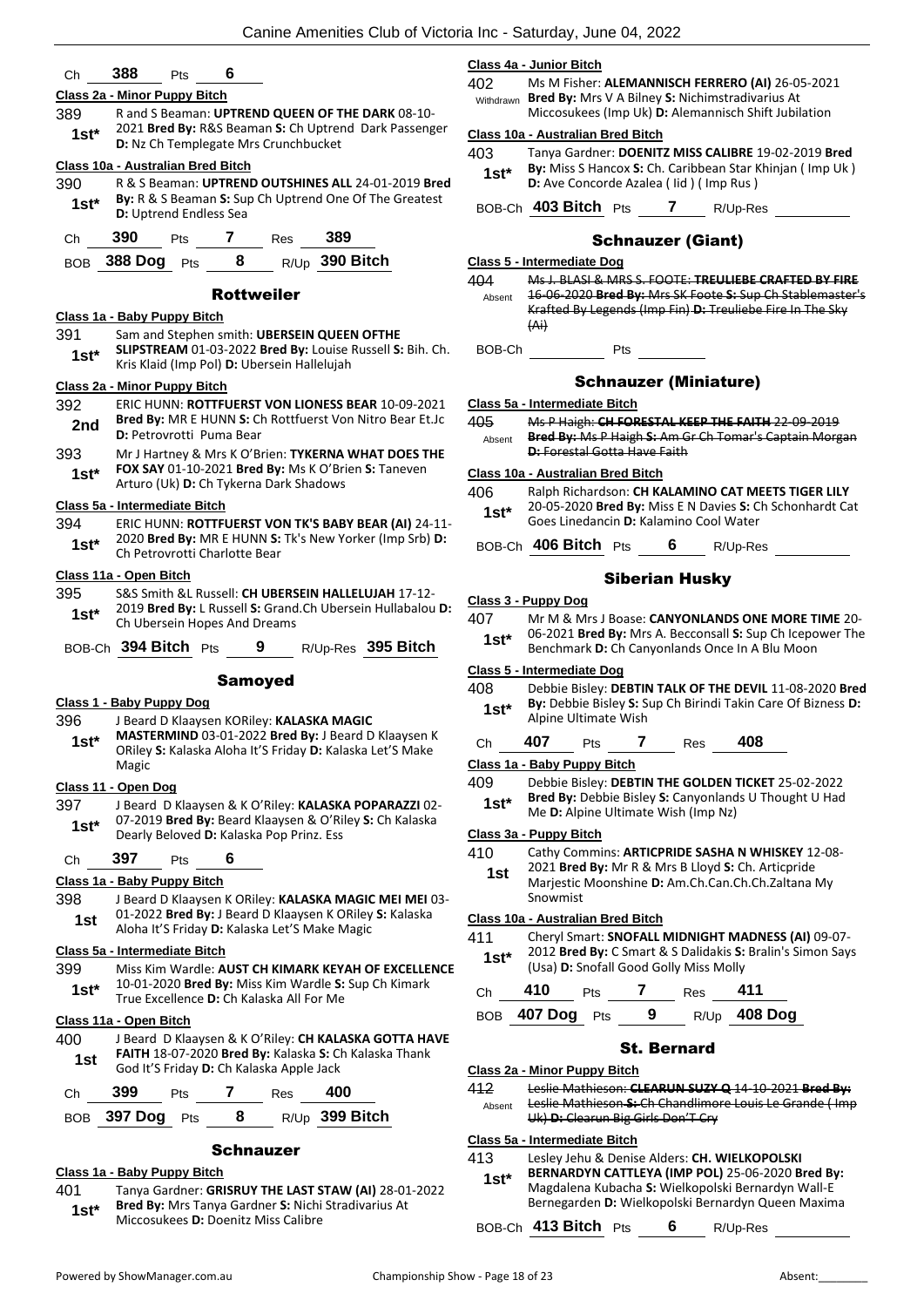### Tibetan Mastiff

### **Class 10a - Australian Bred Bitch**

414 Mr JM & Mrs DA Burke: **GR CH BRAVURA IHA SANGHA** 10- 06-2015 **Bred By:** JM & DA BURKE **S:** Ch Bono Temzin **1st**\* Ub-2015 Bred By: JM & DA BURKE S<br>Gangpori D: Ch Bravura Gurparveen

BOB-Ch **414 Bitch** Pts **6**

# Group 6 - Specials

| Best<br>Pts: 25 | 414   | <b>Tibetan Mastiff</b><br>Mr JM & Mrs DA Burke: Gr Ch BRAVURA IHA SANGHA |
|-----------------|-------|--------------------------------------------------------------------------|
|                 |       |                                                                          |
| R/Up            | 369   | Boxer                                                                    |
| Pts: 15         |       | Jennifer Davis & Helen Keele: Ch Kesdar Kindred Spirit                   |
| Baby            | 391   | <b>Rottweiler</b>                                                        |
|                 |       | Sam and Stephen smith: Ubersein Queen ofthe slipstream                   |
| Minor           | 389.  | <b>Portuguese Water Dog</b>                                              |
|                 |       | R and S Beaman: Uptrend Queen Of The Dark                                |
| Puppy           | 371   | <b>Boxer</b>                                                             |
|                 |       | Lionel Bleakley & Arthur Fry: Lambda Bella Mia                           |
| Junior          | 372   | <b>Boxer</b>                                                             |
|                 |       | Lionel Bleakley & Arthur Fry: CH LAMBDA RIGHT ON TRACK                   |
| Inter           | 387 - | <b>Newfoundland</b>                                                      |
|                 |       | Miss BC Chapman: Seadale Galway Bay (AI)                                 |
| Aus Br          | 414   | <b>Tibetan Mastiff</b>                                                   |
|                 |       | Mr JM & Mrs DA Burke: Gr Ch BRAVURA IHA SANGHA                           |
| Open            | 369   | Boxer                                                                    |
|                 |       | Jennifer Davis & Helen Keele: Ch Kesdar Kindred Spirit                   |
| Finish          |       | Absent<br>7                                                              |
|                 |       |                                                                          |

# Group 7 - Non-Sporting Group

Mr Mick Wilkinson (VIC)

Start Time:

### Boston Terrier

#### **Class 10 - Australian Bred Dog**

415 J Semmler V Clarke: **BOSTONBOB SECRET LITTLE LIES** 04- 04-2021 **Bred By:** J Semmler V Clarke **S:** Bostonbob Where'S **1st**\* U4-2021 **Brea By:** J Semmier V Clarke S:<br>Wally D: Grand Ch Bostonbob Little Lulu

Ch **415** Pts **6**

**Class 4a - Junior Bitch**

416 J Semmler V Clarke: **BOSTONBOB MOLLY MUMBLES** 22-03- 2021 **Bred By:** J Semmler V Clarke **S:** Loualli Wizards Wand **1st**\* 2021 Bred By: J Semmler V Cla<br>**D:** Bostonbob Where'S Winnie

### **Class 5a - Intermediate Bitch**

417 Pamela Fordred: **BARONRATH REACHING FOR THESTARS** 09-09-2020 **Bred By:** Susanne Sutherland **S:** Ch Zelos Dzined With Intent **D:** Baronrath Enchanted Angel Absent

| :h | $\sim$ | 3 H.S<br>__ |  |
|----|--------|-------------|--|
|    |        |             |  |

# BOB **415 Dog** Pts **7** R/Up **416 Bitch**

### British Bulldog

### **Class 4 - Junior Dog**

418 Ian and Karlene Wilson: **CHAMPION BEWTIFULBUL PRIDE OF EVIE (AI)** 18-12-2020 **Bred By:** Ian and Karlene Wilson **S:**  Blk.Jr Ch.Bul.Jr Ch.Bul.Jr Gr Ch.Boogeyman Rada Han(Imp Pol) **D:** Gr.Ch.Bewtifulbul Pride And Joy **1st\***

| <b>Class 10 - Australian Bred Dog</b>                                                                                     |                                                                                                                  |                              |   |                                          |                                                                                                                            |  |  |
|---------------------------------------------------------------------------------------------------------------------------|------------------------------------------------------------------------------------------------------------------|------------------------------|---|------------------------------------------|----------------------------------------------------------------------------------------------------------------------------|--|--|
| 419                                                                                                                       | Linda Dempsey & Jeff Jansz: CH JANAYIN THE COLOUR OF<br>MAGIC 16-06-2020 Bred By: Linda Dempsey Jeff Jansz S: Ch |                              |   |                                          |                                                                                                                            |  |  |
| $1st*$                                                                                                                    |                                                                                                                  |                              |   |                                          | Janayin Colour Me Happy D: Ch Janayin As If By Magic                                                                       |  |  |
| Сh                                                                                                                        | 418                                                                                                              | Pts                          |   | 7 Res 419                                |                                                                                                                            |  |  |
| Class 4a - Junior Bitch                                                                                                   |                                                                                                                  |                              |   |                                          |                                                                                                                            |  |  |
| 420                                                                                                                       |                                                                                                                  |                              |   |                                          | Linda Dempsey & Jeff Jansz: JANAYIN SWIPE RIGHT 21-04-                                                                     |  |  |
| 1st                                                                                                                       |                                                                                                                  |                              |   | Me A Memory D: Janayin A Lil Bit O Magic | 2021 Bred By: Linda Dempsey & Jeff Jansz S: Janayin Play                                                                   |  |  |
|                                                                                                                           | Class 5a - Intermediate Bitch                                                                                    |                              |   |                                          |                                                                                                                            |  |  |
| 421<br>Mrs K Buss: BESTOBRITISH FRECKLES N BOWS 30-07-2020<br>Bred By: Mrs K Buss S: Ch Janayin Heads Iwin Tails Ulose D: |                                                                                                                  |                              |   |                                          |                                                                                                                            |  |  |
| 1st*                                                                                                                      |                                                                                                                  | Ch Hallaby Caught Ya Looking |   |                                          |                                                                                                                            |  |  |
| Class 10a - Australian Bred Bitch                                                                                         |                                                                                                                  |                              |   |                                          |                                                                                                                            |  |  |
| 422                                                                                                                       |                                                                                                                  |                              |   |                                          | lan and Karlene Wilson: CHAMPION BEWTIFULBUL                                                                               |  |  |
| Absent                                                                                                                    |                                                                                                                  |                              |   |                                          | <b>EXTREME PRIDE (AI) 18-12-2020 Bred By: Ian and Karlene</b><br>Wilson-S:-Blk.Jr-Ch.Bul.Jr-Ch.Bul.Jr-Gr-Ch.Boogeyman Rada |  |  |
|                                                                                                                           |                                                                                                                  |                              |   |                                          | Han(Imp Pol)-D:-Gr.Ch.Bewtifulbul Pride And Joy                                                                            |  |  |
| Ch                                                                                                                        | 421                                                                                                              | Pts                          | 7 | <b>Res</b>                               | 420                                                                                                                        |  |  |
| BOB.                                                                                                                      | 418 Dog Pts                                                                                                      |                              | 9 |                                          | R/Up 419 Dog                                                                                                               |  |  |
|                                                                                                                           |                                                                                                                  |                              |   |                                          |                                                                                                                            |  |  |
|                                                                                                                           |                                                                                                                  |                              |   | <b>Dalmatian</b>                         |                                                                                                                            |  |  |
| Class 4 - Junior Dog                                                                                                      |                                                                                                                  |                              |   |                                          |                                                                                                                            |  |  |
| 423                                                                                                                       |                                                                                                                  |                              |   |                                          | Jalorca Kennels: AUST CH BOGIEVIEW DEL AMOR DE LA<br>VIDA 25-03-2021 Bred By: Bogieview Kennels S: Grand Ch                |  |  |
| $1st*$                                                                                                                    |                                                                                                                  |                              |   |                                          | Jalorca La Copa De La Vida D: Whytewood Winter                                                                             |  |  |
|                                                                                                                           | Snowflakes                                                                                                       |                              |   |                                          |                                                                                                                            |  |  |
| <b>Class 5 - Intermediate Dog</b>                                                                                         |                                                                                                                  |                              |   |                                          |                                                                                                                            |  |  |
| 424                                                                                                                       |                                                                                                                  |                              |   |                                          | Gary O'Donnell: JALORCA EL DRAGON DANZANTE 20-08-                                                                          |  |  |
| 1st                                                                                                                       |                                                                                                                  | D: Jalorca La Nina La Copa   |   |                                          | 2020 Bred By: Jalorca Kennels S: Ch. Paceaway Pendragon                                                                    |  |  |
| Class 10 - Australian Bred Dog                                                                                            |                                                                                                                  |                              |   |                                          |                                                                                                                            |  |  |
| 425                                                                                                                       |                                                                                                                  |                              |   |                                          | Jalorca Kennels: AUST CH WHYTEWOOD GORDON OF THE                                                                           |  |  |
| $1st^*$                                                                                                                   |                                                                                                                  |                              |   |                                          | GLEN 23-03-2021 Bred By: Whytewood Knls S: Ch Instride<br>The One And Only D: Grand Ch Kandyspot Kasandrah                 |  |  |
|                                                                                                                           |                                                                                                                  |                              |   |                                          |                                                                                                                            |  |  |
| Class 11 - Open Dog<br>426                                                                                                |                                                                                                                  |                              |   |                                          | Mrs L & Mr P Mitchell: LORAUL ONE IN A MILLION 15-02-                                                                      |  |  |
| Absent                                                                                                                    |                                                                                                                  |                              |   |                                          | 2019 Bred By: Loraul Kennels S: Grand Ch. Jalorca La Copa                                                                  |  |  |
|                                                                                                                           |                                                                                                                  |                              |   | De La Vida-D:-Dimadal Time Tshine        |                                                                                                                            |  |  |
| Ch                                                                                                                        | 423                                                                                                              | Pts                          | 8 | Res                                      | -425                                                                                                                       |  |  |
| Class 2a - Minor Puppy Bitch                                                                                              |                                                                                                                  |                              |   |                                          |                                                                                                                            |  |  |
| 427                                                                                                                       |                                                                                                                  |                              |   |                                          | Mrs L & Mr P Mitchell: JALORCA LADY OF LAKELORAUL 25-                                                                      |  |  |
| Absent                                                                                                                    |                                                                                                                  |                              |   |                                          | 11 2021 Bred By: Jalorca Kennels S: Ch Paceaway                                                                            |  |  |
|                                                                                                                           |                                                                                                                  |                              |   | Pendragon D: Jalorca La Nina La Copa     |                                                                                                                            |  |  |
| Class 5a - Intermediate Bitch                                                                                             |                                                                                                                  |                              |   |                                          |                                                                                                                            |  |  |
| 428                                                                                                                       |                                                                                                                  |                              |   |                                          | Debbie Bisley: DEBTIN THE FORCE AWAKENS 15-08-2019                                                                         |  |  |
| 1st*                                                                                                                      |                                                                                                                  | D: Debtin Fyre N Ice         |   |                                          | Bred By: Debbie Bisley S: Ch. Whytewood Bronson In Blak                                                                    |  |  |
| Class 11a - Open Bitch                                                                                                    |                                                                                                                  |                              |   |                                          |                                                                                                                            |  |  |
| 429                                                                                                                       |                                                                                                                  |                              |   |                                          | Caroche kennels: AUST CH CAROCHE RETURN TO THE                                                                             |  |  |
| Absent                                                                                                                    |                                                                                                                  |                              |   | <b>Shadow D: Ch Paceaway Revenge</b>     | <b>HAMPTONS RN 04 05 2015 Bred By: Exh S: Ch Trudals Dark</b>                                                              |  |  |
| 430                                                                                                                       |                                                                                                                  |                              |   |                                          | Jalorca Kennels: AUST CH JALORCA FIRE OF THE DRAGON                                                                        |  |  |
| 1st*                                                                                                                      | 11-02-2020 Bred By: Exh S: Ch Paceaway Pendragon D:<br>Grand Ch Jalorca French Fire Chaser                       |                              |   |                                          |                                                                                                                            |  |  |

Ch **430** Pts **7** Res **428** BOB **423 Dog** Pts **10** R/Up **430 Bitch**

### French Bulldog

#### **Class 2 - Minor Puppy Dog**

431 L.Balog: **BENYKIRA PLAYING WITH FIRE** 10-09-2021 **Bred**  Absent **By:** L.Balog **S:** Zulubul Zeuss **D:** Ch.Benykira Love Me Do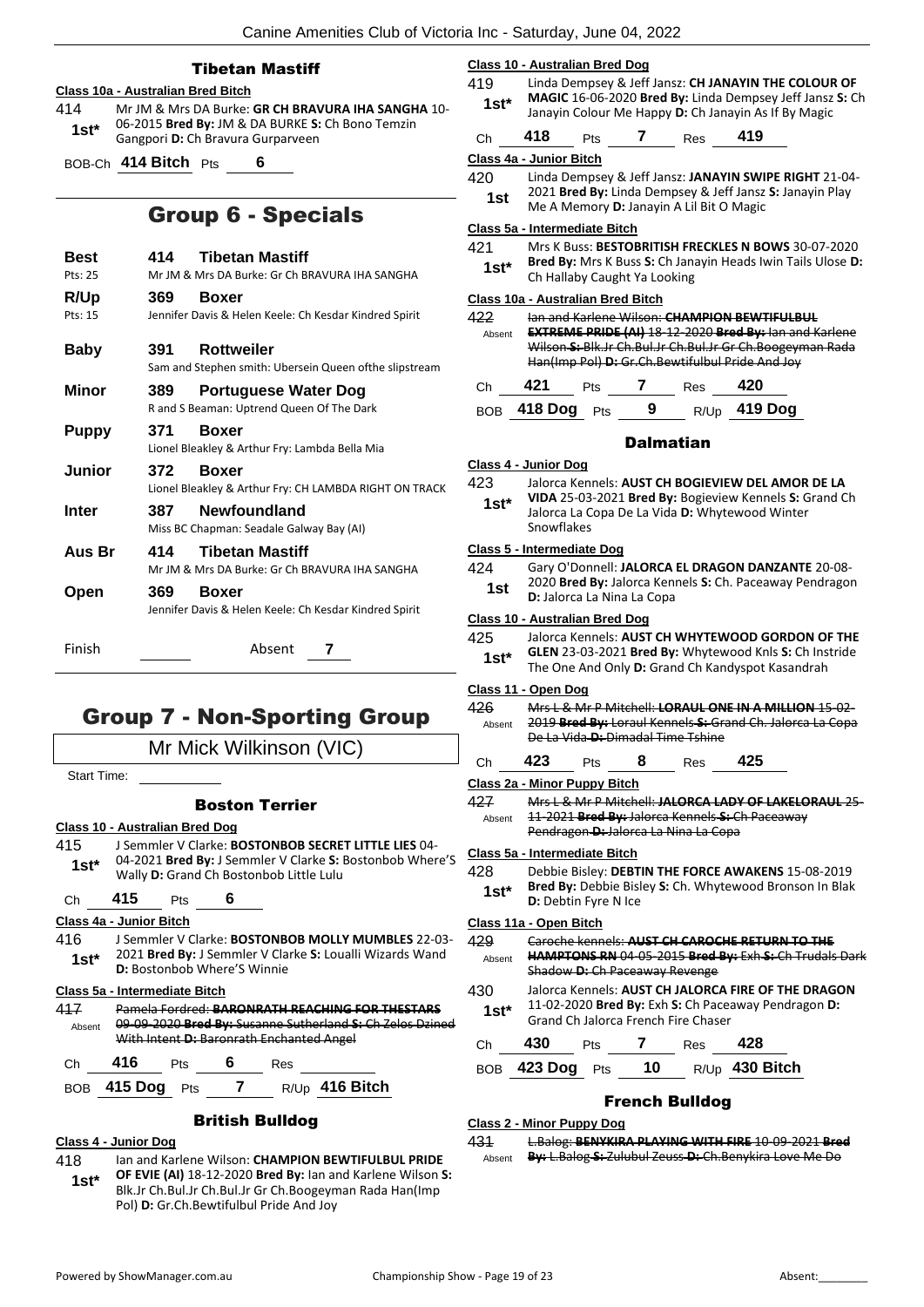|     | Class 3a - Puppy Bitch |                                                               |
|-----|------------------------|---------------------------------------------------------------|
| 432 |                        | Mrs Jessamy Morrissey: ARTDEQO LITTLE BLACK DRESS (AI)        |
|     |                        | 23-07-2021 <b>Brad By:</b> Mrs Jaccamy Morriccay S. Ch Quiqui |

23-07-2021 **Bred By:** Mrs Jessamy Morrissey **S:** Ch Ouioui Burning Down The House **D:** Moonglade Winter Is Coming **1st\***

#### **Class 11a - Open Bitch**

Ch Pts

433 L Balog: **ORRINSHIR KATIE PERRY** 06-02-2021 **Bred By:** Mrs S J Taylor **S:** Grand Ch Kaysand Lovin Yr Style **D:** Orrinshir Hell Has No Fury Absent

Ch **432** Pts **6** Res

BOB **432 Bitch** Pts **6** R/Up

### German Spitz (Klein)

#### **Class 4 - Junior Dog**

434 Mrs L Mitchell: **CH SPITZMAGIC. SUPER TROUPER (AI)** 21- 02-2021 **Bred By:** Mrs L Mitchell **S:** Manzamas It's Right It's Wrong (Imp Uk) **D:** Ch Spitzmagic Black Valkyrie **1st\***

BOB-Ch **434 Dog** Pts **6**

### German Spitz (Mittel)

#### **Class 2 - Minor Puppy Dog**

435 Madison Ruppell: **SHERAYLE MISCHIEVOUS DELIGHT** 01-12- 2021 **Bred By:** Sheree Aylett **S:** Ch Tralaur Trickery N Mischief **D:** Ch Mediaevalage Gemmas Delight **1st\***

BOB-Ch **435 Dog** Pts **6**

### Great Dane

#### **Class 1 - Baby Puppy Dog**

- 436 Mrs B Bruce: **DANEFRED ONCE A JOLLY SWAGMAN** 26-01- 2022 **Bred By:** Mrs F R Clifton **S:** Ch. Riverdane Circle Of Life **1st D:** CO22 **Drea by:** Mrs F R Cilition **5:** Cn. **1**<br>**1st D:** Ch. Danefred Echo In Time (Ai) Rn
- 437 MS H MACGREGOR: **TIGABROOK FLY ME TO THE MOON** 21-01-2022 **Bred By:** MR A & MRS S BRUCE **S:** Ch. Alariqus 2nd <sup>21-01-2022 **Brea by:** WIR A & WIRS 5 BROCE **3:** CriteRight Atomic Lelu Poika **D:** Eleganser Formidable Force</sup>

### **Class 2 - Minor Puppy Dog**

#### 438 Mr R & Mrs M Buckland: **BUCKERSDANE MAN IN THE**

**MIRROR (AI)** 23-09-2021 **Bred By:** Mr R & Mrs M Buckland **S:** Sup.Ch.Darkat Agent Provocateur **D:** Ch. Buckersdane **Jitterbug** Absent

#### **Class 5 - Intermediate Dog**

439 Mr R and Mrs M Buckland: **BUCKERSDANE KNIGHT RYDER** 17-01-2020 **Bred By:** Buckersdane **S:** Am Gr Ch Br Hauer N Rockingdanes Knight In Shining Armour (Imp Usa) **D:** Aus Ch Buckersdane Jitterbug **1st**

#### **Class 10 - Australian Bred Dog**

440 MS H MACGREGOR: **ELEGANSER EMBRACE EUPHORIA** 30- 03-2019 **Bred By:** MRS A BJORNEREM-S: Ch. Onyxdanes Martini N Gossip **D:** Eleganser Dilly Dally Absent

#### **Class 11 - Open Dog**

441 Frieda Clifton: **SUP CH DANEFRED MEMORIES RMADE O THIS (AI)** 08-03-2019 **Bred By:** FRIEDA CLIFTON **S:** Grand Champion Truemania Indianas Image(Ai) **D:** Ch Danefred Black Peppa **1st**

| C. | 439 | ীts | $\kappa$ es | 441 |
|----|-----|-----|-------------|-----|
|    |     |     |             |     |

### **Class 1a - Baby Puppy Bitch**

442 Frieda Clifton: **DANEFRED SONOYA MIZUMO** 01-01-2022 **Bred By:** Frieda Clifton **S:** Ch Stormalong Rhythym Ivegot **D: 1st\*** Bred By: Frieda Clifton S:<br>Danefred Fashion Parade

### **Class 4a - Junior Bitch**

- 443 Amanda Hawker: **DANEFRED HEAVEN SENTFROM HALLE** 01-05-2021 **Bred By:** F R Clifton **S:** Ch Danefred Mr **1st**\* 01-05-2021 Bred By: F R Clifton S: Ch Danefred Mr<br>Independence D: Danefred Toosexy For Mystripes
- 444 Mrs F R Clifton: **RITHPEN DESIGNER GENES (AI)** 13-12-2020 **Bred By:** Mrs A Parry & Mrs P Davis **S:** Ch.Danefred A Well **2nd** Brea by: Mrs A Parry & Mrs P Davis S: Cn.Day<br>Tailored Man D: Ch.Rithpen Shezz Bootyfull

#### **Class 5a - Intermediate Bitch**

445 Mr R & Mrs M Buckland: **AUS CH BUCKERSDANE YABBA** 

- **DABBA DOO** 17-01-2020 **Bred By:** MR R & MRS M BUCKLAND **S:** Am.Ch.Am.Gr.Ch.Br Hauer N Rockingdane'S **1st\***
- Knight In Shining Armour **D:** Ch Buckersdane Jitterbug

### **Class 11a - Open Bitch**

| 446<br>$1st*$ | Mr T & Mrs A Watson & Ms R Harvey: AUS CH UNDERANE<br>GIRL ON FIRE (AI) 27-05-2018 Bred By: Mrs R Harvey S:<br>Am.Grch Hauern Rockingdane's Knight In Shinning<br>Armour(Imp Usa) D: Aus Ch Danelyne Liberty Star (Ai) |            |    |     |                  |  |
|---------------|------------------------------------------------------------------------------------------------------------------------------------------------------------------------------------------------------------------------|------------|----|-----|------------------|--|
| Сh            | 446                                                                                                                                                                                                                    | <b>Pts</b> |    | Res | 445              |  |
| <b>BOB</b>    | 446 Bitch $Pts$                                                                                                                                                                                                        |            | 11 |     | $R/Up$ 445 Bitch |  |

### Japanese Spitz

**Class 2 - Minor Puppy Dog**

| 447<br>$1st^*$                                                                                                                                            | Miss Jade Worthington: MORSHA ODIMAY PONCHO 21-10-<br>2021 Bred By: Mrs L Dwyer S: Gr Ch. Morsha Beauabby<br>Odie D: Maemuki Little Town Flirt       |     |   |                                            |                                                                                                             |  |
|-----------------------------------------------------------------------------------------------------------------------------------------------------------|------------------------------------------------------------------------------------------------------------------------------------------------------|-----|---|--------------------------------------------|-------------------------------------------------------------------------------------------------------------|--|
| 448<br>Absent                                                                                                                                             |                                                                                                                                                      |     |   | Wild Card D: Ch Belzbentley The Last Stand | Mrs Corina McCaffer: BELZBENTLEY THE ONE TRUE KING<br>25-10-2021 Bred By: Rebecca Bentley S: Ch Belzbentley |  |
|                                                                                                                                                           | Class 5 - Intermediate Dog                                                                                                                           |     |   |                                            |                                                                                                             |  |
| 449                                                                                                                                                       |                                                                                                                                                      |     |   |                                            | JANE BUCKLAND: PUDDLEDUCKY STARRY NIGHT 12-04-                                                              |  |
| $1st*$                                                                                                                                                    |                                                                                                                                                      |     |   |                                            | 2020 Bred By: JANE BUCKLAND S: Sup. Ch. Daesdaemar<br>Rewrite The Stars D: Ch. Daesdaemar Tequila Sunrise   |  |
|                                                                                                                                                           | Class 11 - Open Dog                                                                                                                                  |     |   |                                            |                                                                                                             |  |
| 450<br>Absent                                                                                                                                             | Ms J Buckland: AUST CH PUDDLEDUCKY BEES KNEES 25 10<br>2018 Bred By: MS J BUCKLAND S: Sup Ch Daesdaemar New<br>Moon D: Ch Daesdaemar Tequila Sunrise |     |   |                                            |                                                                                                             |  |
| Ch                                                                                                                                                        | 449                                                                                                                                                  | Pts | 7 | Res                                        | 447                                                                                                         |  |
|                                                                                                                                                           | Class 2a - Minor Puppy Bitch                                                                                                                         |     |   |                                            |                                                                                                             |  |
| 451                                                                                                                                                       |                                                                                                                                                      |     |   |                                            | Shaun Gentle: SHIRAYURI GRACIOUS ONE 24-10-2021 Bred                                                        |  |
| Absent                                                                                                                                                    | <b>Belzbentley Green Apples</b>                                                                                                                      |     |   |                                            | By: Mr S Gentle S: Ch. Belzbentley The Eminem Show D: Ch.                                                   |  |
|                                                                                                                                                           | Class 4a - Junior Bitch                                                                                                                              |     |   |                                            |                                                                                                             |  |
| 452<br>JANE BUCKLAND: PUDDLEDUCKY PIKA BOO 07-04-2021<br>Bred By: JANE BUCKLAND S: Puddleducky Starry Night D:<br>$1st^*$<br>Puddleducky Heart Of The Sun |                                                                                                                                                      |     |   |                                            |                                                                                                             |  |
| Ch                                                                                                                                                        | 452                                                                                                                                                  | Pts | 6 | Res                                        |                                                                                                             |  |
| <b>BOB</b>                                                                                                                                                | 449 Dog                                                                                                                                              | Pts | 8 |                                            | R/Up 452 Bitch                                                                                              |  |
| Keeshond                                                                                                                                                  |                                                                                                                                                      |     |   |                                            |                                                                                                             |  |
|                                                                                                                                                           | Class 2 - Minor Puppy Dog                                                                                                                            |     |   |                                            |                                                                                                             |  |
| 453                                                                                                                                                       |                                                                                                                                                      |     |   |                                            | Miss H whincup & Ms K Santas: HUNKEEDOIR NOT A                                                              |  |
| $4 - 1$                                                                                                                                                   | SCRUFFY RAGTAG (AI) 25-09-2021 Bred By: Ms K Santas S:                                                                                               |     |   |                                            |                                                                                                             |  |

**SCRUFFY RAGTAG (AI)** 25-09-2021 **Bred By:** Ms K Santas **S:**  Grand Ch Hunkeedoir Mister Party Man **D:** Ch Hunkeedoir Best In Glass **1st\***

#### **Class 4 - Junior Dog**

454 Ms L.M. Rawlings: **AUST CH VENLO UNDER WRAPS** 10-04- 2021 **Bred By:** Mr A & Mrs P L Yu **S:** Ch. Nawtikees Captain **1st** 2021 **Died by:** IVIT A & IVITS P L TO **3:** Ch. Naw

### Ch **454** Pts **7** Res **453**

**Class 5a - Intermediate Bitch**

- 455 Mr K. & Mrs K.J. Lamble: **VENLO SHADES OF WINTER** 14-
- 06-2019 **Bred By:** Mr A & Mrs. P.L. Yu **S:** Sup.Ch. Nawtikees **1st**\* Ub-2019 **Bred By:** Mr A & Mrs. P.L. Yu S: Sup.Cn. Nights Con The Storm **D:** Ch. Venlo What About Me

**Class 10a - Australian Bred Bitch**

#### 456 Mr A & Mrs P L Yu: **AUST CH VENLO SPICE UP THE PARTY**

06-07-2018 **Bred By:** Mr A & Mrs P L Yu **S:** Grand Ch Hunkeedori Mister Party Man **D:** Ch Venlo What About Me **1st\***

| Ch. | 456                    | <b>Pts</b> |   | Res | 455            |
|-----|------------------------|------------|---|-----|----------------|
|     | BOB $456$ Bitch $P$ ts |            | 9 |     | $R/Up$ 454 Dog |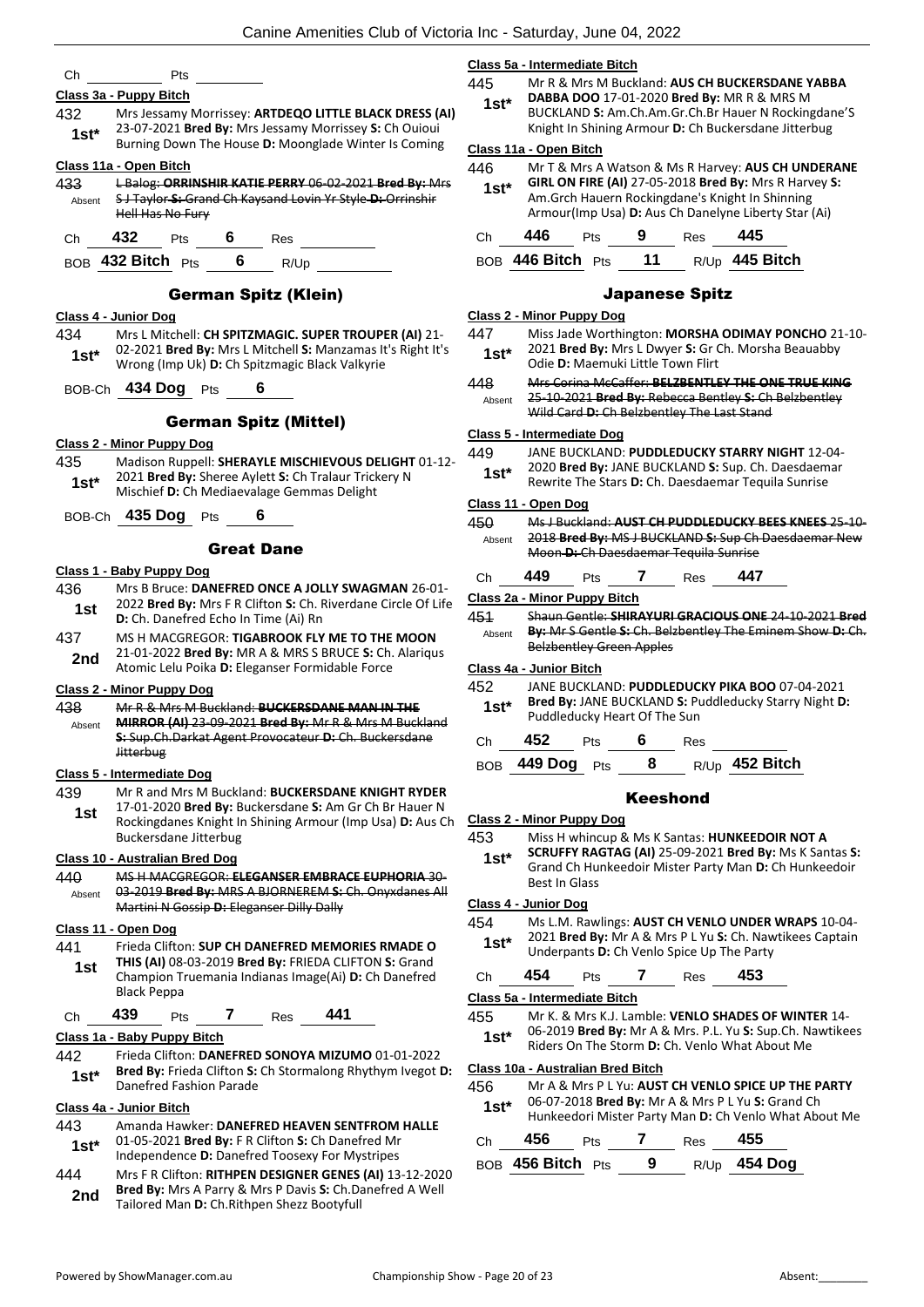### Lhasa Apso

### **Class 3a - Puppy Bitch**

457 B Beves & N Estatheo & R & V Bennetts: **ZALAND THE STARS COMBINED** 10-06-2021 **Bred By:** B Beves & N Estatheo **S:** Chic Choix Julius Caesar (Imp Fin) **D:** Zaland Cu Next Tuesday **1st\***

### BOB-Ch **457 Bitch** Pts **6**

### Poodle (Standard)

#### **Class 11 - Open Dog**

- 458 Mrs Melissa Froesch: **AM GCH CH LAKERIDGE LEGENDARY IMP USA** 27-04-2019 **Bred By:** Debbie Ferguson-Jones / L'Dyne Brennan **S:** Ch Lakeridge Legacy **D:** Gch Ch Lakeridge **1st\***
- Brighton Relentless 459 Ms W Talintyre Mrs J Turnley Miss A Clarke Mr A Rosell: **CH**
- **POSHNOIR REILLY ACE OF SPIES (AI)** 05-07-2018 **Bred By:** Mrs J Turnley **S:** Am Ch Am Gr Ch Sl Safari's Subversion (Imp Usa) **D:** Ch Poshnoir Addicted To You **2nd**

#### Ch **458** Pts **7** Res **459**

#### **Class 1a - Baby Puppy Bitch**

460 Mrs M Froesch: **GLENARAPARK HIGH FLYER** 13-02-2022 **Bred By:** Mrs M Froesch **S:** Am Ch Aus Ch Piedmont'S High Roller (Imp Usa) **D:** Kateisha Blame Th' Bossa Nova (Imp Nzl) **1st\***

#### **Class 2a - Minor Puppy Bitch**

- 461 Lilith Armstrong: **TAKANZ RATHER BE A REBEL** 21-09-2021 **Bred By:** Noeline Purdy **S:** Ch. Loana Tyrion Ai **D:** Silbrough Raven In The Snow Absent
- 462 LINDA JOHNSON: **GIDAY DELTA GOODREM** 07-09-2021 **Bred By:** Linda Johnson **S:** Grandesprit Marlon Brando **D: 2nd Brea By:** Linda Johnse
- 463 Mrs J Turnley, Ms W Talintyre & Mr A Rosell: **POSHNOIR FROCKED UP (AI)** 16-11-2021 **Bred By:** Mrs J Turnley **S:** Am. Ch. Avatar Kilimanjaro (Imp Usa) **D:** Ch Poshnoir Eye Spy Avatar (Ai) **1st\***

### **Class 4a - Junior Bitch**

464 Miss K Flouskos & Miss K Chandler: **TVORIMIR** 

- **QUINTESSENTIAL FOR EVOLUER** 13-03-2021 **Bred By:** Tvorimir Kennels **S:** Can Ch. Ch Tees Me Mystro (Imp Can) **D:** Ch. Celebrities Halleberry For Tvorimir-N (Imp Ita) ( **2nd**
- 465 Mrs M Froesch: **GLENARAPARK HIGH SOCIETY** 19-01-2021 **Bred By:** Mrs M Froesch **S:** Am Ch. Piedmont'S High Roller **1st\* Brea by:** Mrs M Froesch S: Am Ch. For limp Usa **D**: Ch. Kellyvix Good Times

#### **Class 5a - Intermediate Bitch**

466 C Moya: **GRANDESPRIT LADY IN RED** 21-03-2020 **Bred By:** C Moya **S:** Aus Ch Poshnoir Positively Jah Jah **D:** Swiss Ch Gemarsandi's Rose Of Cimarron **1st\*** 467 Estelle Dunn: **STARUS DANCING ON MOONBEAMS** 05-12- 2019 **Bred By:** Miss N Tetof **S:** Am Ch. Bar-None Riding Shotgun (Imp Usa) **D:** Ch.Starus I Came To Dance Absent

| Ch | 463               | Pts | - 10 | Res | 465                 |
|----|-------------------|-----|------|-----|---------------------|
|    | BOB 463 Bitch Pts |     | 12   |     | R/Up <b>458 Dog</b> |

### Poodle (Miniature)

### **Class 11 - Open Dog**

468 Mrs J & Ms C Missen: **AUSTRALIAN CHAMPION WESTPRIORS WALLY** 09-03-2021 **Bred By:** Mrs J & Ms C Missen **S:** Ch Westpriors Here Comes The Son **D:** Ch Kateisha Glamour Girl At Westpriors (Imp Nzl) **1st\***

# Ch **468** Pts **6**

### **Class 1a - Baby Puppy Bitch**

- 469 Mrs M Froesch: **MONTAIRES MISINDEPENDANCE** 22-12-
- 2021 **Bred By:** Mrs J L MacKenzie **S:** Ch. Dechine Top Secret (Imp Uk) **D:** Troymere Picture Perfection **1st\***

### **Class 4a - Junior Bitch**

- 470 MRS. P. & MR. A.J. POOLE: **AULTONE WICKED SECRET** 07- 04-2021 **Bred By:** MRS. C.B. GLERUM **S:** Ch.Magic Shamrock
- Il Magnifico **D:** Montaire Secret Stories **1st\***

Ch **470** Pts **6**

# BOB **468 Dog** Pts **7** R/Up **470 Bitch**

### Poodle (Toy)

### **Class 3 - Puppy Dog**

- 471 Ms Naomi Dunn: **ZALUCHA REIGN SUPREME** 03-12-2021
	- **Bred By:** Exhibitor **S:** Ch Montaires Reign Maker **D:** Ch Zalucha Written In The Stars Absent

### **Class 4 - Junior Dog**

- 472 GARWEY KENNELS: **CH. GARWEY ALONG CAME JONES** 23- 04-2021 **Bred By:** Garwey Knls **S:** Toylyn Valentino Noir **D: 1st** U<sup>4-2021</sup> Brea B
- 473 Iris Cartwright: **KYLACE WITH LOVE TO TONIRI** 03-03-2021 **Bred By:** Kylie Gallimore **S:** Pocketrocket Buzz Lightyear **D: 2nd Died By:** Nyile Gallimore **5:** POCKE<br>Ch Kylace Batteries Not Included

#### **Class 5 - Intermediate Dog**

474 Diana Cordi: **CH.DICOR BLACK MAGIC** 20-01-2020 **Bred By:** Dicor **S:** Robelletoy Fancy Pants **D:** Evoque Magick In The **1st**<sup>\*</sup>  $\frac{DIC}{Air}$ 

#### **Class 10 - Australian Bred Dog**

- 475 Iris Cartwright: **JEPASE THE ILLUSIONISTATTONIRI** 27-05- 2021 **Bred By:** D L Thompson **S:** Ch Toniri Its No Illusion **D:**  Toniri Jackpot Mystique Absent
- Ch **472** Pts **8** Res **474**

### **Class 1a - Baby Puppy Bitch**

- 476 Diana Cordi: **DICOR VOODOO MAGIC** 31-01-2022 **Bred By:** Dicor **S:** Evak'S Desperado **D:** Evoque Magick In The Air **1st\***
- 477 HOKU: **HOKU BOOTYLICIOUS** 02-01-2022 **Bred By:** HOKU **S:**  Absent Ch Hoku Silver Sensation **D:** Hoku Rumor Has It
- 478 Iris Cartwright: **TONIRI MY ELUSIVE DREAM** 23-01-2022 **Bred By:** Iris Cartwright **S:** Hoku Blue Illusion At Toniri **D: 2nd Brea By.** it is callwright **2nd Toniri River Of Dreams**
- 479 GARWEY KENNELS: **AUST. CH. GARWEY DIPPED IN CHOCOLATE** 24-05-2021 **Bred By:** exh **S:** Supreme Ch **3rd** CHOCOLATE 24-05-2021 Brea By: exit S: Suprement Garwey Tin Soldier D: Garwey Sugar Plum Fairy 480 GARWEY KENNELS: **CH. GARWEY SOCIETY SOCIAL** 05-03- 2021 **Bred By:** Garwey Kennels **S:** Ch Sylvenus Art Of Illusion **D:** Grand Ch Garwey Social Butterfly Absent 481 Millard Nguyen: **SILVISTA WIND IN THE WILLOWS** 18-01- 2021 **Bred By:** Mrs M Joyes **S:** Nz. Ch. Hoku Sterling Silver
- 2nd 2021 Bred By: Mrs M Joyes S: Nz. Ch. Hoku Sterling Sil<br>With Silvista D: Nz. Ch. Kamay Addicted To Silver (Nzl)
- 482 Ms J Stott: **HALLABY CHECKEETAH** 22-03-2021 **Bred By:** Mr & Mrs J Nutt **S:** Ch. Hallaby I Am Reddy **D:** Hallaby Diamonds For Divas **4th**
- 483 Sintee Kennels: **SINTEE SERENPIPITY** 12-03-2021 **Bred By:** SINTEE KENNELS **S:** Evak's Desperado (Imp Rus) **D:** Ch Sintee 1st<sup>\*</sup> **Ny State Of Mind**

#### **Class 5a - Intermediate Bitch**

484 Jenny larkman: **RUBICONDALE BIJOU SUKI** 25-10-2020 **Bred By:** Erin Rabot **S:** Hallaby Caviars Not Black **D:**  Beaujouet Miss Contrary Absent 485 Ms Naomi Dunn: **CH ZALUCHA WRITTEN IN THE STARS** 20-

07-2020 **Bred By:** Miss N C Dunn **S:** Ch Montaires Beepbeep Busyline **D:** Ch Montaires Arianna Jdx Absent

#### **Class 11a - Open Bitch**

486 Iris Cartwright: **TONIRI IN DREAMS** 09-02-2019 **Bred By:** Iris Cartwright **S:** Ch Hoku Vanilla Extract **D:** Ch Toniri Imagine My Dream Absent

| Ch. | 483               | Pts. | -9 | Res | 481                 |
|-----|-------------------|------|----|-----|---------------------|
|     | BOB 483 Bitch Pts |      | 12 |     | R/Up <b>472 Dog</b> |

**Class 4a - Junior Bitch**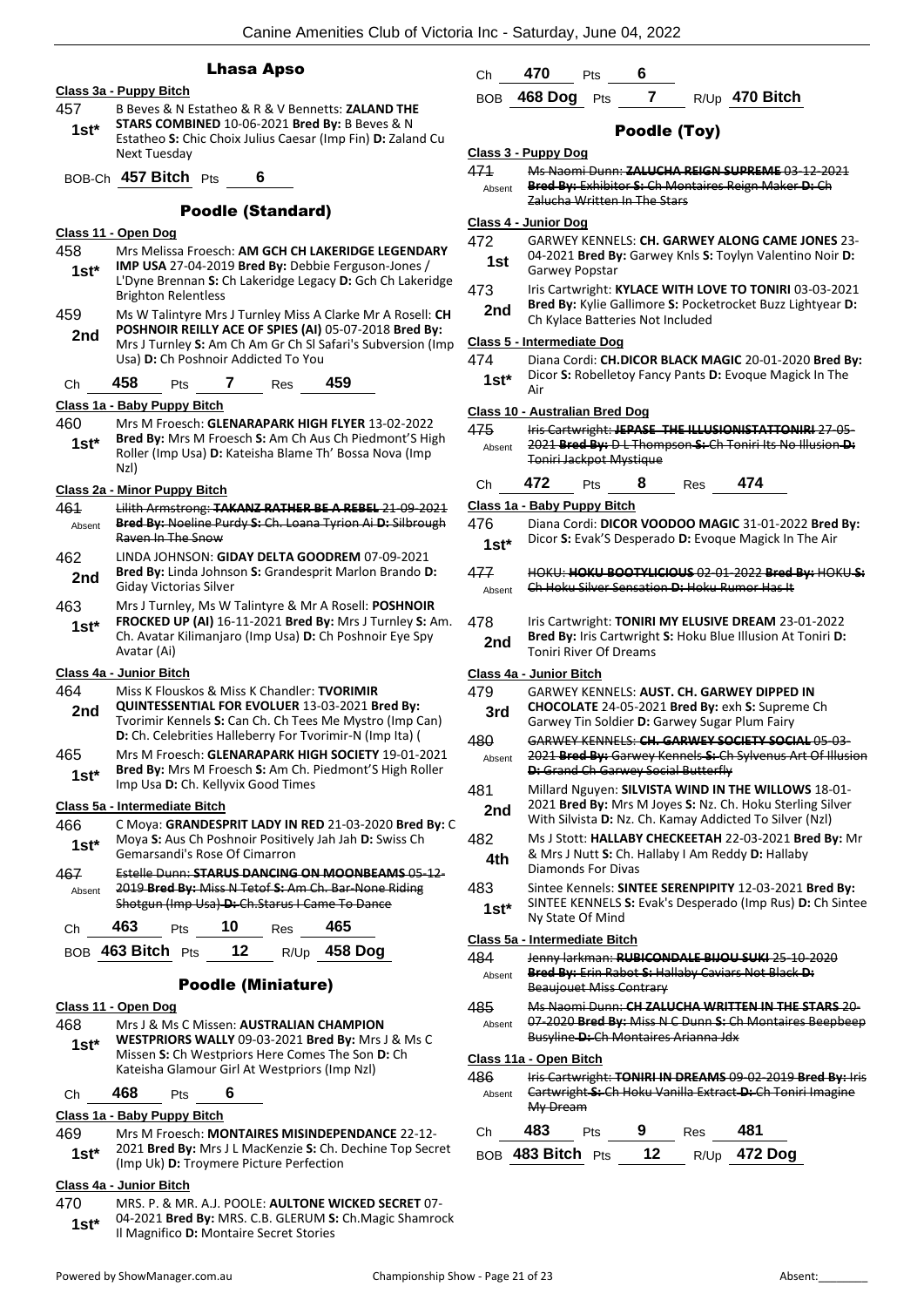|                                                | Class 11 - Open Dog                                                                                                                                                                                     |                                                                                                                                                                                              |                        |                                                                                                     | <b>Group 7 - Specials</b>                                                                     |
|------------------------------------------------|---------------------------------------------------------------------------------------------------------------------------------------------------------------------------------------------------------|----------------------------------------------------------------------------------------------------------------------------------------------------------------------------------------------|------------------------|-----------------------------------------------------------------------------------------------------|-----------------------------------------------------------------------------------------------|
| 487<br>$1st^*$                                 | Devilish By Nature (Usa)                                                                                                                                                                                | Bateau Chien Kennels: GR CH KURAKUMA'S DARK HORSE<br>AT B'N B (IMP USA) 19-02-2016 Bred By: Dawn Bannister S:<br>Am Ch Kurakuma's Steal My Heart Away (Usa) D: Fullmoon                      | <b>Best</b><br>Pts: 25 | 418<br>Evie (AI)                                                                                    | <b>British Bulldog</b><br>Ian and Karlene Wilson: CHampion Bewtifulbul Pride of               |
| Ch                                             | 487<br>Pts                                                                                                                                                                                              | 6                                                                                                                                                                                            | R/Up                   | 446                                                                                                 | <b>Great Dane</b>                                                                             |
|                                                | Class 4a - Junior Bitch                                                                                                                                                                                 |                                                                                                                                                                                              | Pts: 15                | Mr T & Mrs A Watson & Ms R Harvey: Aus Ch Underane<br>Girl on Fire (AI)                             |                                                                                               |
| 488<br>$1st^*$                                 |                                                                                                                                                                                                         | Bateau Chien Kennels: BATEAU CHIEN THE<br>ASTRONAVIGATOR 02-06-2021 Bred By: Bateau Chien<br>Kennels S: Gr Ch Kurakuma'S Dark Horse At B 'N B (Imp<br>Usa) D: Ch Bateau Chien Maid Of Honour | <b>Baby</b>            | 476                                                                                                 | Poodle (Toy)<br>Diana Cordi: Dicor Voodoo Magic                                               |
| Ch                                             | 488<br>Pts<br>BOB 488 Bitch Pts 7                                                                                                                                                                       | 6<br>R/Up 487 Dog                                                                                                                                                                            | Minor                  | 463                                                                                                 | Poodle (Standard)<br>Mrs J Turnley, Ms W Talintyre & Mr A Rosell: Poshnoir<br>Frocked Up (AI) |
| <b>Shih Tzu</b><br>Class 4 - Junior Dog<br>489 |                                                                                                                                                                                                         |                                                                                                                                                                                              | <b>Puppy</b>           | 457<br><b>Lhasa Apso</b><br>B Beves & N Estatheo & R & V Bennetts: Zaland The Stars<br>Combined     |                                                                                               |
|                                                | Hayley Mihan & Robyn Hawke: HAYTZU GIGGLE AT THE<br>GOSSIP 01-05-2021 Bred By: Hayley Mihan S: Ch Tzutique<br>$1st^*$<br>Setting Sail D: Ch As Time Goes Bye At Amari<br>Class 10 - Australian Bred Dog |                                                                                                                                                                                              | <b>Junior</b>          | 418<br><b>British Bulldog</b><br>Ian and Karlene Wilson: CHampion Bewtifulbul Pride of<br>Evie (AI) |                                                                                               |
|                                                |                                                                                                                                                                                                         |                                                                                                                                                                                              |                        |                                                                                                     |                                                                                               |
| 490<br>$1st*$                                  |                                                                                                                                                                                                         | RIMPOCHE KENNELS: RIMPOCHE UBY GOT YOU 24-12-<br>2019 Bred By: Rimpoche Kennels S: Rimpoche Lick N<br>Promise D: Rimpoche Love On Fire                                                       | <b>Inter</b>           | 445<br>Doo                                                                                          | <b>Great Dane</b><br>Mr R & Mrs M Buckland: Aus Ch Buckersdane Yabba Dabba                    |
| Ch                                             | 489<br>Pts                                                                                                                                                                                              | 490<br>7<br>Res                                                                                                                                                                              | Aus Br                 | 415                                                                                                 | <b>Boston Terrier</b>                                                                         |
|                                                | Class 2a - Minor Puppy Bitch                                                                                                                                                                            |                                                                                                                                                                                              |                        |                                                                                                     | J Semmler V Clarke: Bostonbob Secret Little Lies                                              |
| 491<br>Absent                                  | <b>Fire</b>                                                                                                                                                                                             | RIMPOCHE KENNELS: RIMPOCHE<br>BEWARETHEDEVIL'SSMILE 16 10 2021 Bred By: Rimpoche<br>Kennels S: Rimpoche Hanna Lectata D: Rimpoche Love On                                                    | Open                   | 446<br>Girl on Fire (AI)                                                                            | <b>Great Dane</b><br>Mr T & Mrs A Watson & Ms R Harvey: Aus Ch Underane                       |
| 492<br>Absent                                  | Class 4a - Junior Bitch                                                                                                                                                                                 | Lisa Woolley: AUSTRALIAN CHAMPION ELJAES BUTTERFLY<br><b>PRINCESS 31-01-2021 Bred By: Ms LJ Woolley S: Ch. Eljaes</b>                                                                        | Finish                 |                                                                                                     | Absent<br>23                                                                                  |
|                                                |                                                                                                                                                                                                         | Prince Of Fire D: Ch Dawmic Special Editionn                                                                                                                                                 |                        |                                                                                                     |                                                                                               |
| Ch                                             | Pts                                                                                                                                                                                                     | Res                                                                                                                                                                                          |                        |                                                                                                     |                                                                                               |
|                                                | BOB 489 Dog Pts 7                                                                                                                                                                                       | R/Up 490 Dog                                                                                                                                                                                 |                        |                                                                                                     |                                                                                               |

Mrs S Richards **S:** Gr Ch Sonderwol Legend Zap (Imp Rus) **D:** 

**1st**\* Mrs S Richards **S:** Gr (Ch Wazzat Feva (Ai)

BOB-Ch **493 Dog** Pts **6**